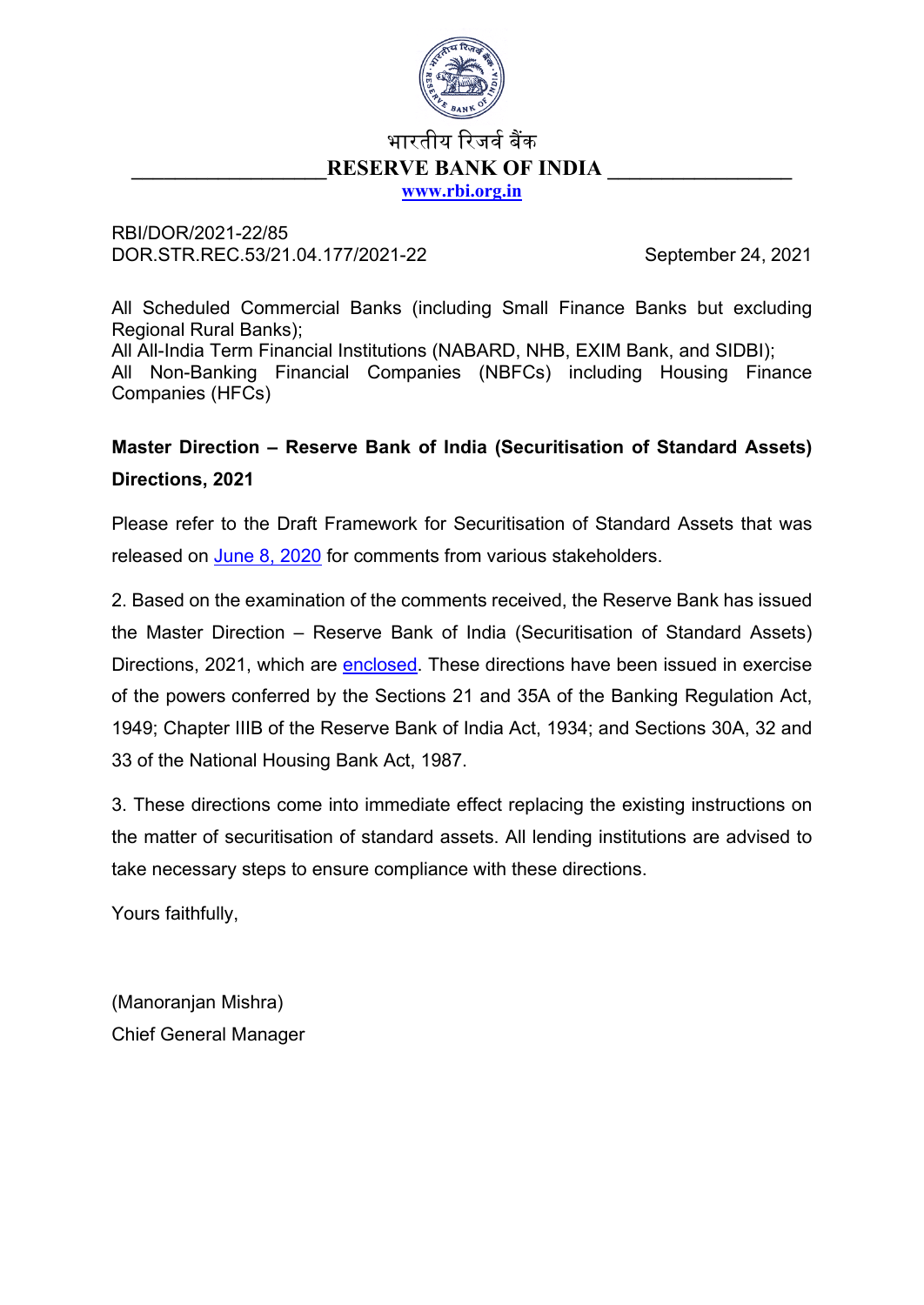

# भारतीय रिजर्व बैंक **RESERVE BANK OF INDIA [www.rbi.org.in](https://www.rbi.org.in/)**

<span id="page-1-0"></span>DOR.STR.REC.54/21.04.177/2021-22 September 24, 2021

# **Master Direction – Reserve Bank of India (Securitisation of Standard Assets) Directions, 2021**

## **Introduction**

Securitisation involves transactions where credit risk in assets are redistributed by repackaging them into tradeable securities with different risk profiles which may give investors of various classes access to exposures which they otherwise might be unable to access directly. While complicated and opaque securitisation structures could be undesirable from the point of view of financial stability, prudentially structured securitisation transactions can be an important facilitator in a well-functioning financial market in that it improves risk distribution and liquidity of lenders in originating fresh loan exposures.

Given the above, in exercise of the powers conferred by the Sections 21 and 35A of the Banking Regulation Act, 1949; Chapter IIIB of the Reserve Bank of India Act, 1934; and Sections 30A, 32 and 33 of the National Housing Bank Act, 1987, the Reserve Bank, being satisfied that it is necessary and expedient in the public interest so to do, hereby, issues the directions hereinafter specified.

### **Short title and commencement**

- 1. These directions shall be called the Reserve Bank of India (Securitisation of Standard Assets) Directions, 2021.
- 2. These directions shall come into force with immediate effect.

# **Chapter I: Scope and Definitions**

# **A. Applicability and Purpose**

- 3. The provisions of these directions shall apply to the following entities (collectively referred to as lenders in these directions) unless specifically mentioned otherwise:
	- (a) Scheduled Commercial Banks (excluding Regional Rural Banks);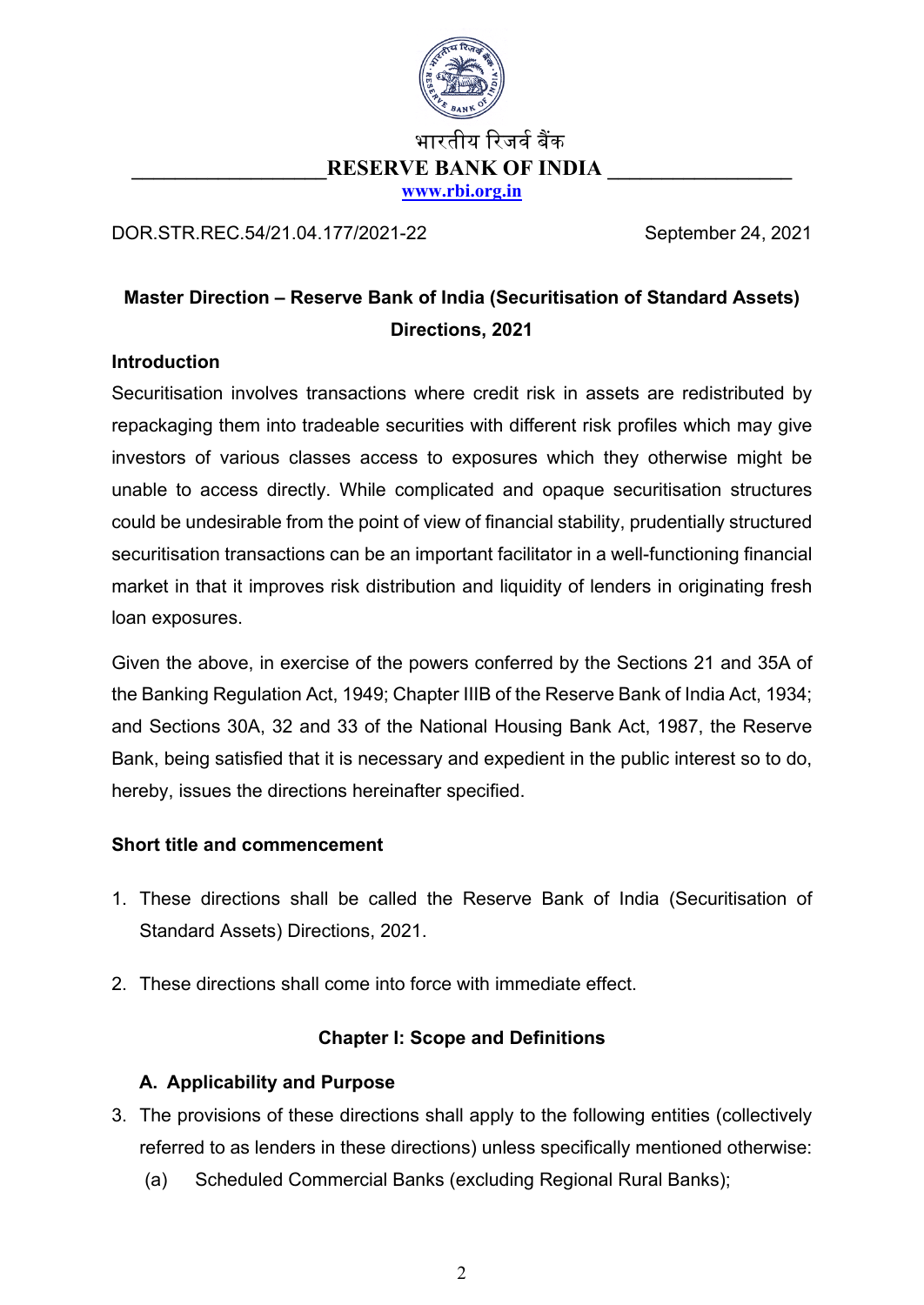- (b) All India Term Financial Institutions (NABARD, NHB, EXIM Bank, and SIDBI);
- (c) Small Finance Banks *(as permitted under [Operating Guidelines for Small](https://www.rbi.org.in/Scripts/NotificationUser.aspx?Id=10636&Mode=0)  [Finance Banks dated October 6, 2016](https://www.rbi.org.in/Scripts/NotificationUser.aspx?Id=10636&Mode=0) and as amended from time to time)*; and,
- (d) All Non-Banking Financial Companies (NBFCs) including Housing Finance Companies (HFCs).
- 4. These directions will be applicable to securitisation transactions undertaken subsequent to the issue of these directions.

# **B. Definitions**

- 5. For the purpose of these directions, the following definitions apply:
	- (a) "*bankruptcy remote*" means the unlikelihood of an entity being subjected to voluntary or involuntary bankruptcy proceedings, including by the originator or the creditors to the originator;
	- (b) "*clause*" means a clause of these directions, unless otherwise specified;
	- (c) "*clean-up call*" means an option that permits the originator to call the underlying exposures or the securitisation exposures when the outstanding value of the underlying exposures falls below a pre-defined threshold, thereby extinguishing the remaining securitisation exposures of all parties;
	- (d) "*credit enhancement*" means a contractual arrangement in which an entity mitigates the credit risk associated with a securitisation exposure and, in substance, provides some degree of added protection to other parties to the transaction so as to mitigate the credit risk of their securitisation exposures;
	- (e) "*early amortisation provision*" means a mechanism that, once triggered, accelerates the reduction of the investor's interest in underlying exposures of a securitisation structure and allows investors to be paid out prior to the originally stated maturity of the securitisation notes issued;
	- (f) "*excess spread (or future margin income)*" means the difference between the gross finance charge collections and other income received by the special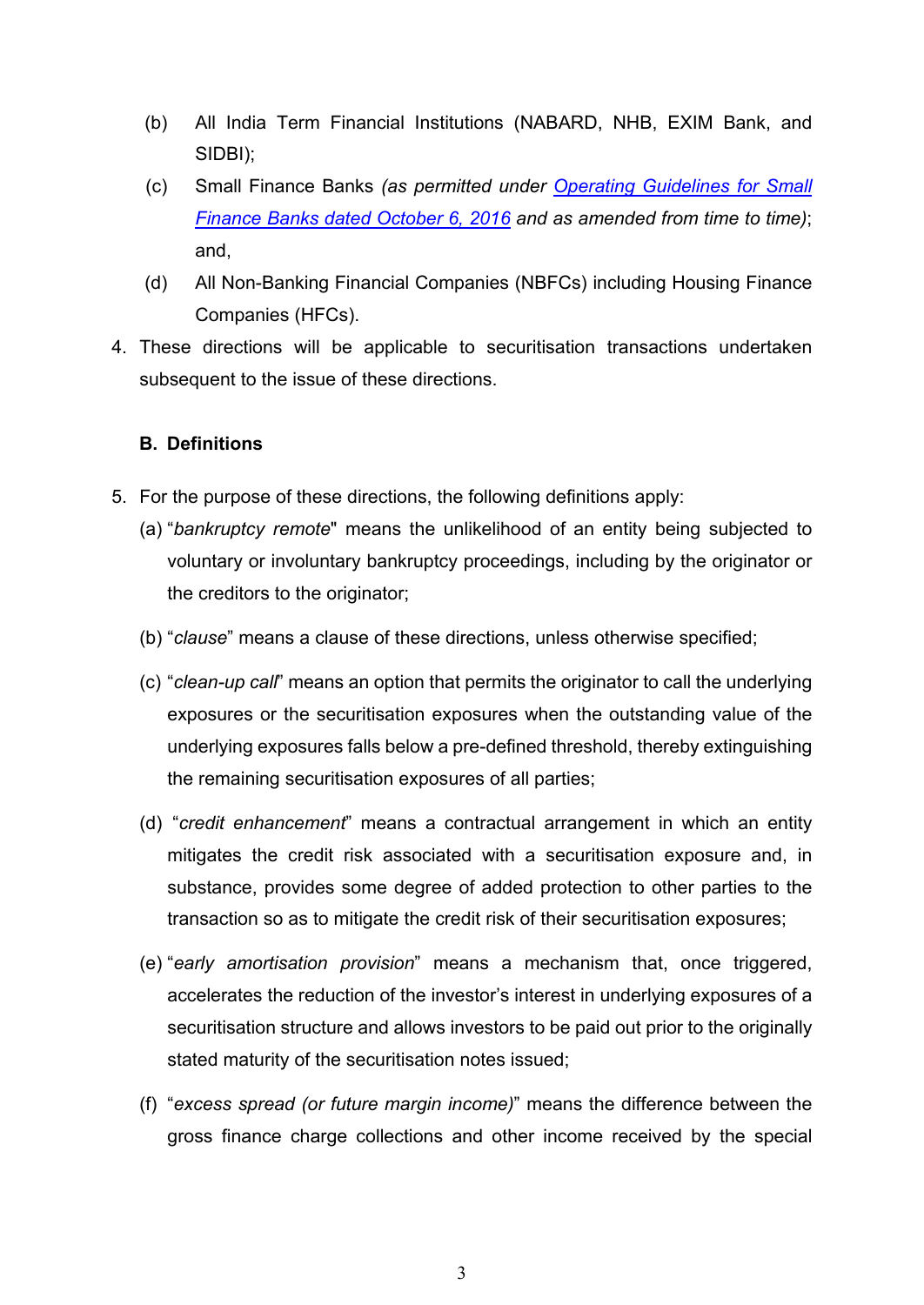purpose entity (SPE), and securitisation notes interest, servicing fees, chargeoffs, and other senior SPE expenses.

- (g) "*exposure amount*" of a securitisation exposure means the sum of the onbalance sheet amount of the exposure, or carrying value – which takes into account purchase discounts and writedowns/specific provisions the lender took on this securitisation exposure – and the off-balance sheet exposure amount, where applicable.
- (h) "*first loss facility*" means the first level of financial support provided by the originator or a third party to improve the creditworthiness of the securitisation notes issued by the SPE such that the provider of the facility bears the part or all of the risks associated with the assets held by the SPE;
- (i) "*implicit support*" means the protection arising when a lender provides support to a securitisation in excess of its predetermined contractual obligation;
- (j) "*interest-only strip (I/O)*" means an on-balance sheet asset of the originator that represents a valuation of cash flows related to future margin income;

*Provided that* if the interest-only strip is subordinated, it shall serve the purpose of credit enhancement and shall be referred to as *creditenhancing interest-only strip*.

- (k) "*mortgage backed securities*" mean securitisation notes issued by the special purpose entity against underlying exposures that are all secured by commercial or residential real estate mortgages;
- (l) *"originator"* refers to a lender that transfers from its balance sheet a single asset or a pool of assets to an SPE as a part of a securitisation transaction and would include other entities of the consolidated group to which the lender belongs;

*Explanation*: Originator may not be the same lender which had initially sanctioned one or more of the exposures underlying a securitisation transaction since loans purchased from lenders can also be sold to SPEs for the purpose of securitisation.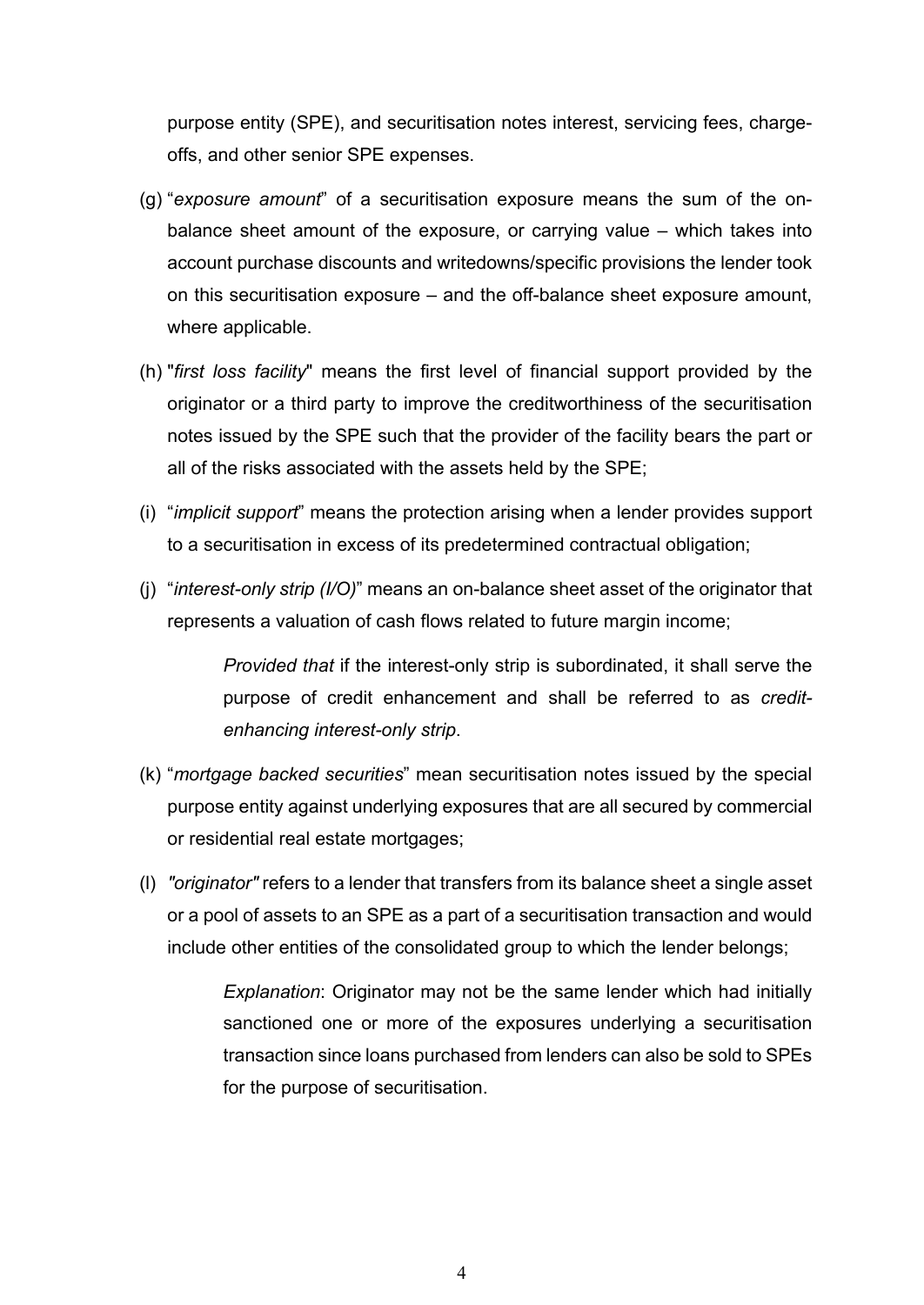- (m)"*overcollateralisation*" means any form of credit enhancement by virtue of which underlying exposures are posted in value which is higher than the value of the securitisation notes;
- (n) "*replenishment*" means the process of using the cash flows from the securitised assets to acquire more assets in the manner disclosed upfront in the prospectus of the scheme, which will continue for a pre-announced replenishment period, following which the securitisation structure switches to an amortising one;

*Provided that* assets purchased during the replenishment period shall be purchased from the same originator(s) of the assets underlying the securitisation notes already issued under the scheme.

- (o) "*residential mortgage backed securities (RMBS)*" mean securitisation notes issued by the special purpose entity against underlying exposures that are all secured by residential mortgages;
- (p) "*re-securitisation exposure*" means a securitisation exposure where at least one of the underlying exposures is a securitisation exposure;
- (q) "*standard assets*" for the purpose of these directions shall mean exposures which are not classified as non-performing asset;
- (r) "*second loss facility*" means a second level of financial support providing a second (or subsequent) tier of protection to the securitisation notes issued by the special purpose entity against potential losses not covered by the first loss facility, and is invoked only after the first loss facility has been drawn down and repudiated or exhausted, or the first loss provider is under insolvency or bankruptcy or liquidation;
- (s) "*securitisation*" means a structure where a pool of assets are transferred by an originator to a SPE and the cash flow from this pool of assets is used to service securitisation exposures of at least two different tranches reflecting different degrees of credit risk, where payments to the investors depend upon the performance of the specified underlying exposures, as opposed to being derived from an obligation of the originator;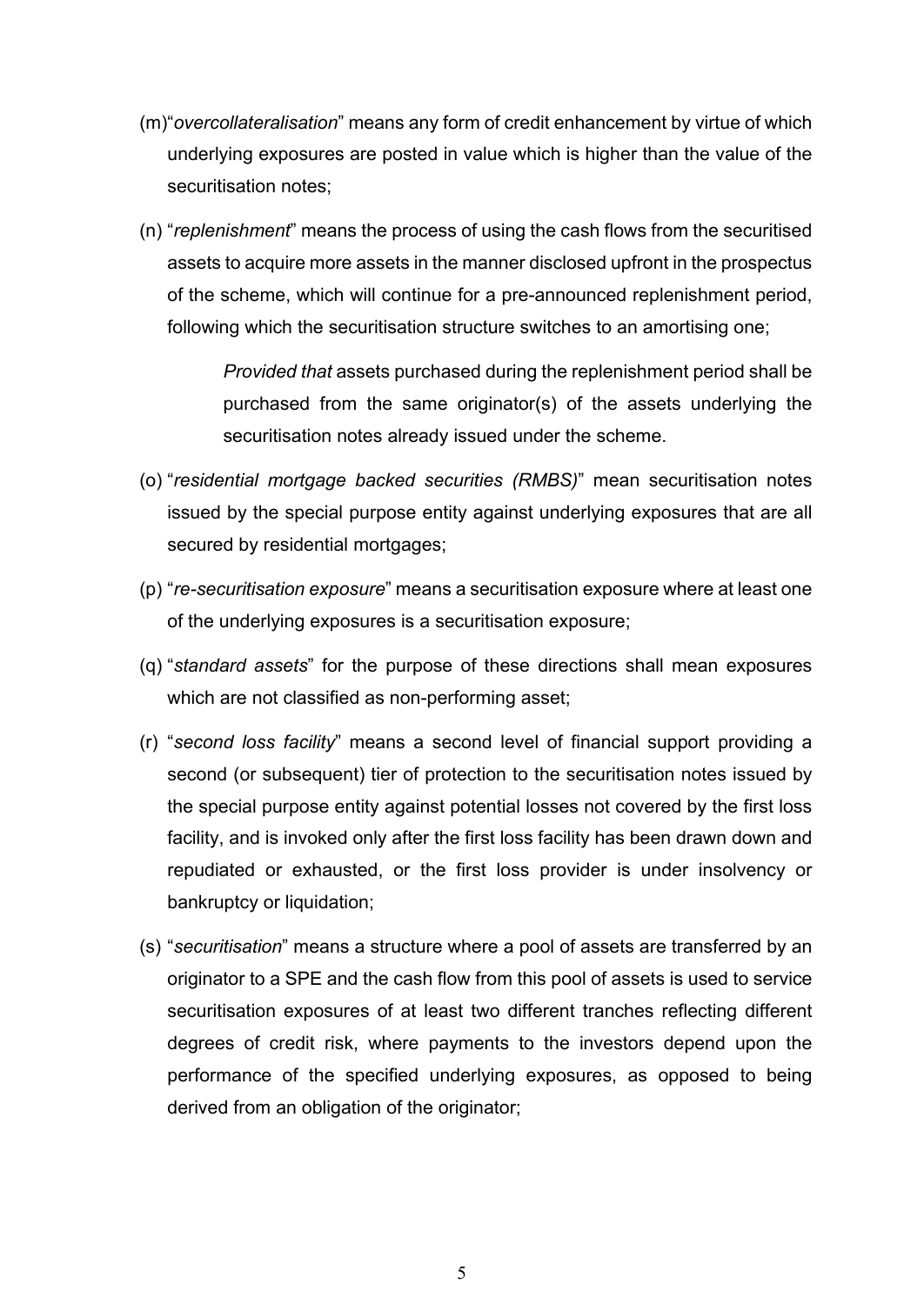*Provided that* the pool containing a single asset eligible to be securitised is also permitted.

*Provided further that* a securitisation structure may have tranches with different maturities.

(t) "*securitisation exposures*" include but are not restricted to exposures to securitisation notes issued by the special purpose entity including asset-backed securities and mortgage-backed securities, credit enhancements, underwriting commitments, liquidity facilities, interest rate or currency swaps, credit derivatives and tranched cover;

> *Explanation*: Reserve accounts, such as cash collateral accounts, which is earmarked to absorb credit losses arising from the securitisation and is recorded as an asset by the originator must also be treated as securitisation exposures.

- (u) "*securitisation notes*" mean securities issued by the special purpose entity as a part of securitisation;
- (v) "*senior tranche*" means a tranche which is effectively backed or secured by a first claim on the entire amount of the assets in the underlying securitised pool;

*Provided that* where all tranches above the first-loss piece are rated, the most highly rated position would be treated as a senior tranche.

*Provided that* when there are several tranches that share the same rating, only the most senior tranche in the cash flow waterfall would be treated as senior (unless the only difference among them is the effective maturity).

*Provided that* when the different ratings of several senior tranches only result from a difference in maturity, all of these tranches should be treated as senior tranches.

(w)"*special purpose entity (SPE)*" means a company, trust or other entity organised for a specific purpose, the activities of which are limited to those appropriate to accomplish the purpose of the SPE, and the structure of which is intended to isolate the SPE from the credit risk of an originator;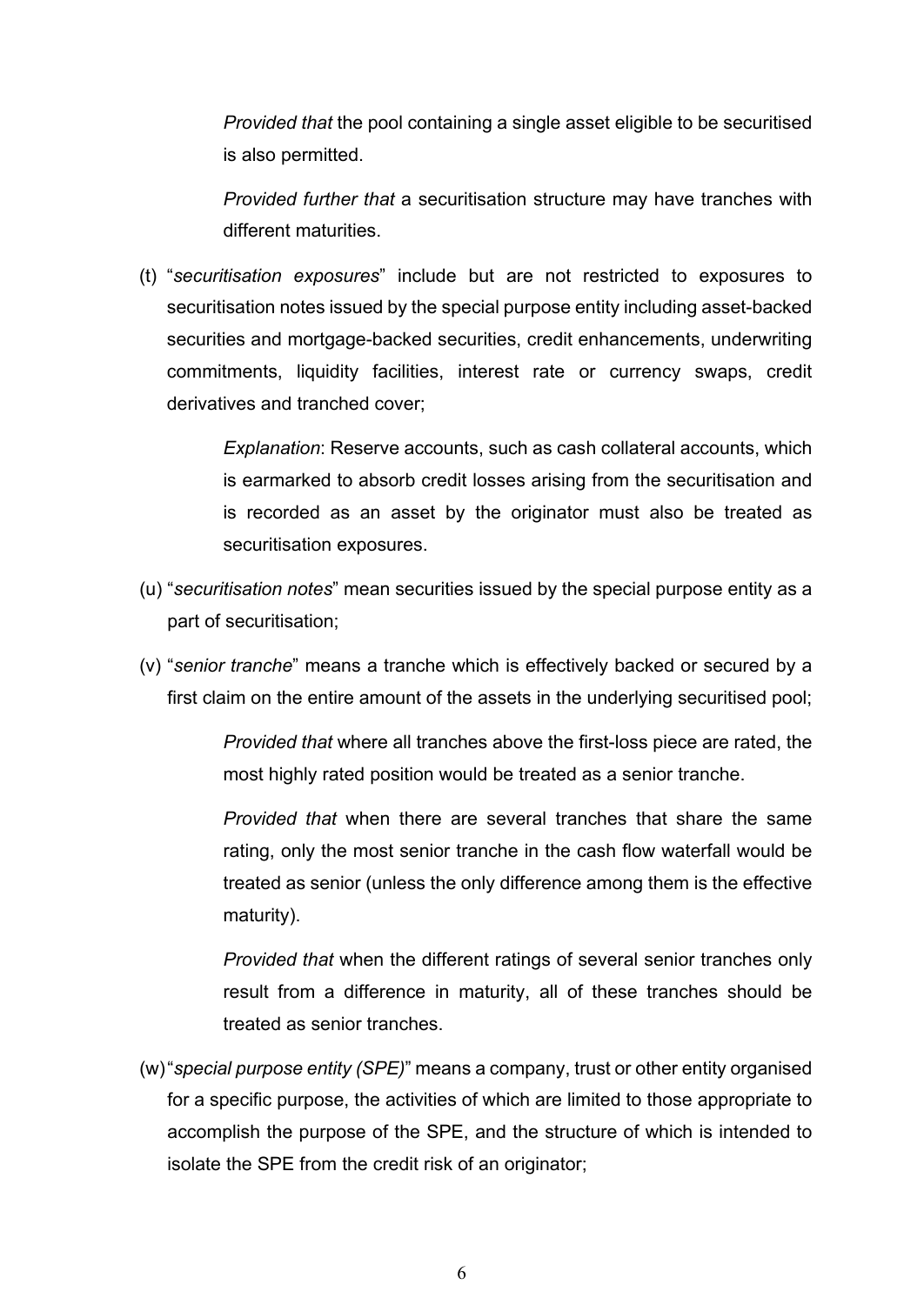*Explanation*: Any reference to SPE in these directions would also refer to the trust settled or declared by the SPE as a part of the process of securitisation.

- (x) "*subordinate tranche*" means any tranche that is junior to the senior tranche(s);
- (y) "*synthetic securitisation*" means a structure where credit risk of an underlying pool of exposures is transferred, in whole or in part, through the use of credit derivatives or credit guarantees that serve to hedge the credit risk of the portfolio which remains on the balance sheet of the lender;

*Explanation*: The above definition does not include the use of instruments permitted to lenders for hedging under the current regulatory instructions.

(z) "*tranche*" means a contractually established segment of the credit risk associated with an exposure or a pool of exposures, where a position in the segment entails a risk of credit loss greater than or less than a position of the same amount in another segment, without taking account of credit protection provided by third parties directly to the holders of positions in the segment or in other segments;

*Explanation:* Securitisation notes issued by the SPE and credit enhancement facilities available shall be treated as tranches.

(aa) "*tranche maturity*" means the tranche's effective maturity in years, and is measured as prescribed in Section E of Chapter VI of these directions;

(bb) "*tranche thickness*" means the measure calculated as detachment point (D) minus attachment point (A), where D and A are calculated in accordance with Section D of Chapter VI of these directions;

#### **Chapter II: General requirements for securitisation**

#### **A. Assets eligible for securitisation**

- 6. Lenders, including overseas branches of Indian banks, shall not undertake the securitisation activities or assume securitisation exposures as mentioned below:
	- a. Re-securitisation exposures;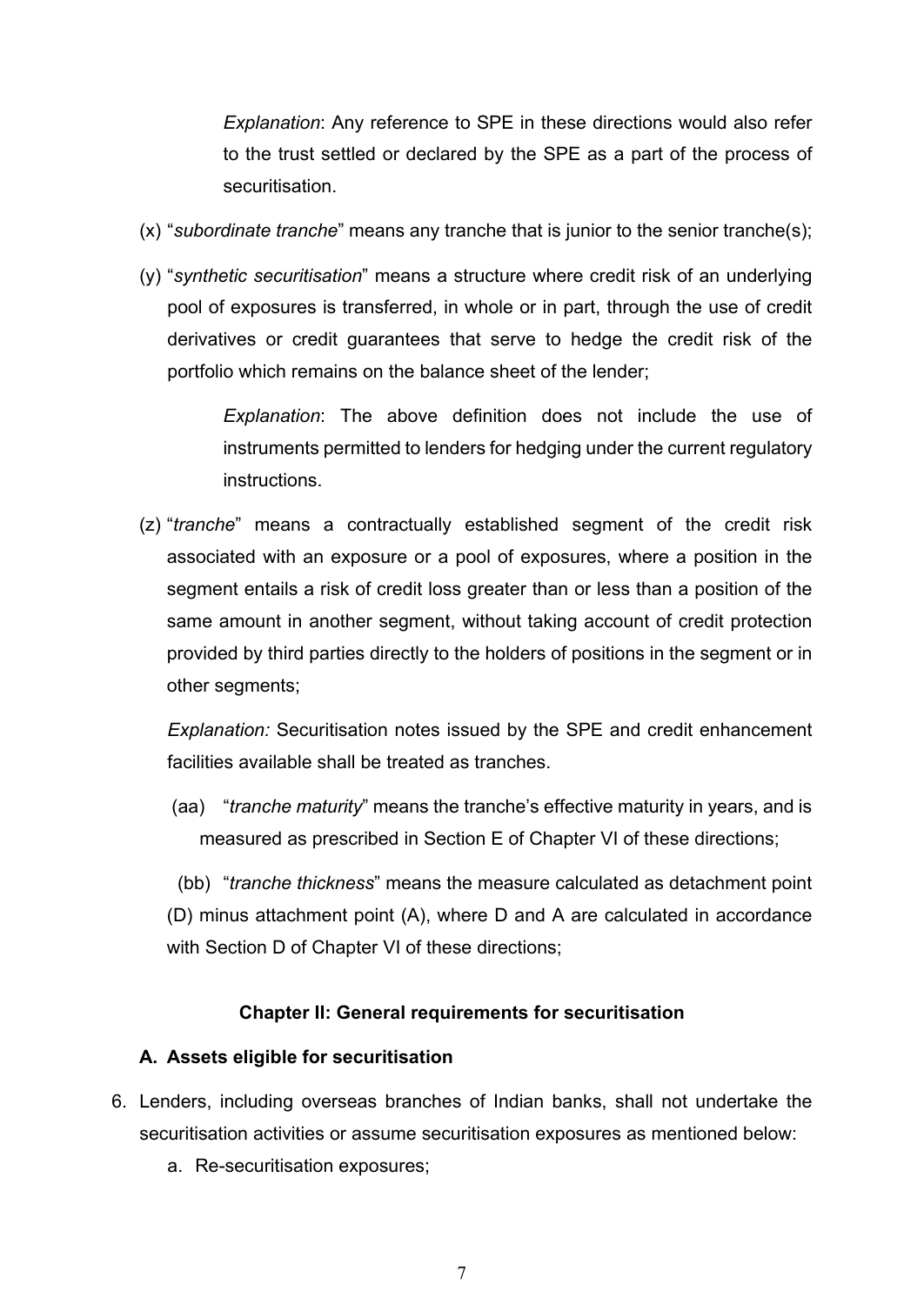- b. Structures in which short term instruments such as commercial paper, which are periodically rolled over, are issued against long term assets held by a **SPE**
- c. Synthetic securitisation; and
- d. Securitisation with the following assets as underlying:
	- i. revolving credit facilities as underlying These involve underlying exposures where the borrower is permitted to vary the drawn amount and repayments within an agreed limit under a line of credit (e.g. credit card receivables and cash credit facilities);
	- ii. Restructured loans and advances which are in the specified period;
	- iii. Exposures to other lending institutions;
	- iv. Refinance exposures of AIFIs; and
	- v. Loans with bullet payments of both principal and interest as underlying;

*Provided that* loans with tenor up to 24 months extended to individuals for agricultural activities (as described in Chapter III of the [Reserve Bank of India](https://www.rbi.org.in/Scripts/BS_ViewMasDirections.aspx?id=11959)  (Priority Sector Lending – [Targets and Classification\) Directions, 2020\)](https://www.rbi.org.in/Scripts/BS_ViewMasDirections.aspx?id=11959) where both interest and principal are due only on maturity and trade receivables with tenor up to 12 months discounted/purchased by lenders from their borrowers will be eligible for securitisation. However, only those loans/receivables will be eligible for securitisation where a borrower (in case of agricultural loans) /a drawee of the bill (in case of trade receivables) has fully repaid the entire amount of last two loans/receivables (one loan, in case of agricultural loans with maturity extending beyond one year) within 90 days of the due date. In case such assets are securitised, the investors in the securitisation notes issued against them should be able to verify the compliance of the underlying asset with the above requirement.

7. It is clarified that securitisation of exposures held by overseas branches of Indian banks shall not contravene any provision/s of extant legal/regulatory framework, including Foreign Exchange Management Act, 1999 and the rules or regulations thereunder.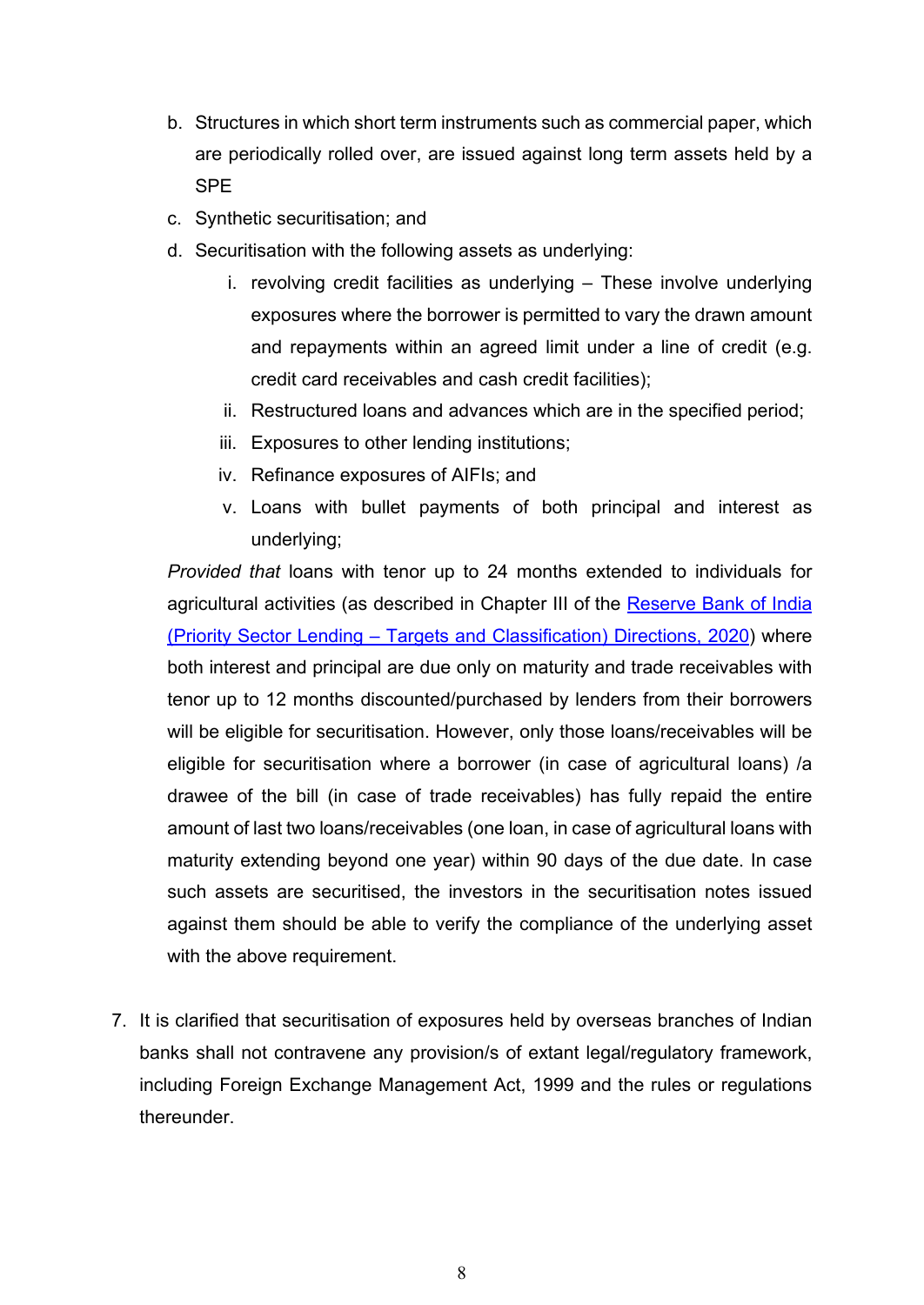- 8. Subject to the above, all other on-balance sheet exposures of originators, which are in the nature of loans and advances and are classified as Standard, are eligible as underlying assets in a securitisation transaction.
- 9. The originators of such exposures shall have satisfied the Minimum Holding period requirement as per Clause 39 of the [Reserve Bank of India \(Transfer](https://www.rbi.org.in/Scripts/BS_ViewMasDirections.aspx?id=12166) of Loan [Exposures\) Directions, 2021](https://www.rbi.org.in/Scripts/BS_ViewMasDirections.aspx?id=12166) including the proviso to the above Clause.<sup>[1](#page-8-0)</sup>
- 10.The MHP will be applicable to individual loans in the underlying pool of securitised loans. MHP will not be applicable to loans referred to in the proviso to Clause 6.
- 11.The transactions undertaken in terms of these directions must not contravene the rights of underlying obligors. To ensure compliance with this stipulation, enabling clauses must be included in the contract between originator and servicing agent and all necessary consent from obligors (including from third parties), where necessary as per the respective contracts, should have been obtained.

## **B. Minimum Retention Requirement (MRR)**

- 12.The MRR is primarily designed to ensure that the originators have a continuing stake in the performance of securitised assets so as to ensure that they carry out proper due diligence of loans to be securitised. The originators should adhere to the MRR as detailed below while securitising loans leading to issuance of securitisation notes other than residential mortgage backed securities:
	- a. For underlying loans with original maturity of 24 months or less, the MRR shall be 5% of the book value of the loans being securitised.

<span id="page-8-0"></span> $1$  The transferor can transfer loans only after a minimum holding period (MHP), as prescribed below, which is counted from the date of registration of the underlying security interest:

a. Three months in case of loans with tenor of up to 2 years;

b. Six months in case of loans with tenor of more than 2 years.

*Provided that* in case of loans where security does not exist or security cannot be registered, the MHP shall be calculated from the date of first repayment of the loan.

*Provided further that* in case of transfer of project loans, the MHP shall be calculated from the date of commencement of commercial operations of the project being financed.

*Provided further that* in case of loans acquired from other entities by a transferor, such loans cannot be transferred before completion of six months from the date on which the loan was taken into the books of the transferor.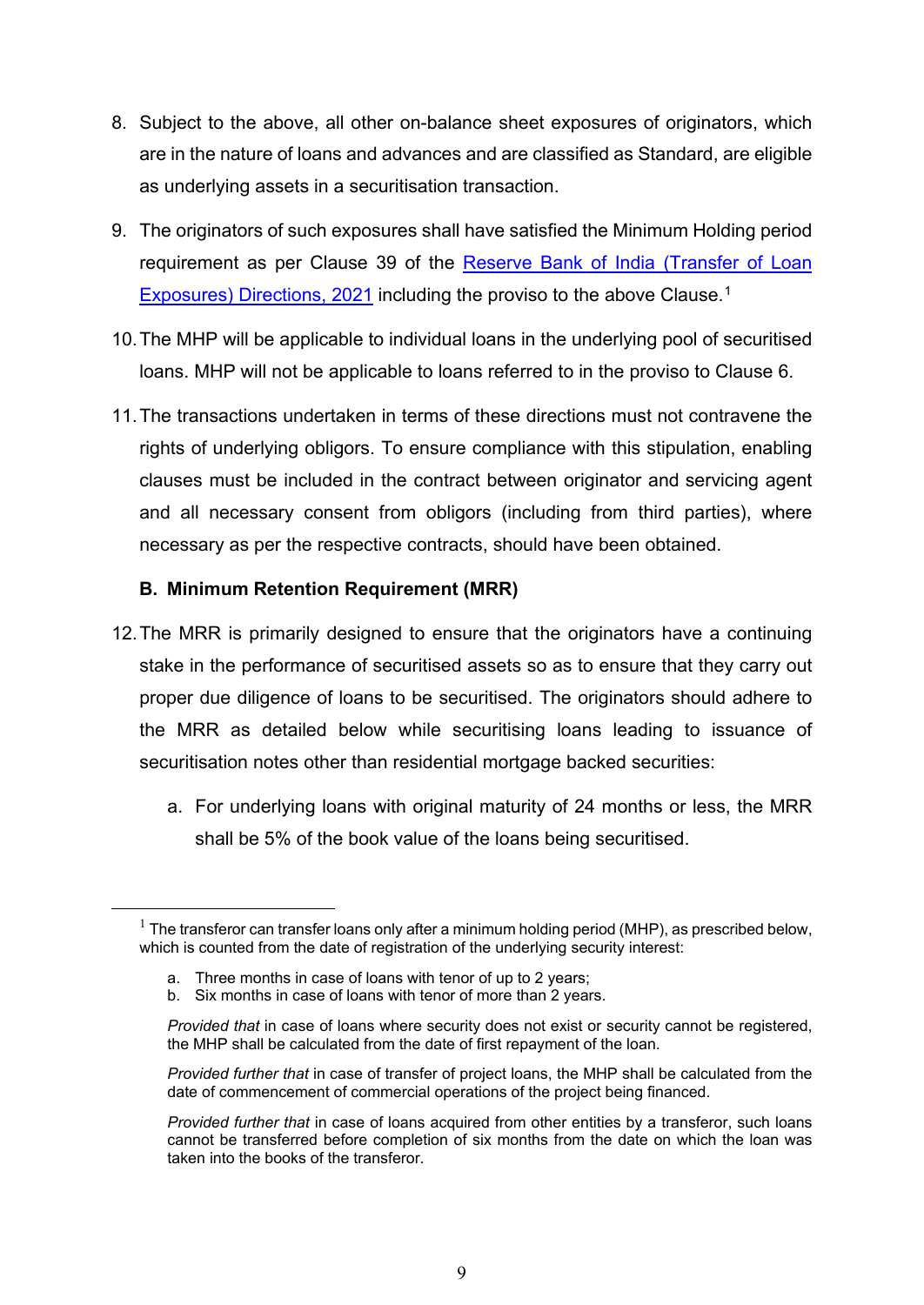- b. For underlying loans with original maturity of more than 24 months as well as loans with bullet repayments, as mentioned in proviso to Clause 6, the MRR shall be 10% of the book value of the loans being securitised.
- 13.In the case of residential mortgage backed securities, the MRR for the originator shall be 5% of the book value of the loans being securitised, irrespective of the original maturity.
- 14.The MRR shall be retained by the originator as follows:
	- a. Upto 5 per cent of the book value of loans being securitised:
		- First loss facility, if available;
		- If first loss facility is not available, or where retention of the entire first loss facility amounts to less than 5 per cent, balance through retention of equity tranche;
		- Where retention of the entire first loss facility, if available, and equity tranche amounts to less than 5 per cent, balance *pari passu* in remaining tranches sold to investors.
	- b. Greater than 5 per cent of the book value of loans being securitised:
		- First loss facility, or equity tranche or any other tranche sold to investors, in any combination thereof.

*Explanation*: It is clarified that first loss facility for this purpose shall not include overcollateralization available, if any.

- 15.Investment in the Interest Only Strip representing the Excess Interest Spread/ Future Margin Income, whether or not subordinated, will not be counted towards the MRR.
- 16.MRR should not be reduced either through hedging of credit risk or selling or encumbering the retained interest. MRR has to be maintained by the originating lender itself and not by any of its group entities. The form of MRR should not change during the life of securitisation. The MRR as a percentage of unamortised principal should be maintained on an ongoing basis except for reduction of retained exposure due to repayment or through the absorption of losses. Specifically, in cases of securitisations featuring replenishment period, MRR should be maintained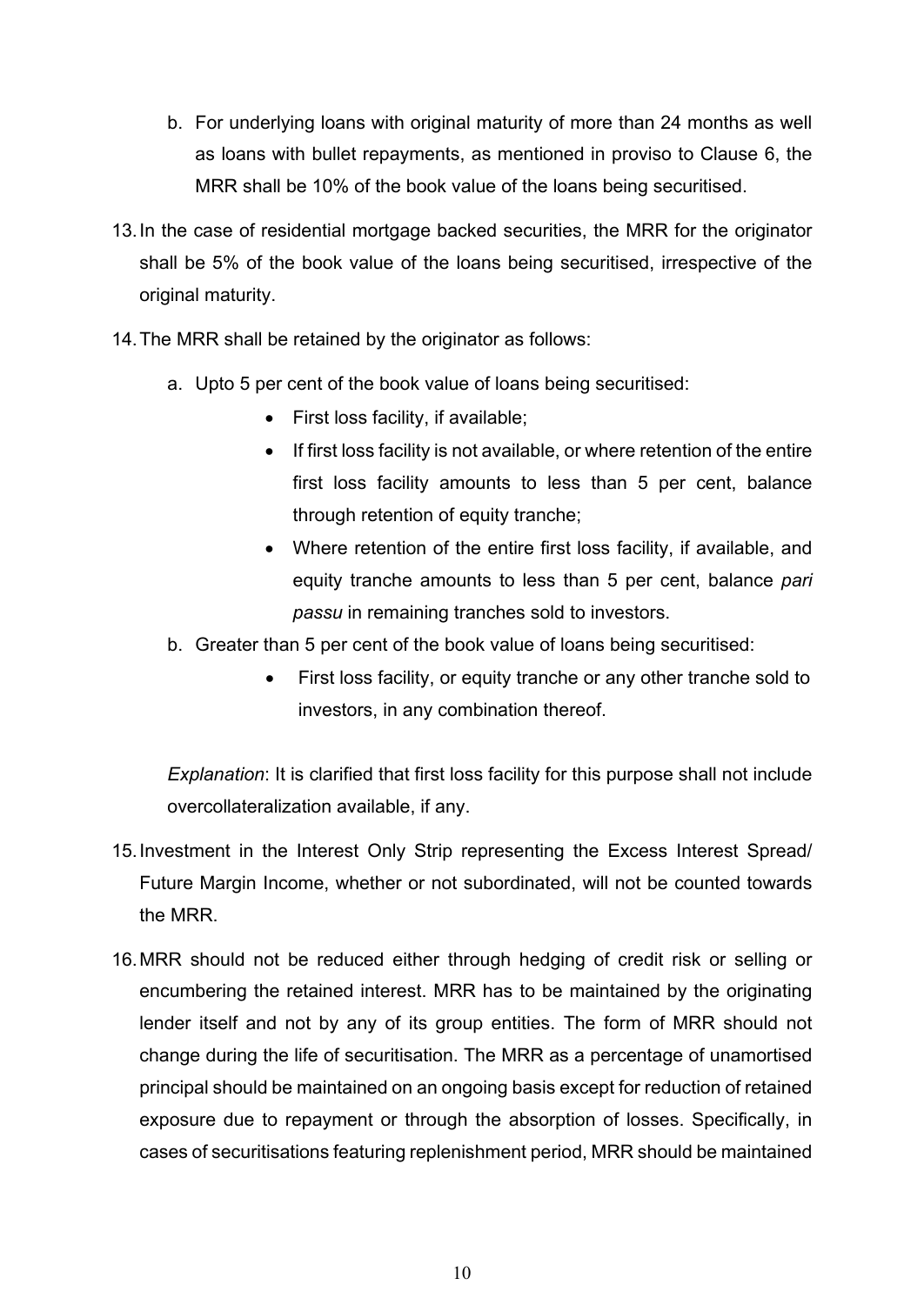not only at the initiation of the securitisation but also at the end of the replenishment period.

17.For complying with the MRR under these guidelines lenders should ensure that proper documentation in accordance with law is made.

# **C. Origination Standards**

- 18.Underwriting standards for exposures securitised should not be less stringent than those applied to exposures retained on the balance sheet of the originator. Where underwriting standards change between the loan origination and till all the claims associated with securitised note are paid-off, the originator should disclose to the entities having securitisation exposures the timing and purpose of such changes.
- 19.In cases of securitisation of exposures purchased by originator from other lenders, the requirements applicable for underwriting standards shall apply to the standards of due diligence process adopted by the originator which may include verification of sufficiency and consistency of loan origination process of the lender from whom the exposures were purchased by the originator.

# **D. Payment priorities and observability**

- 20.To prevent investors being subjected to unexpected repayment profiles during the life of a securitisation, the priorities of payments for all liabilities in all circumstances should be clearly defined at the time of securitisation and appropriate legal comfort regarding their enforceability should be provided.
- 21.To help provide investors with full transparency over any changes to the cash flow waterfall, payment profile or priority of payments that might affect a securitisation, all triggers affecting the cash flow waterfall, payment profile or priority of payments of the securitisation should be clearly and fully disclosed in offer documents and in investor reports, with information in the investor report that clearly identifies the breach status in respect of expected cash flows to the note holders, the ability for the breach to be reversed and the consequences of the breach.
- 22.To ensure rights and interest of the securitisation note holders are protected, definitions, policies and remedies pertaining to the contours and caveats around the performance of the underlying loans must be suitably communicated. Further,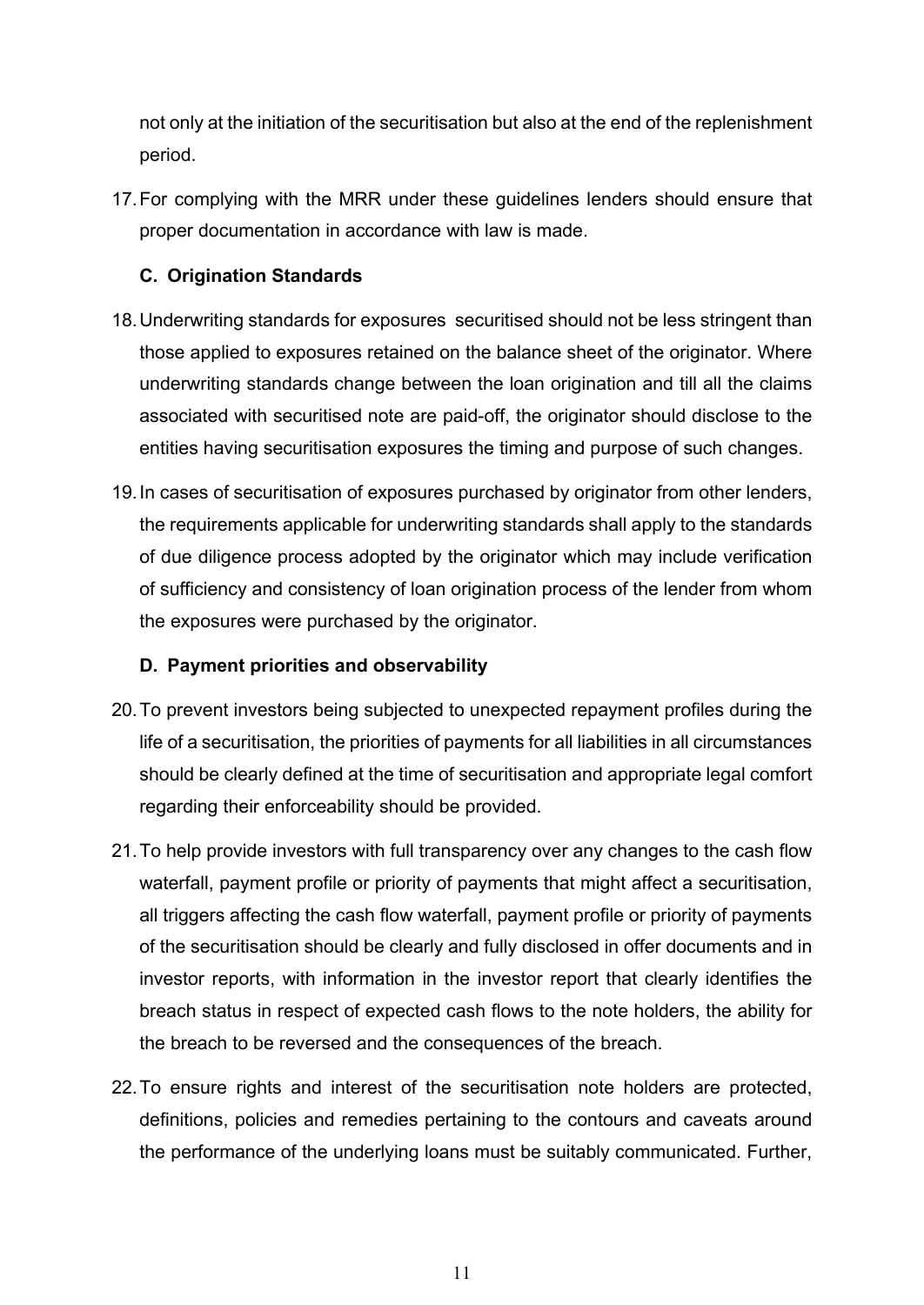the rights and control of the securitisation note holders must be documented to account for all circumstances, including insolvency of all entities involved in securitisation, such as the originator SPE, etc. Full disclosure and supporting documentation regarding legal and financial risk factors must be made available to prospective and existing investors within a reasonable period of time, on an ongoing or on demand basis.

- 23.Securitisations featuring a replenishment period should include provisions for appropriate early amortisation events and/or triggers of termination of the replenishment period, including, notably:
	- a. deterioration in the credit quality of the underlying exposures;
	- b. a failure to acquire sufficient new underlying exposures of similar credit quality; and
	- c. the occurrence of an insolvency-related event with regard to the originator(s).
- 24. In the event actions of associated institutional stakeholders (originator, SPE, servicing agent, credit enhancement provider and others) that are not prohibited in this framework, result in material alteration of the risk profile of the securitisation notes at any point, the originator shall ensure that same is adequately informed and disclosed to investors, credit rating agencies and other service providers within a maximum time frame of 14 calendar days.

### **E. Limit on Total Retained Exposures by Originators**

- 25.The total exposure of an originator to the securitisation exposures belonging to a particular securitisation structure or scheme should not exceed 20% of the total securitisation exposures created by such structure or scheme. However, the exposure of originators to credit enhancing interest only strip shall be excluded from this limit.
- 26.Credit exposure on account of interest rate swaps/currency swaps entered into with the SPE will be excluded from this limit.
- 27.The 20% limit on total retained exposures will not be deemed to have been breached if it is exceeded due to amortisation of securitisation notes issued.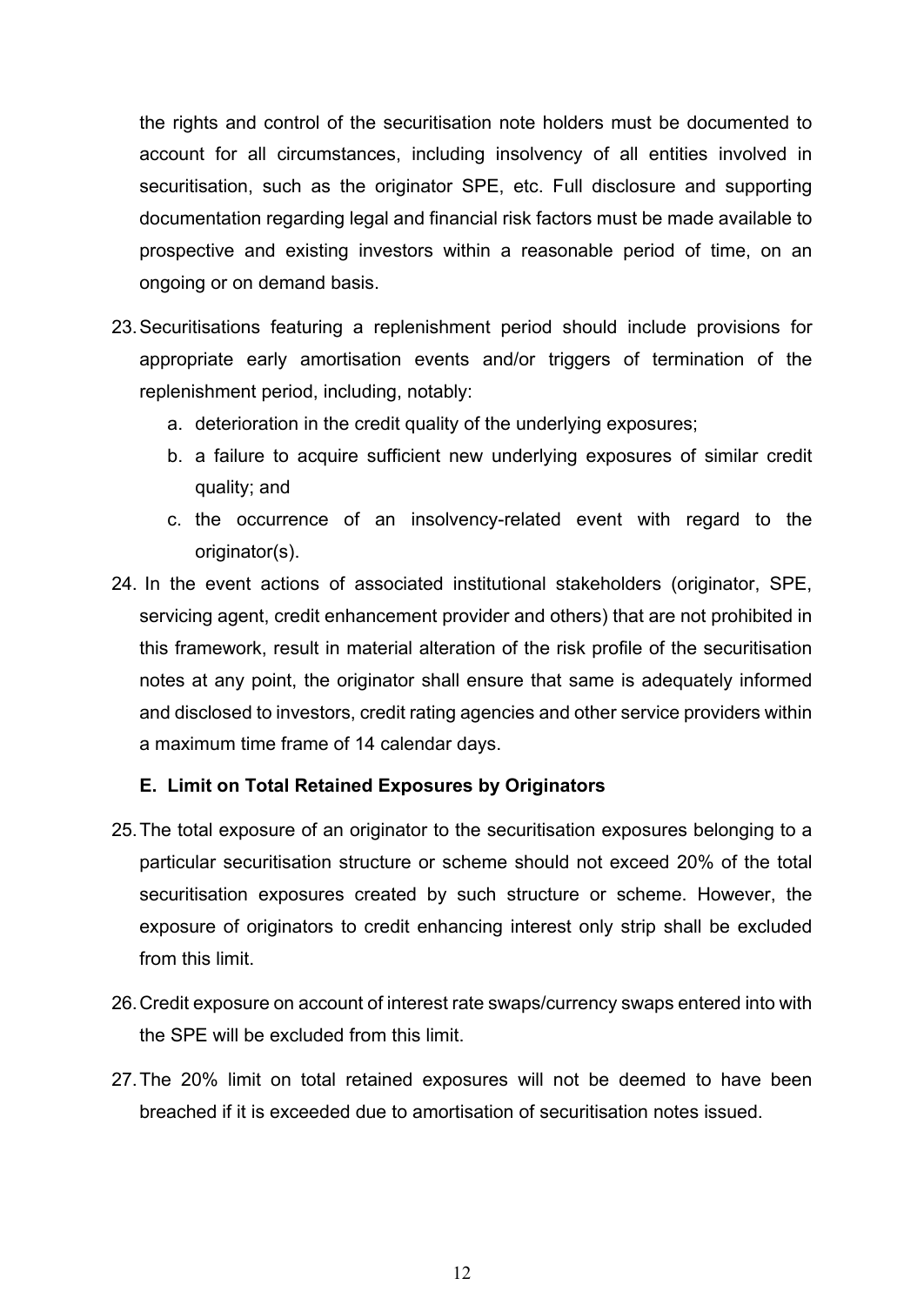## **F. Issuance and Listing**

28.The minimum ticket size for issuance of securitisation notes shall be Rs.1 crore.

29. Listing of securitisation notes, especially in respect of certain product class, such as RMBS, and/or generally above a certain threshold is recommended, though not mandatory. In any case, any offer of securitisation notes to fifty or more persons in an issuance would be required to be listed in terms of Securities and Exchange Board of India (Issue and Listing of Securitised Debt Instruments and Security Receipts) Regulations, 2008.

## **G. Conditions to be satisfied by the special purpose entity**

- 30.The SPE should meet the following criteria to enable the originator to apply the guidelines on capital adequacy and other aspects as prescribed in these directions with regard to the securitisation exposures assumed by it:
	- a. Any transaction between the originator and the SPE should be strictly on arm's length basis.
	- b. The SPE and the trustee should not resemble in name or imply any connection or relationship with the originator of the assets in its title or name.
	- c. The originator should not have any ownership, proprietary or beneficial interest in the SPE except those specifically permitted under these directions. The originator should not hold any share capital in the SPE.
	- d. The originator should not have more than one representative, without veto power, on the board of the SPE provided the board has at least four members and independent directors are in majority.
	- e. If the SPE is set up as a trust, then:
		- i. The originator shall not exercise control, directly or indirectly, over the SPE and the trustees, and shall not settle the trust deed, if any.
		- ii. The originator shall not have any ownership, proprietary or beneficial interest in the trustees.
		- iii. The SPE should be bankruptcy remote and non-discretionary.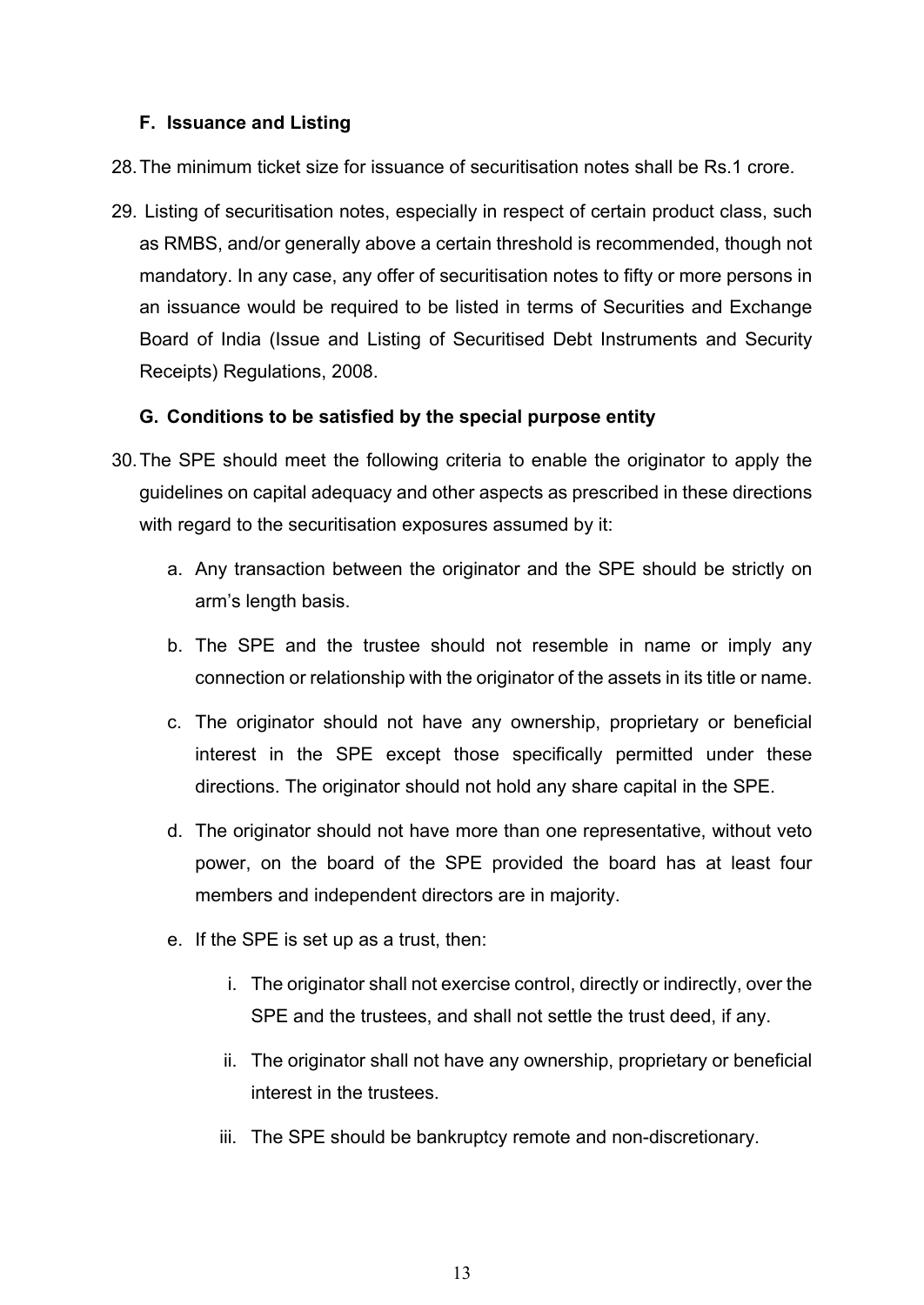- iv. The trust deed, if any, should lay down, in detail, the functions to be performed by the trustee, their rights and obligations as well as the rights and obligations of the investors in relation to the securitised assets. The trust deed should not provide for any discretion to the trustee as to the manner of disposal and management or application of the trust property. In order to protect their interests, investors should be empowered in the trust deed to change the trustee at any point of time.
- v. The trustee should only perform trusteeship functions in relation to the SPE and should not undertake any other business with the SPE.
- vi. A copy of the trust deed, if any, and the accounts and statement of affairs of the SPE should be made available by the originator and/or other lenders, to the RBI, if required to do so.
- f. The originator shall not support the losses of the SPE except under the facilities explicitly permitted under these directions and shall also not be liable to meet the recurring expenses of the SPE.
- g. The SPE should make it clear to the investors in the securitisation notes issued by it that these securitisation notes are not insured and that they do not represent deposit liabilities of the originator, servicer or trustees.
- 31.In cases where the originator has purchased loans from another lender, the provisions of Clause 30 shall apply to the lender from whom the originator has purchased the exposures, as well.

*Provided that* for the purpose of sub-clause (d) of Clause 30, only one of either the originator or the lender from whom loans were purchased by the originator, may have the representative on the board of the SPE.

### **H. Representations and Warranties**

32.An originator that sells assets to SPE may make representations and warranties concerning those assets. The originator will be required to hold capital against such representations and warranties if any of the following conditions are not satisfied: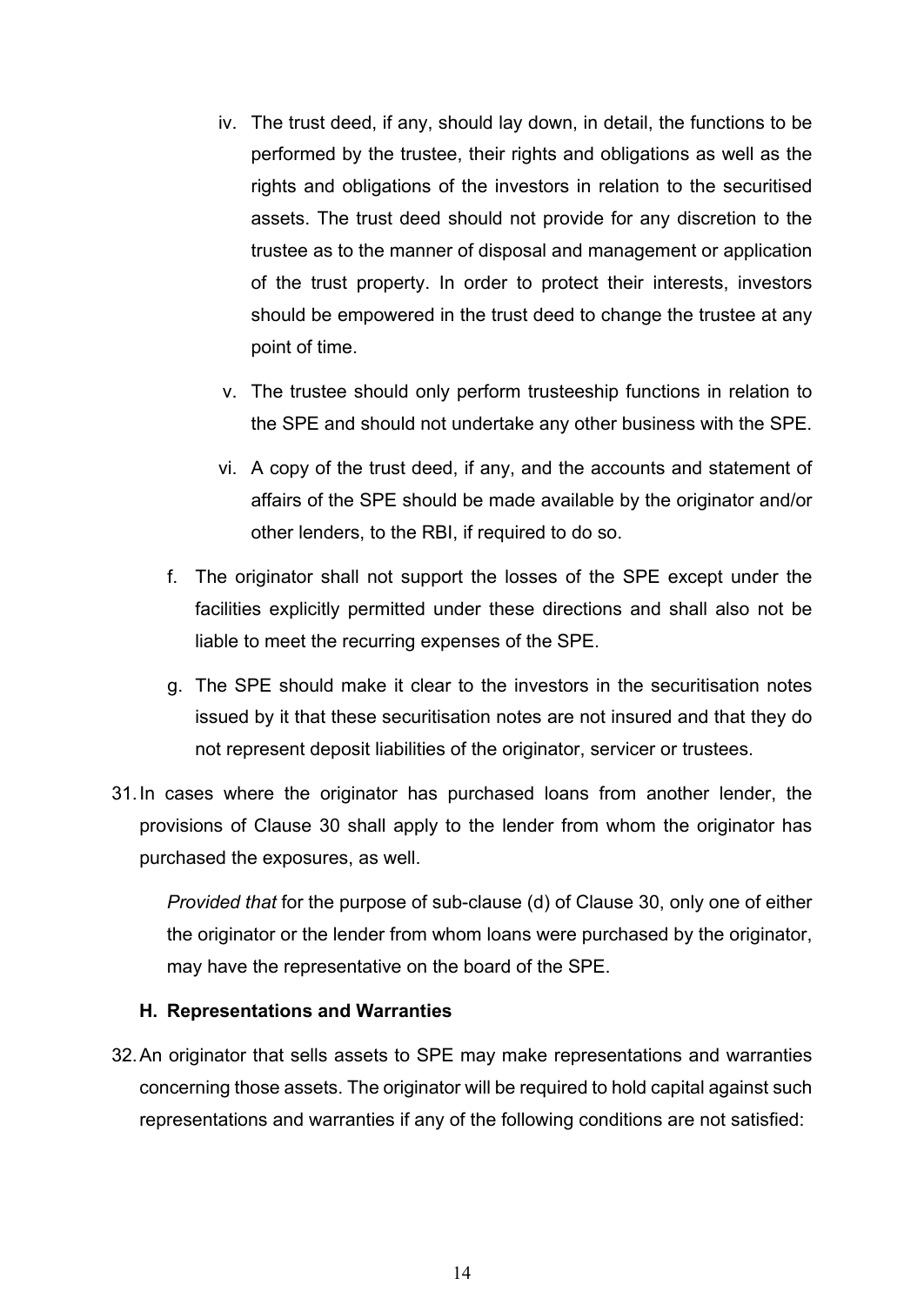- a. Any representation or warranty is provided only by way of a formal written agreement.
- b. The originator undertakes appropriate due diligence before providing or accepting any representation or warranty.
- c. The representation or warranty refers to an existing state of facts that is capable of being verified by the originator at the time the assets are sold.
- d. The representation or warranty is not open-ended and, in particular, does not relate to the future creditworthiness of the assets, the performance of the SPE and/or the securitisation notes the SPE issues.
- e. The exercise of a representation or warranty, requiring an originator to replace assets (or any parts of them) sold to a SPE, must be:
	- i. undertaken within 120 days of the transfer of assets to the SPE; and
	- ii. conducted on the same terms and conditions as the original sale.
- f. An originator that is required to pay damages for breach of representation or warranty can do so provided the agreement to pay damages meets the following conditions:
	- i. the onus of proof for breach of representation or warranty remains at all times with the party so alleging;
	- ii. the party alleging the breach serves a written Notice of Claim, specifying the basis for the claim; and
	- iii. damages are limited to losses directly incurred as a result of the breach.
- g. An originator should notify RBI (Department of Supervision) of all instances where it has agreed to replace assets sold to SPE or pay damages arising out of any representation or warranty.

# **I. Accounting provisions**

- 33.Originators shall sell assets to SPE only on cash basis and the sale consideration should be received not later than the transfer of the asset to the SPE. Further, there should not be gap of more than 30 days between transfer of the assets and the issuance of securitisation notes.
- 34.NBFCs which are required to comply with Indian Accounting Standards (IndAS) shall continue to be guided by the Standards and the ICAI Advisories with respect to accounting for securitisation exposures and transactions.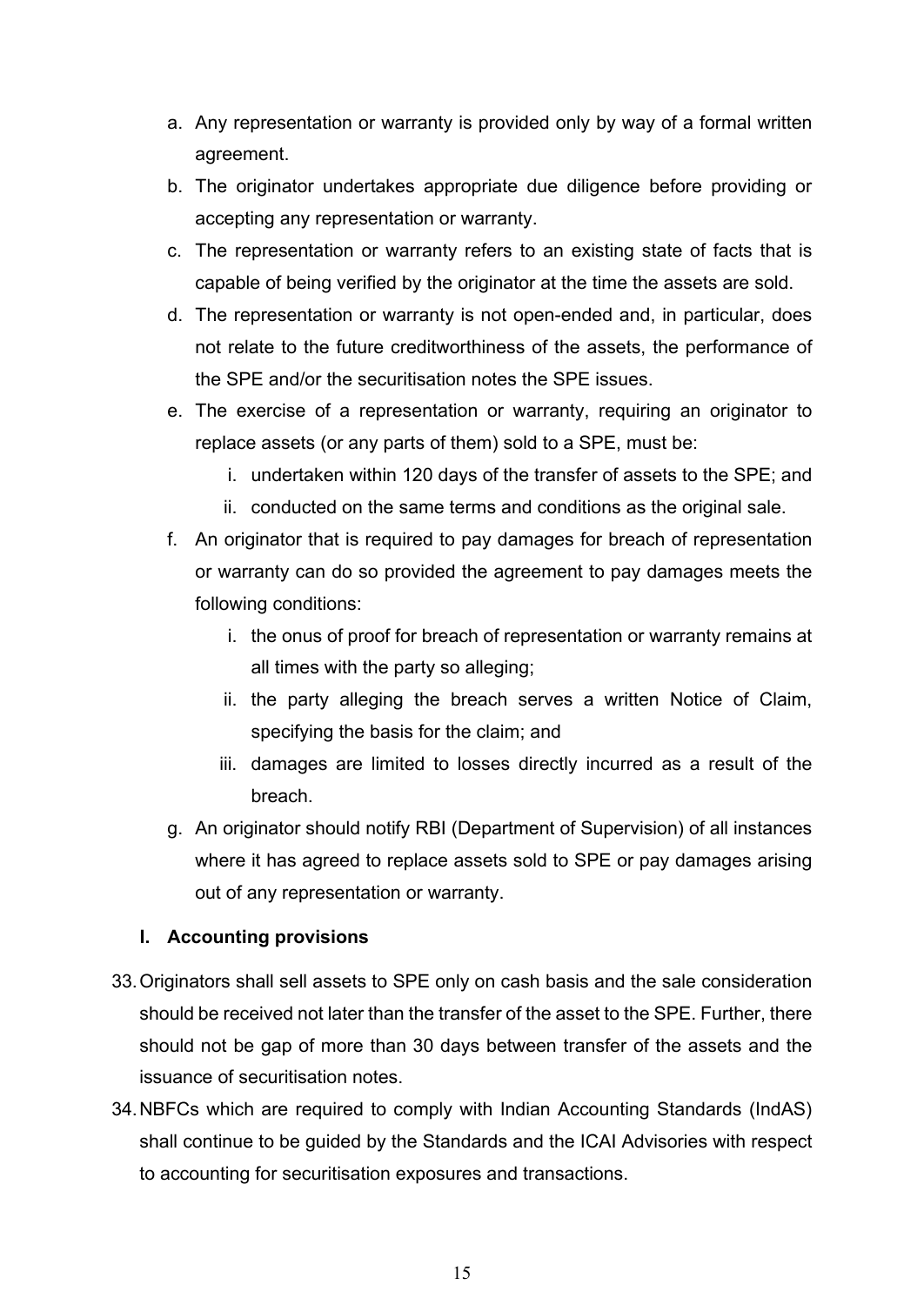- 35.In case of other lenders, any loss, profit or premium realised at the time of the sale should be accounted accordingly and reflected in the Profit & Loss account for the accounting period during which the sale is completed.
- 36.For such lenders specified at Clause 35, the following treatment shall be applicable in the case of unrealised gains arising out of sale of underlying assets to the SPE such as that associated with expected future margin income (represented by interest-only strips or otherwise):
	- a. The unrealised gains should not be recognised in Profit and Loss account; instead the lenders shall hold the unrealised profit under an accounting head styled as "*Unrealised Gain on Loan Transfer Transactions*".
	- b. The profit may be recognised in Profit and Loss Account only when such unrealised gains associated with expected future margin income is redeemed in cash. However, if the unrealised gains associated with expected future margin income is credit enhancing (for example, in the form of credit enhancing interest-only strip), the balance in this account may be treated as a provision against potential losses incurred.
	- c. In the case of amortising credit-enhancing interest-only strip, a lender would periodically receive in cash, only the amount which is left after absorbing losses, if any, supported by the credit-enhancing interest-only strip. On receipt, this amount may be credited to Profit and Loss account and the amount equivalent to the amortisation due may be written-off against the "*Unrealised Gain on Loan Transfer Transactions*" account bringing down the book value of the credit-enhancing interest-only strip in the lender's books.
	- d. In the case of a non-amortising credit-enhancing interest-only strip, as and when the lender receives intimation of charging-off of losses by the SPE against the credit-enhancing interest-only strip, it may write-off equivalent amount against "*Unrealised Gain on Loan Transfer Transactions*" account and bring down the book value of the credit-enhancing interest-only strip in the lender's books. The amount received in final redemption value of the credit-enhancing interest-only strip received in cash may be taken to Profit and Loss account.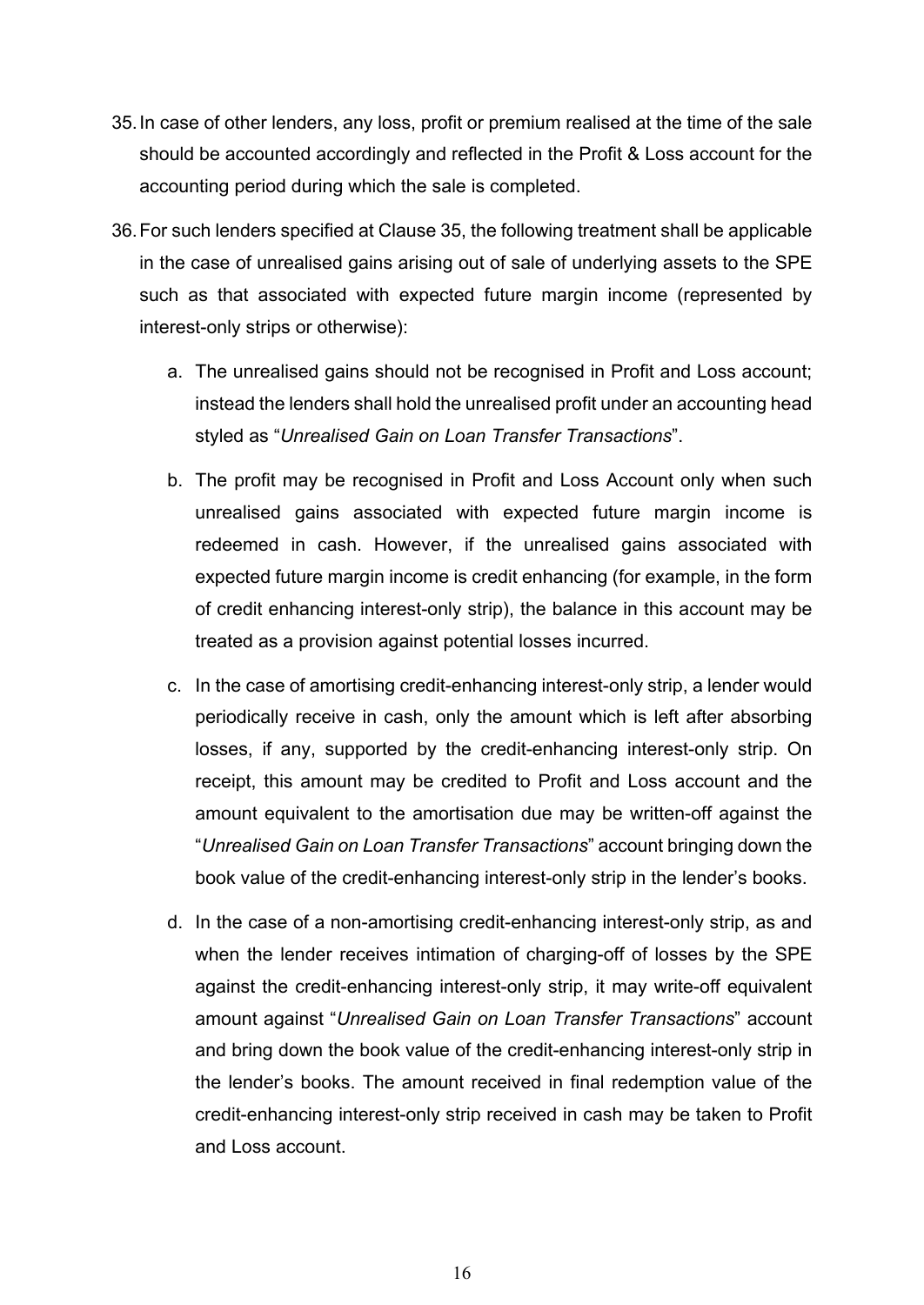### **Chapter III: Simple, transparent and comparable (STC) securitisations**

- 37.Only securitisations that additionally satisfy all the criteria laid out in **[Annex 1](#page-44-0)** of these directions fall within the scope of the STC framework. The above criteria are based on the prescriptions of the Basel Committee on Banking Supervision. Exposures to securitisations that are STC-compliant can be subject to the alternative capital treatment as determined by Clauses 108 to 110.
- 38.The originator must disclose to investors all necessary information at the transaction level to allow investors to determine whether the securitisation is STCcompliant. Based on the information provided by the originator, the investor must make its own assessment of the securitisation's STC compliance status before applying the alternative capital treatment.
- 39.For securitisation exposures retained by the originator, where significant credit risk transfer in terms of the requirements of the Clauses 81 and 82 have been achieved by the originator, the determination of compliance with STC requirements shall be made by the originator.
- 40.STC criteria need to be met at all times. Checking the compliance with some of the criteria might only be necessary at origination (or at the time of initiating the exposure, in case of guarantees or liquidity facilities) of an STC securitisation. Notwithstanding, investors and holders of the securitisation positions are expected to take into account developments that may invalidate the previous compliance assessment, for example deficiencies in the frequency and content of the investor reports, in the alignment of interest, or changes in the transaction documentation at variance with relevant STC criteria.
- 41.In cases where the criteria refer to underlying, and the pool is dynamic, the compliance with the criteria will be subject to dynamic checks every time that assets are added to the pool. The criteria for the addition of assets shall be clearly described in relevant transaction documents.
- 42.Investors should consider whether the originator, servicer and other parties with a fiduciary responsibility to the securitisation note holders have an established performance history for substantially similar credit claims or receivables to those being securitised and for an appropriately long period of time.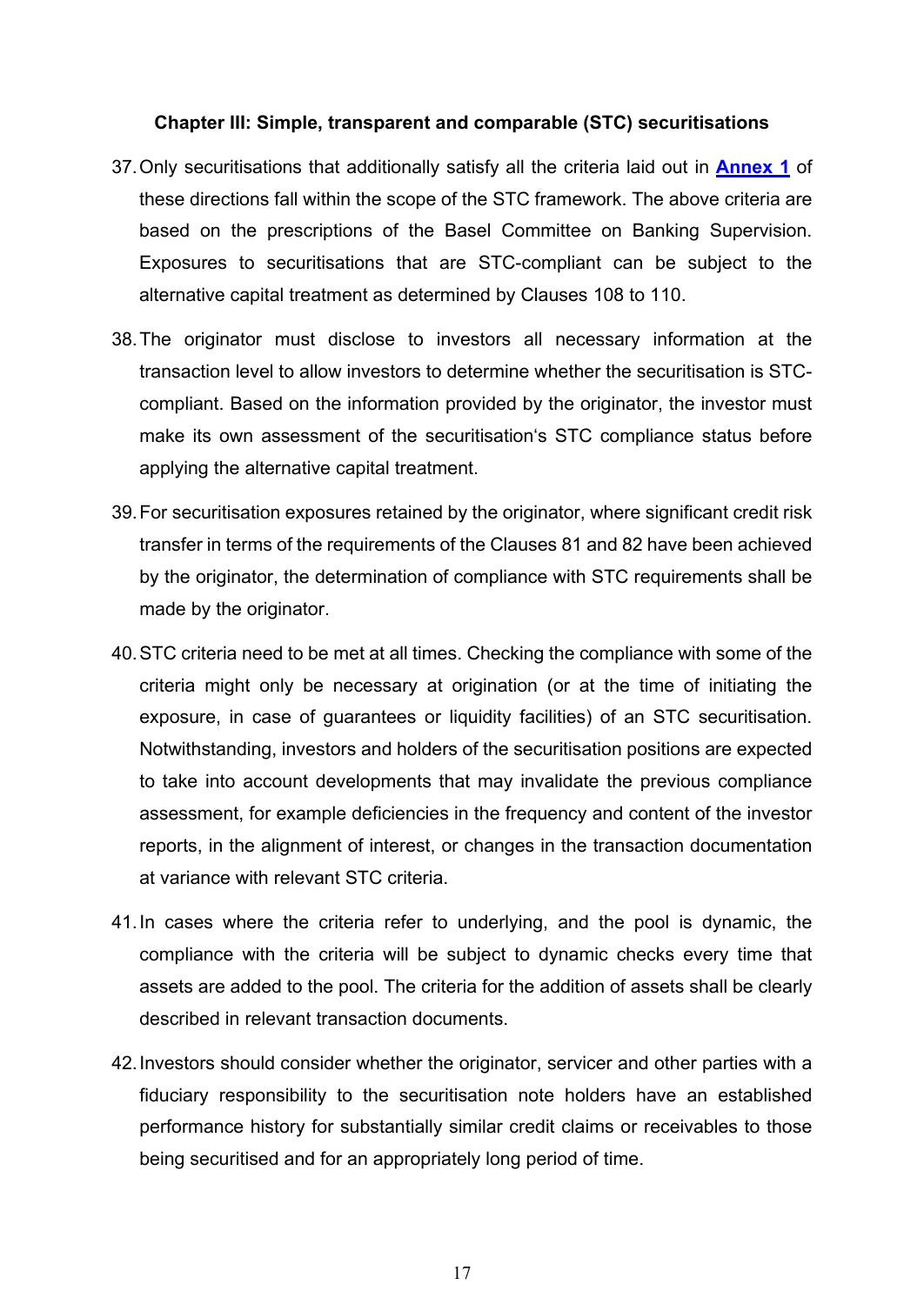43.RBI would verify the preferential regulatory capital treatment assignments made by the lenders, including the originator, as part of the supervisory review. If it is discovered that a transaction does not satisfy the STC criteria for regulatory capital purposes, RBI would take appropriate supervisory action including *inter alia* additional capital under the Pillar 2 framework, and/or by denying preferential regulatory capital treatment for that specific transaction and potentially others as well.

## **Chapter IV: Provision of facilities supporting securitisation structures**

## **A. General conditions**

- 44.Lenders may provide supporting facilities such as credit enhancement facilities, liquidity facilities, underwriting facilities and servicing facilities. Apart from lenders, since such facilities may also be provided by entities that are not lenders, entities providing such facilities are generally referred to in these directions as "facility providers". Such facility provider(s) must be regulated by at least one financial sector regulator.
- 45.The facilities, as above, provided by facility providers should satisfy the following conditions, in addition to the specific conditions applicable to each facility as prescribed in the remaining sections of this Chapter:
	- a. Provision of the facility should be structured in a manner to keep it distinct from other facilities and documented separately from any other facility provided by the facility provider. The nature, purpose, extent of the facility and all required standards of performance should be clearly specified in a written agreement to be executed at the time of originating the transaction and disclosed in the offer document.
	- b. The facility is provided on an 'arm's length basis' on market terms and conditions, and subjected to the facility provider's normal credit approval and review process.
	- c. Payment of any fee or other income for the facility is not subordinated or subject to deferral or waiver.
	- d. The facility is limited to a specified amount and duration.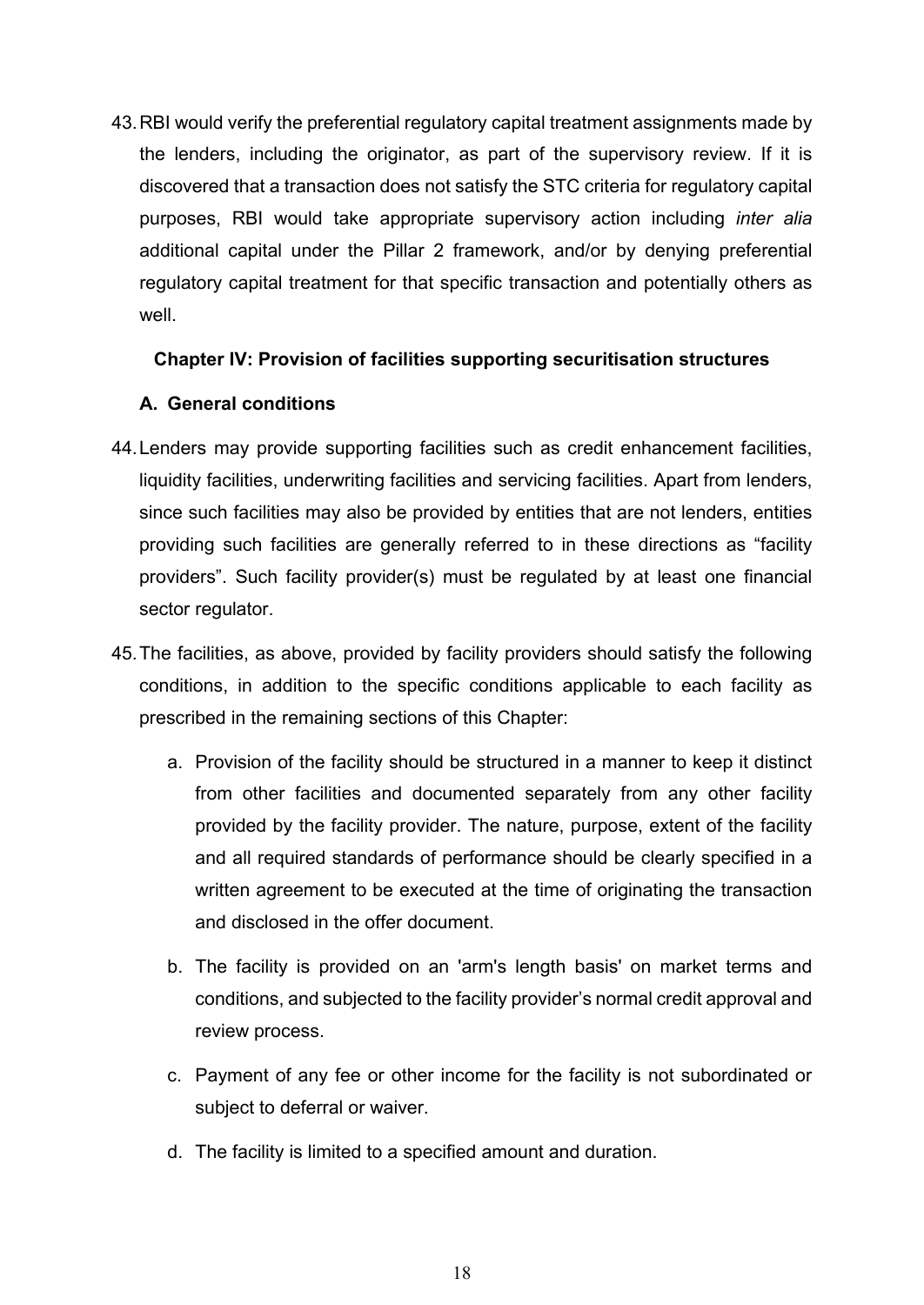- e. The duration of the facility is limited to the earlier of the dates on which:
	- i. all claims connected with the securitisation notes issued by the SPE are paid out; or
	- ii. the facility provider's obligations in relation to such facility are otherwise terminated.
- f. There should not be any recourse to the facility provider beyond the fixed contractual obligations. In particular, the facility provider should not bear any recurring expenses of the securitisation.
- g. The facility provider has obtained legal opinion that the terms of agreement protect it from any liability to the investors in the securitisation or to the SPE / trustee, except in relation to its contractual obligations pursuant to the agreement governing provision of the facility.
- h. The SPE and/or investors in the securitisation notes issued by the SPE have the clear right to select an alternative party to provide the facility subject to compliance of instructions in this direction.

# **B. Credit enhancement facilities**

- 46.Credit enhancement is the process of enhancing credit profile of a structured financial transaction through provision of additional security/financial support, for covering losses on securitised assets in adverse conditions. The enhancements can be broadly divided into two types viz. internal credit enhancement and external credit enhancement. A credit enhancement which, for the investors, creates exposure to entities other than the underlying borrowers is called the external credit enhancement. For instance, cash collaterals and first/second loss guarantees are external forms of credit enhancements. Investment in subordinated tranches, overcollateralisation, excess spreads, credit enhancing interest-only strips are internal forms of credit enhancements.
- 47.Credit enhancement facilities include all arrangements that could result in a facility provider absorbing losses of the investors in a securitisation transaction. Such facilities may be provided by both originators and third parties. The facility provider providing credit enhancement facilities should ensure that the following conditions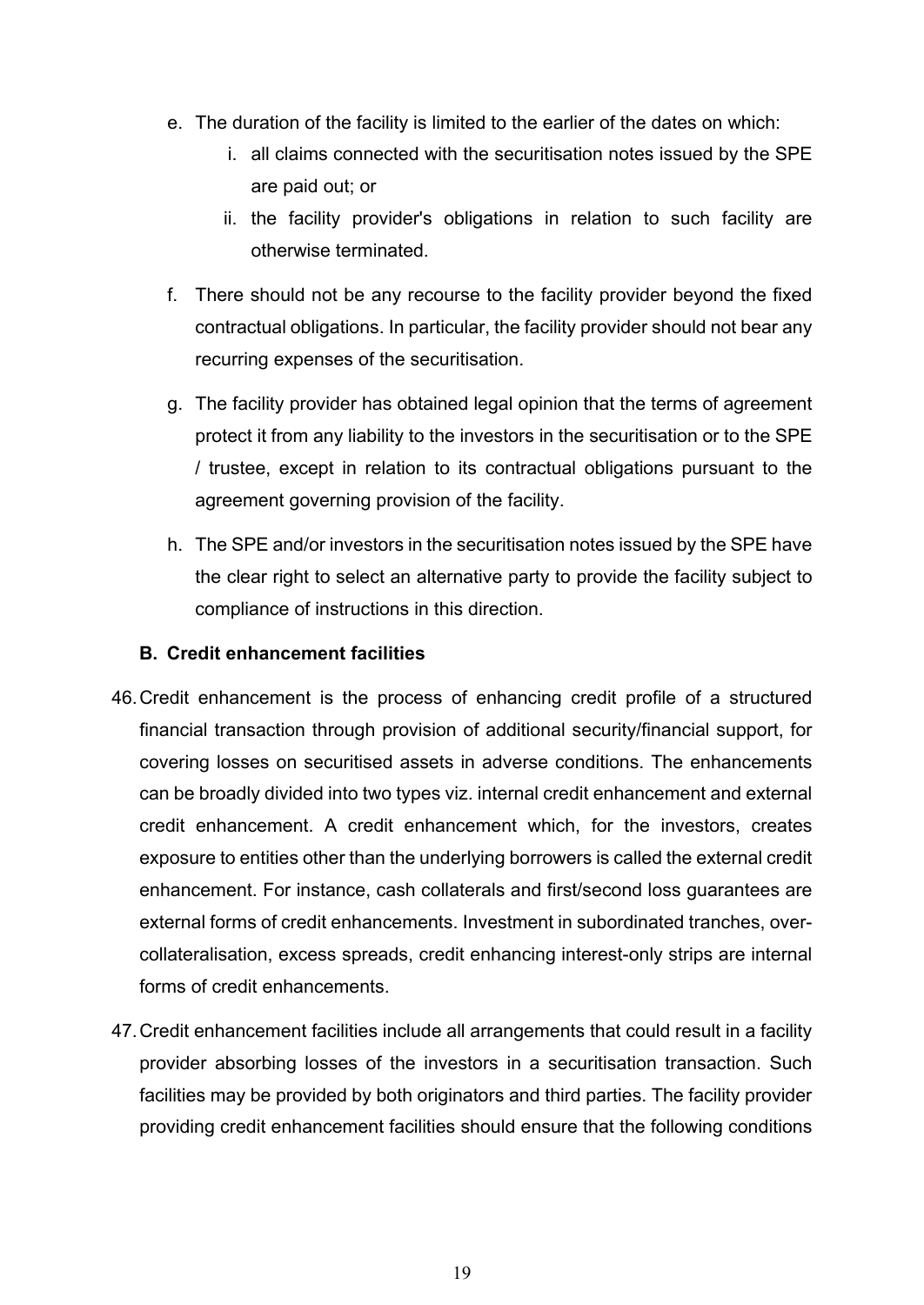are fulfilled failing which credit enhancement provider will be required to hold capital equal to the full value of the securitised assets:

- a. All conditions specified in Clause 44-45.
- b. Credit enhancement facility should be provided only at the initiation of the securitisation transaction.
- c. The amount of credit enhancement extended at the initiation of the securitisation transaction should be available to the SPE during the entire life of the securitisation notes in respect of which such credit enhancement is provided, subject to any resets of such credit enhancement specifically permitted under these directions.
- d. Any utilization / draw down of the credit enhancement should be immediately written-off by debit to the profit and loss account by facility provider.

# **C. Reset of credit enhancements**

- 48.Resets can be applied to external forms of credit enhancements, which is in first or second loss position. The original amount of external credit enhancements provided at the time of initiation of securitisation transaction can be reset by the credit enhancement provider subject to the conditions enumerated below.
	- a. At the time of reset, all the outstanding tranches of securitisation notes should be re-rated (other than equity tranches). The first reset of credit enhancement will not be permitted if the rating of any of the tranches has deteriorated vis-a-vis the original rating of these securitisation positions. Subsequent resets would not be permitted if the rating of any of the tranches has deteriorated vis-à-vis the rating at the time of previous reset.
	- b. If reset is permissible in terms of (a) above, the amount of credit enhancement required for retaining the original or current outstanding rating, whichever is higher should be determined by the concerned rating agency for the first reset. Similarly, for subsequent resets, the amount of credit enhancement required for retaining the higher of the rating at the time of previous reset and current outstanding rating should be determined by the concerned rating agency.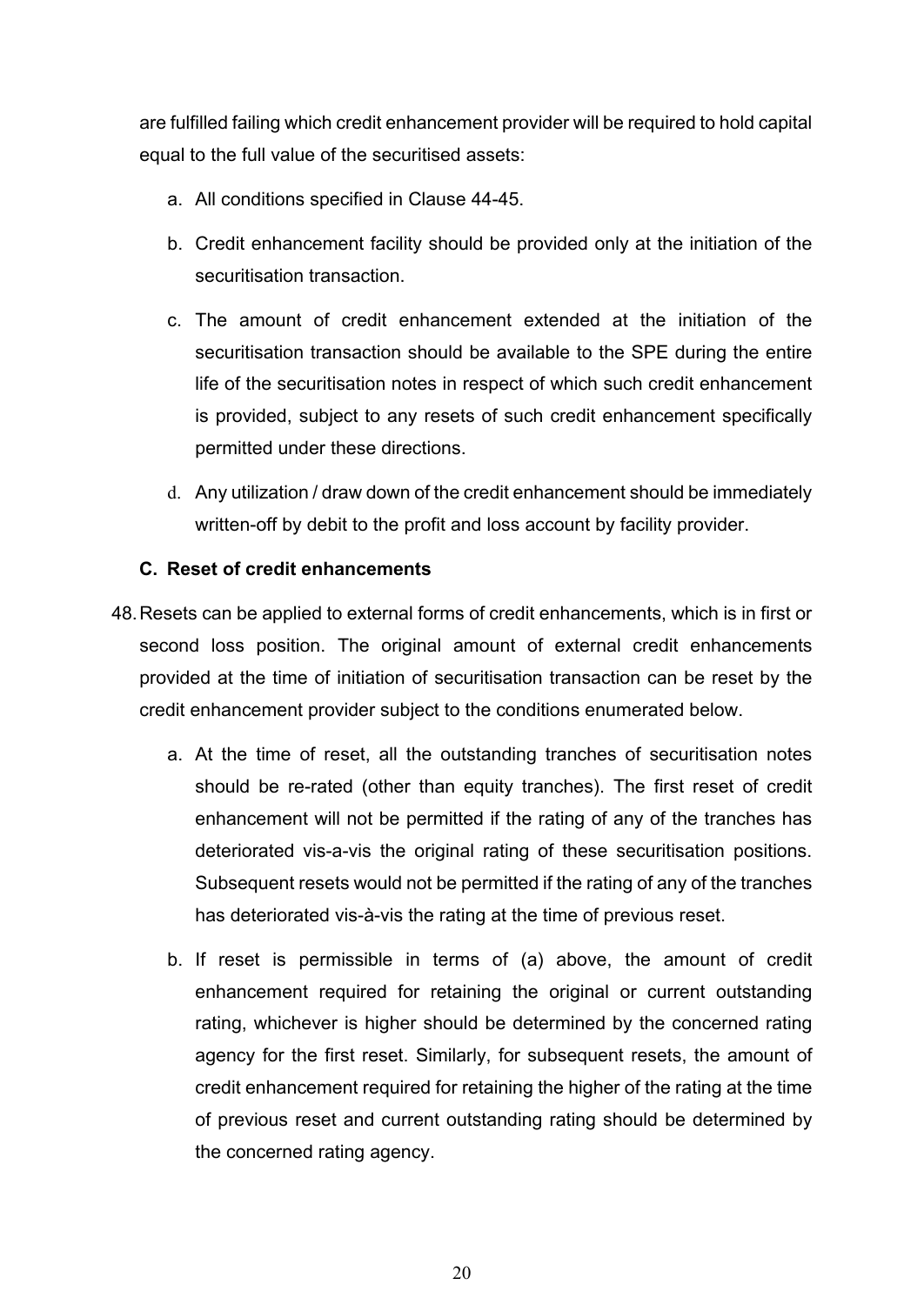*Provided that* only the rating agency, subject to its continued rating operations, which had rated the securitisation transaction initially shall re-rate it for the purpose of reset of credit enhancement. Enabling clauses and commercial terms must be made part of the initial contract to ensure the implementation of this regulatory advisory failing which credit enhancement reset cannot be executed.

- c. The reset of credit enhancement would be subject to the consent of the investors in the securitisation notes. The consent may either be explicitly obtained during every reset or the transactions documents may contain general clauses providing implicit consent of the investors for rest of credit enhancement.
- d. The reset of credit enhancement should be provided for in the contractual terms of the transaction and the initial rating of the transaction should take into account the likelihood of resets. Such contractual clause should include clearly defined portfolio-level delinquency triggers, which, if met, should result in the credit enhancement resets not available or possible.
- e. In case such a contractual clause was not available originally, reset of credit enhancement may be carried out subject to the consent of all investors of outstanding securitisation notes.
- f. In structures where external credit enhancements exist providing first loss credit enhancement (FLCE) and second loss credit enhancement (SLCE), the reset may be carried out simultaneously between FLCE and SLCE in a proportion such that the reset maintains at least the outstanding rating [as envisaged in (b) above] of SLCE.
- g. Reset of equity tranche is not allowed as it would tantamount to a reset of an internal credit enhancement.
- 49.For all securitisations other than residential mortgage backed-securitisations, at the time of first reset, at least 50% of the total principal amount assigned at the time of initiation of the securitisation transaction must have been amortised. The subsequent resets may be carried out after the pool principal has amortised in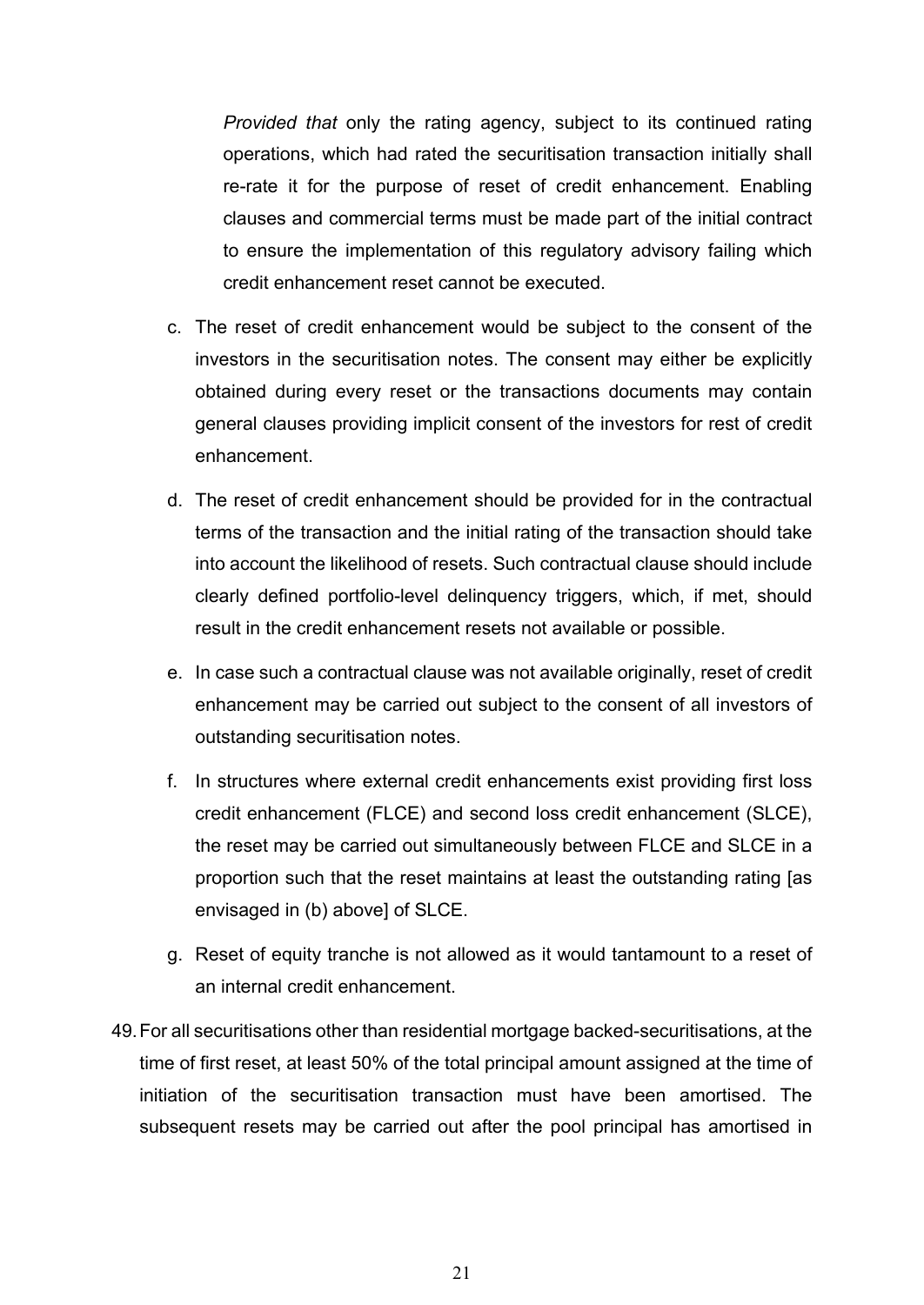steps of 10%, i.e., up to at least 60%, 70% and 80% of the original level. However, a minimum gap of six months should be maintained between successive resets.

- 50.For residential mortgage-backed securitisations, at the time of first reset, at least 25% of the total principal amount assigned at the time of initiation of the securitisation transaction must have been amortised. The subsequent resets may be carried out at every 10% (of the original level) further amortisation of the pool principal. A minimum gap of six months should be maintained between successive resets.
- 51.The excess credit enhancement can be released subject to the following conditions:
	- a. The release of credit enhancement would be subject to a reserve floor as a percentage of the initial credit enhancement provided at the time of transaction, i.e., at any time, the level of credit enhancement available, following any reset shall not drop below the prescribed reserve floor. Thus, even if the required level of credit enhancement to maintain the ratings, as assessed by the credit rating agency during a reset, is lower than the reserve floor, the excess amount available for reset shall be computed as the difference between the available credit enhancement and the reserve floor.
	- b. The stipulation of the floor may be based on the transaction structure, depending on asset class, the track record of the originator and other pool specific factors such as concentration of long term contracts in a pool, and in no case should be less than:
		- i. 30% of the initial credit enhancement for securitisations other than residential mortgage backed-securitisations; and
		- ii. 20% of the initial credit enhancement for residential mortgage backed-securitisations.
	- c. A maximum of 60% of the credit enhancement in excess of that required to retain the credit rating of all the tranches as referred to in sub-clause (b) of Clause 48 assigned to them can be considered for release, at any point of time subject to fulfilling the reserve floor indicated at (a) above.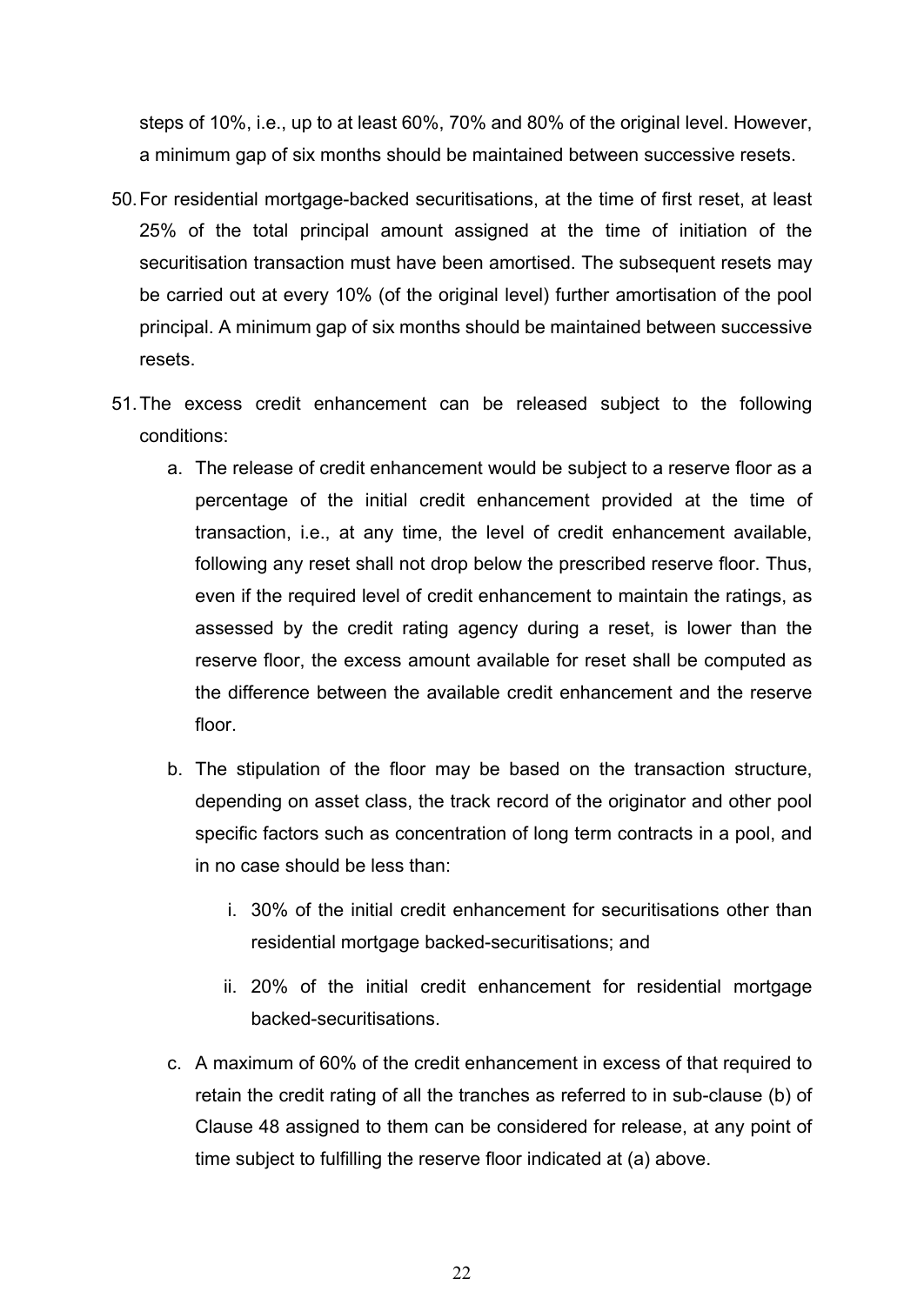- d. The reset should not lead to exposures retained by originators along with credit enhancements offered by them falling below the level of MRR prescribed in Section B of Chapter II of these directions.
- 52.In order to facilitate a common understanding amongst stakeholders and to allow the market to understand the linkage between good pool performance and CE reset, credit rating agencies will disseminate information pertaining to CE reset via press release and would confirm that ratings will not be adversely affected by such reset.

## **D. Liquidity facilities**

- 53.A liquidity facility is provided to help smoothen the timing differences faced by the SPE between the receipt of cash flows from the underlying assets and the payments to be made to investors. A liquidity facility should meet all of the following conditions to guard against the possibility of the facility functioning as a form of credit enhancement and/ or credit support:
	- a. All conditions specified in Clauses 44-45.
	- b. The documentation for the facility must clearly define the circumstances under which the facility may or may not be drawn on.
	- c. The facility should be capable of being drawn only where there is a sufficient level of non-defaulted assets to cover drawings, or the full amount of assets that may turn non-performing are covered by a substantial credit enhancement.
	- d. The facility shall not be drawn for the purpose of:
		- i. providing credit enhancement;
		- ii. covering losses of the SPE;
		- iii. serving as a permanent revolving funding, i.e., liquidity support should be an exception rather than the norm; and
		- iv. covering any losses incurred in the underlying pool of exposures prior to a draw down.
	- e. The liquidity facility should not be available for the following purposes:
		- i. meeting recurring expenses of securitisation;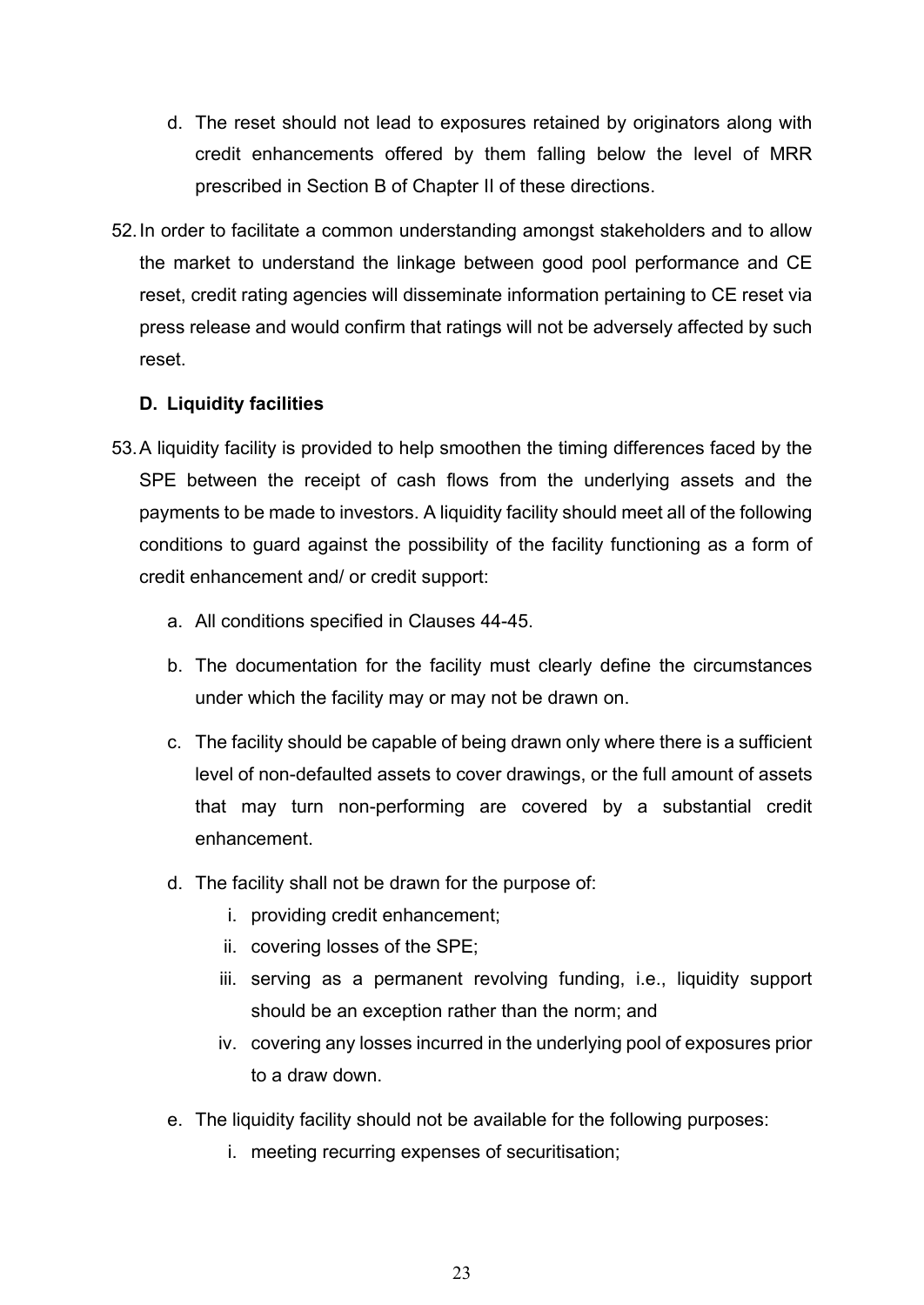- ii. funding acquisition of additional assets by the SPE;
- iii. funding the final scheduled repayment of investors; and
- iv. funding breaches of warranties.
- f. Facility should be provided to SPE and not directly to the investors.
- g. When the liquidity facility has been drawn the facility provider shall have a priority of claim over the future cash flows from the underlying assets, and thus will be senior to the senior tranche.
- h. The originator must not be liable to meet any shortfall in liquidity support provided by any independent third party.
- 54.If any of the conditions are not satisfied, a liquidity facility will be regarded as serving the economic purpose of credit enhancement. In such cases, the liquidity facility provided by a third party shall be treated as a credit enhancement.
- 55.Since the liquidity facility is meant to smoothen temporary cash flow mismatches, the facility will remain drawn only for short periods, preferably not used for two consecutive repayments to investors. If the drawings under the facility are outstanding for more than 90 days it should be classified as NPA and fully provided for.

# **E. Underwriting facilities**

- 56.An originator or a third-party service provider may act as an underwriter for the issue of securitisation notes by SPE and treat the facility as an underwriting facility for capital adequacy purposes subject to the following conditions:
	- a. All conditions specified in Clauses 44-45 are satisfied.
	- b. The underwriting is exercisable only when the SPE cannot issue securitisation notes into the market at a price equal to or above the benchmark predetermined in the underwriting agreement.
	- c. The facility provider has the ability to withhold payment and to terminate the facility, if necessary, upon the occurrence of specified events (e.g. material adverse changes or defaults on assets above a specified level); and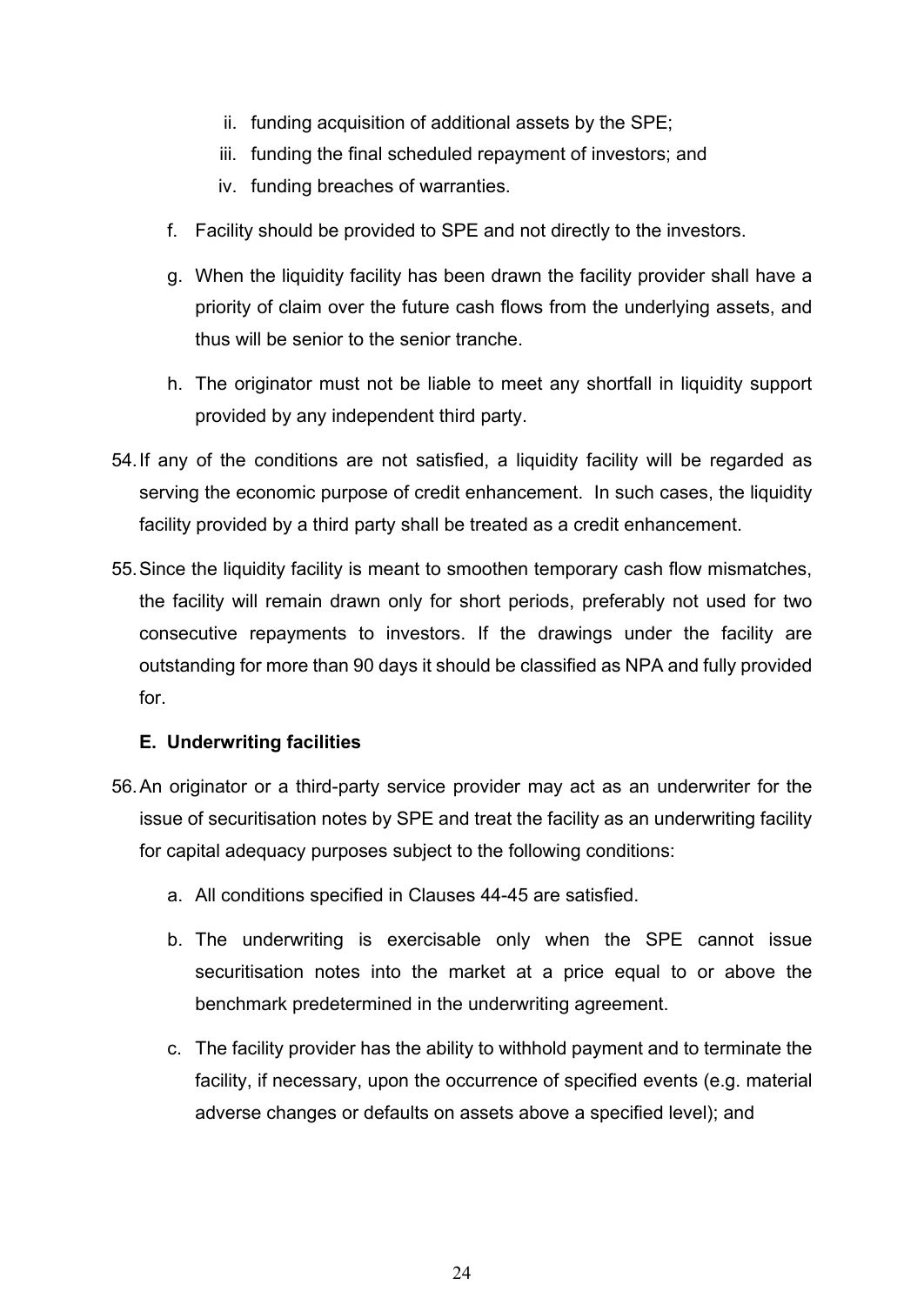- 57.In case any of the above conditions are not satisfied, the facility will be considered as a credit enhancement.
- 58.An originator may underwrite only investment grade senior notes issued by the SPE. The holdings of securitisation notes devolved to the originator through underwriting would not attract provisions of Clause 25 provided they are sold to unrelated third parties within three-month period following the acquisition. For the period between acquisition and upto three months, the originator will maintain capital equal to as if the exposures were held on the books of the originator.

## **F. Servicing Facilities**

- 59.A servicing facility provider administers or services the securitised assets. Hence, it should not have any obligation to support any losses incurred by the SPE, except to the extent contractually provided in the servicing facility agreement indemnifying the SPE from defaults, breaches, negligence or fraud by the servicing facility provider, and should be able to demonstrate this to the investors in the securitisation exposures. A facility provider performing the role of a service provider for a proprietary or a third-party securitisation transaction should ensure that the following conditions are fulfilled:
	- a. All conditions specified in Clauses 44-45.
	- b. The service provider should be under no obligation to remit funds to the SPE or investors until it has received funds generated from the underlying assets except where it is also the provider of an eligible liquidity facility.
	- c. The service provider shall hold in trust, on behalf of the investors, the cash flows arising from the underlying and should avoid co-mingling of these cash flows with their own cash flows.
	- d. The service provider should remit all the cashflows arising from the underlying loans forming part of the securitised pools to the SPE as per the agreed mechanism, irrespective of any retained interest in the securitisation transaction in other capacities.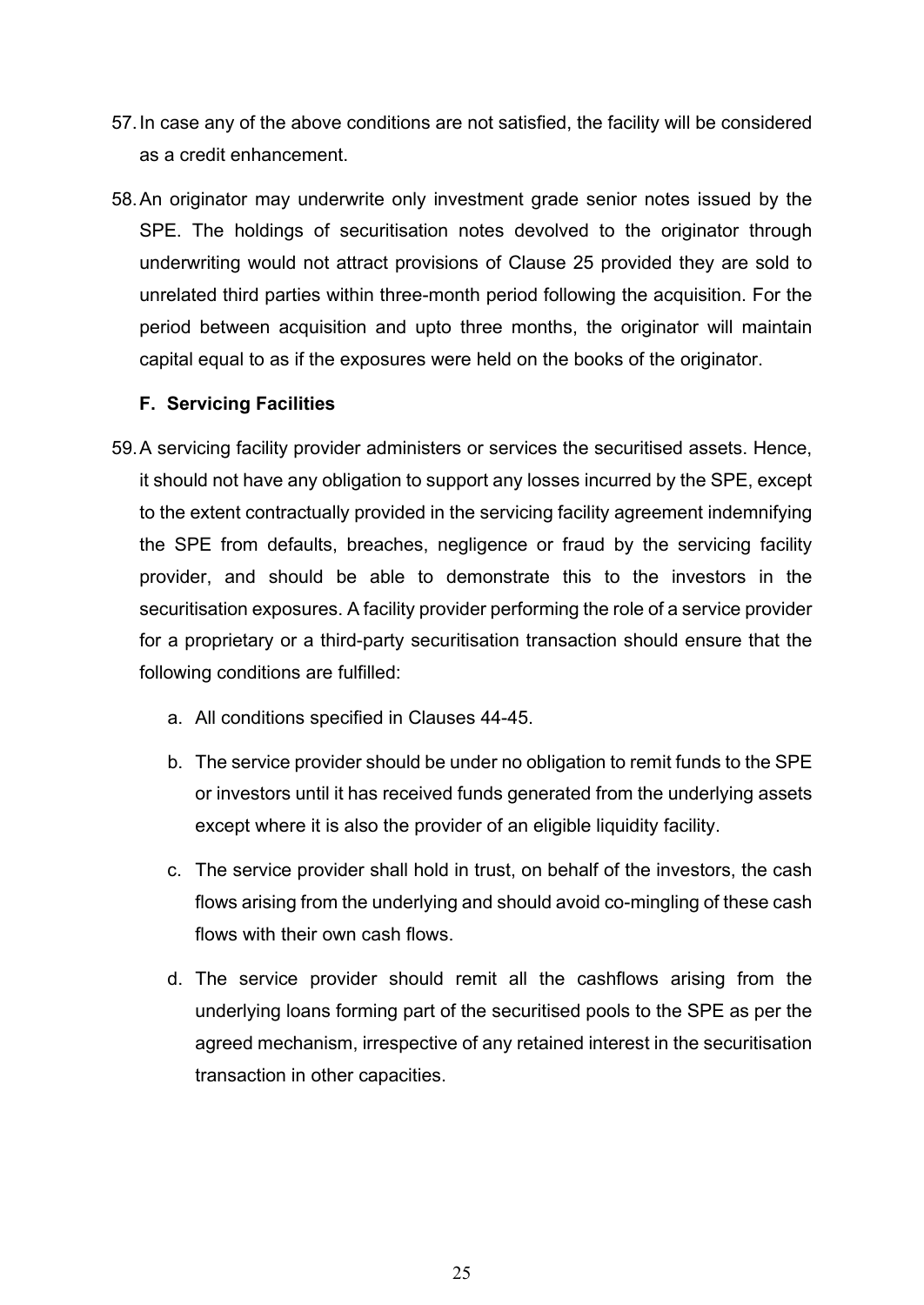60.Where any of the above conditions are not met, the service provider may be deemed as providing liquidity facility to the SPE or investors and treated accordingly for capital adequacy purpose.

# **Chapter V: Requirements to be met by lenders who are investors in securitisation exposures**

# **A. Due Diligence Requirements**

- 61.Lenders can invest in securitised notes only if the originator has explicitly disclosed to the purchasing lenders that it has adhered to the MRR and MHP requirements and will adhere to MRR on an ongoing basis, as applicable and advised in this direction.
- 62.For the overseas branches of Indian lenders, they should not invest or assume exposure to securitisation positions in other jurisdictions which have not laid down any MRR. Regarding MHP, the overseas branches of Indian lenders operating in jurisdictions which do not have regulations related to MHP, may comply with regulations prescribed in those jurisdictions.
- 63.Further, only if the originator has explicitly disclosed that it has complied with the applicable provisions of the [Reserve Bank of India \(Know Your Customer \(KYC\)\)](https://www.rbi.org.in/Scripts/BS_ViewMasDirections.aspx?id=11566)  [Directions, 2016](https://www.rbi.org.in/Scripts/BS_ViewMasDirections.aspx?id=11566) (as amended from time to time), lenders may invest in such securitised notes.
- 64.Lenders must have a comprehensive understanding of the risk characteristics of its individual securitisation exposures as well as the risk characteristics of the pools underlying its securitisation exposures, at all times. Lenders also have to demonstrate that for making such an assessment they have implemented formal policies and procedures as appropriate.
- 65.Lenders should be able to access performance information on the underlying pools on an ongoing basis. Such information may include, as appropriate, but not limited to the following: the average credit quality through average credit scores or similar aggregates of creditworthiness, extent of diversification of the pool of loans, volatility of the market values of the collaterals supporting the loans, cyclicality of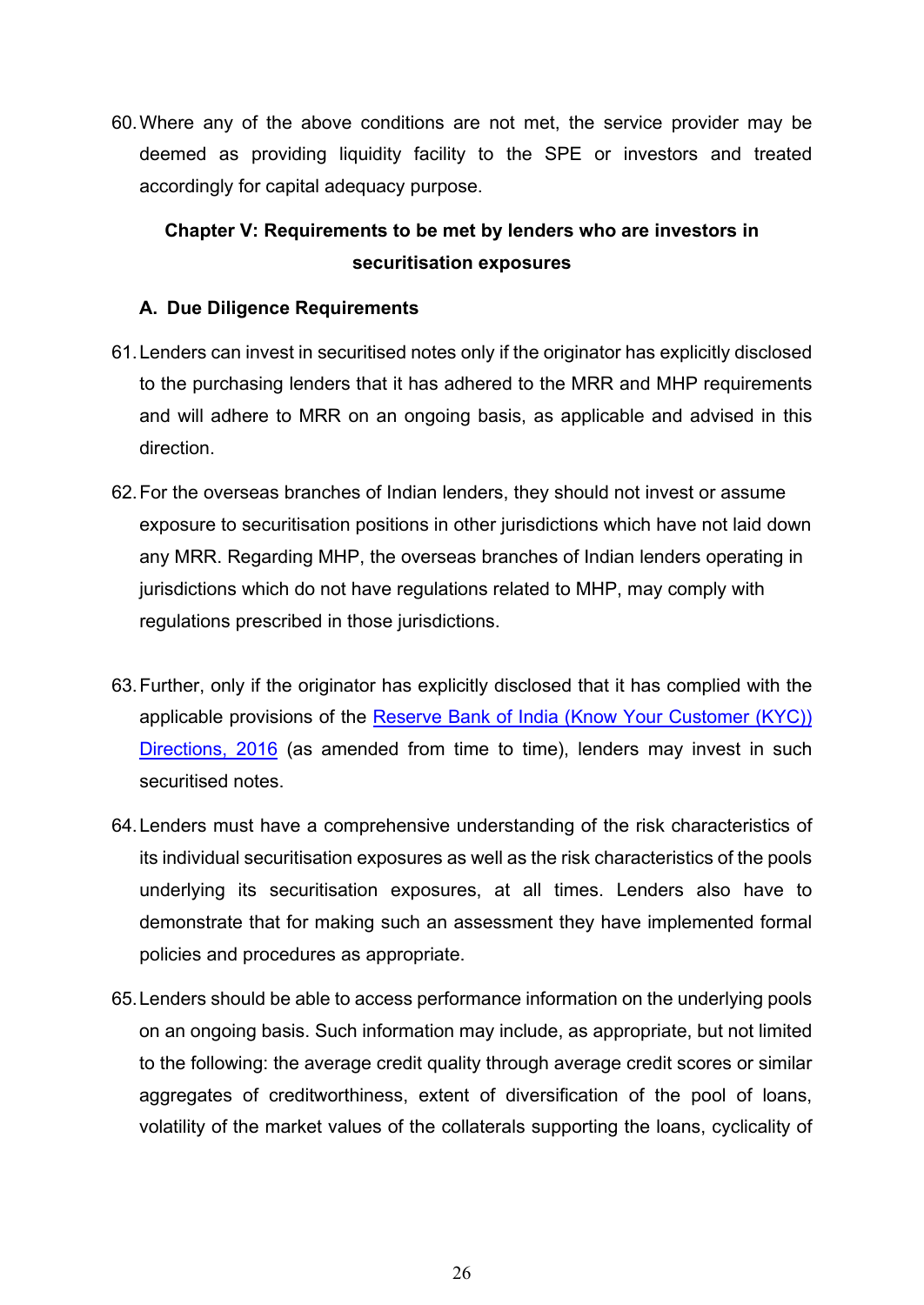the economic activities in which the underlying borrowers are engaged, exposure type, prepayment rates, property types, occupancy, etc.

- 66.Lenders should have a thorough understanding of all structural features of a securitisation transaction that would materially impact the performance of their exposures to the transaction. Such information may include, as appropriate, but not limited to the following: seniority of the tranche, thickness of the subordinate tranches, its sensitivity to prepayment risk and credit enhancement resets, structure of repayment waterfalls, waterfall related triggers, the position of the tranche in sequential repayment of tranches, liquidity enhancements, availability of credit enhancements in the case of liquidity facilities, deal-specific definition of default, etc.
- 67.Apart from the above, lenders should take note of, analyse and record the following while taking the decision regarding a securitisation exposure:
	- a. the reputation of the originators in terms of observance of credit appraisal and credit monitoring standards, due diligence standards in case the securitised assets had been purchased, adherence to minimum retention and minimum holding standards in earlier securitisations, and fairness in selecting exposures for securitisation;
	- b. loss experience in earlier securitisations of the originators in the relevant exposure classes underlying the securitisation position, incidence of any frauds committed by the underlying borrowers, truthfulness of the representations and warranties made by the originator;
	- c. the statements and disclosures made by the originators, or their agents or advisors, about their due diligence on the securitised exposures and, where applicable, on the quality of the collateral supporting the securitised exposures; and
	- d. where applicable, the methodologies and concepts on which the valuation of collateral supporting the securitised exposures is based and the policies adopted by the originator to ensure the independence of the valuer.

### **B. Stress testing**

68.Lenders should regularly perform their own stress tests appropriate to their securitisation positions. For this purpose, various factors which may be considered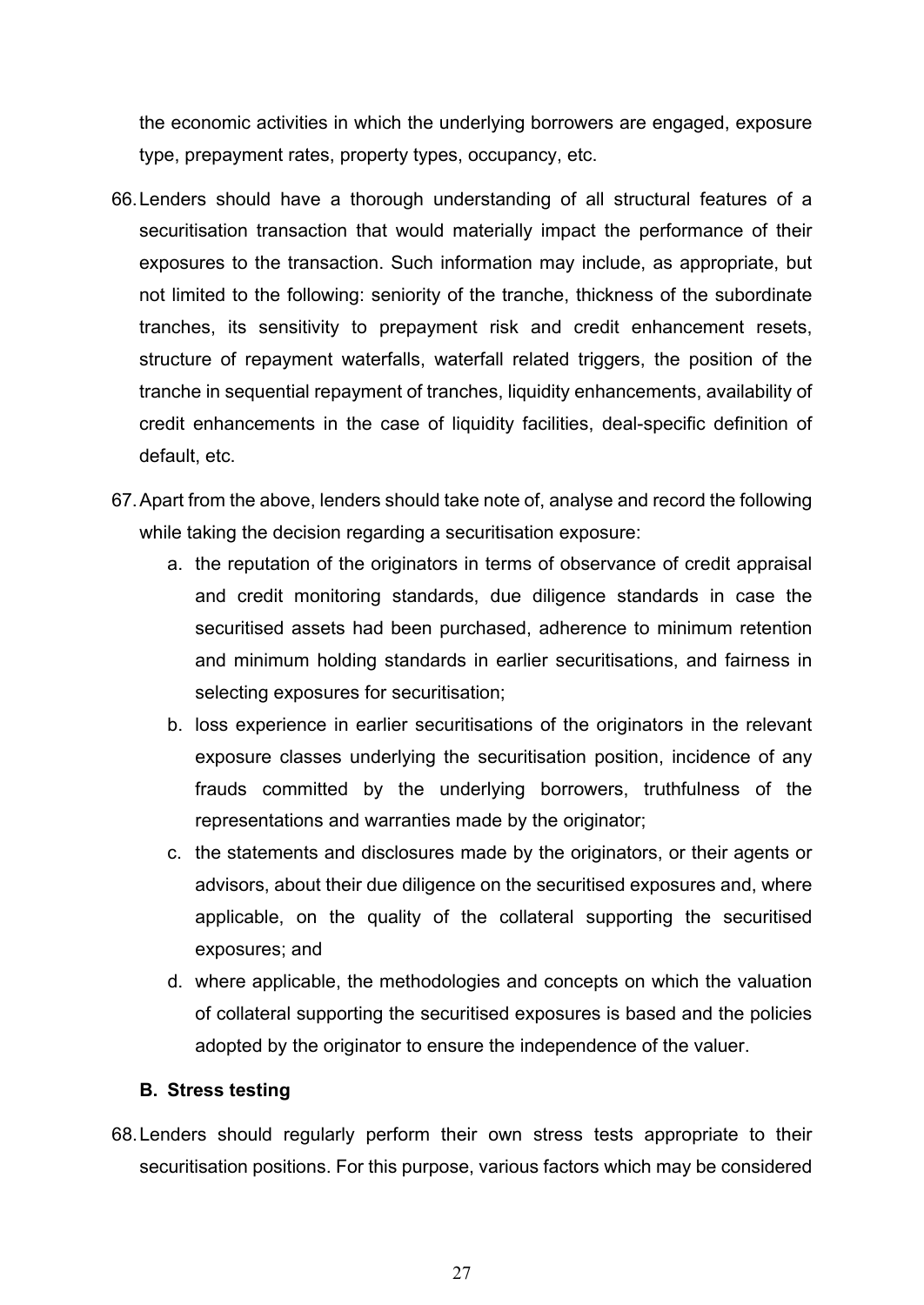include, but are not limited to, rise in default rates in the underlying portfolios in a situation of economic downturn, rise in pre-payment rates due to fall in rate of interest or rise in income levels of the borrowers leading to early redemption of exposures, fall in rating of the credit enhancers resulting in fall in market value of securitisation notes and drying of liquidity of the securitisation notes resulting in higher prudent valuation adjustments. Based on the results of stress tests, additional capital shall be held to support any higher risk, if required.

#### **C. Credit monitoring and valuation**

- 69.Lenders shall have Board approved policies detailing valuation of the securitisation notes in which they have invested. The policies should *inter alia* describe the models used for valuation, the assumptions underpinning the models, the policy regarding back-testing and stress testing the valuation model and its parameters etc. The Board approved valuation policies and the use of such policies in assigning valuation to the investment positions in securitisation notes by lenders will be a part of supervisory review.
- 70.The counterparty for the investor in the securitisation notes would not be the SPE but the underlying assets in respect of which the cash flows are expected from the obligors. The securitisation exposures of lenders will be subject to the requirements of Paragraphs 8.3 to 8.10 of the [circular DBR.No.BP.BC.43/21.01.003/2018-19](https://www.rbi.org.in/Scripts/NotificationUser.aspx?Id=11573&Mode=0)  [dated June 3, 2019](https://www.rbi.org.in/Scripts/NotificationUser.aspx?Id=11573&Mode=0) on "Large Exposures Framework" (as amended from time to time).
- 71.Lenders need to monitor on an ongoing basis and in a timely manner, performance information on the exposures underlying their securitisation positions and take appropriate action, if any, required. Action may include modification to exposure ceilings to certain type of asset class underlying securitisation, modification to ceilings applicable to originators etc.
- 72.For this purpose, lenders should establish formal procedures appropriate to their banking book and trading book and commensurate with the risk profile of their exposures in securitised positions as stipulated in Clauses 65 to 67. Where relevant, this shall include the exposure type, the percentage of loans more than 30, 60 and 90 days past due, default rates, prepayment rates, loans in foreclosure, collateral type and occupancy and frequency distribution of credit scores or other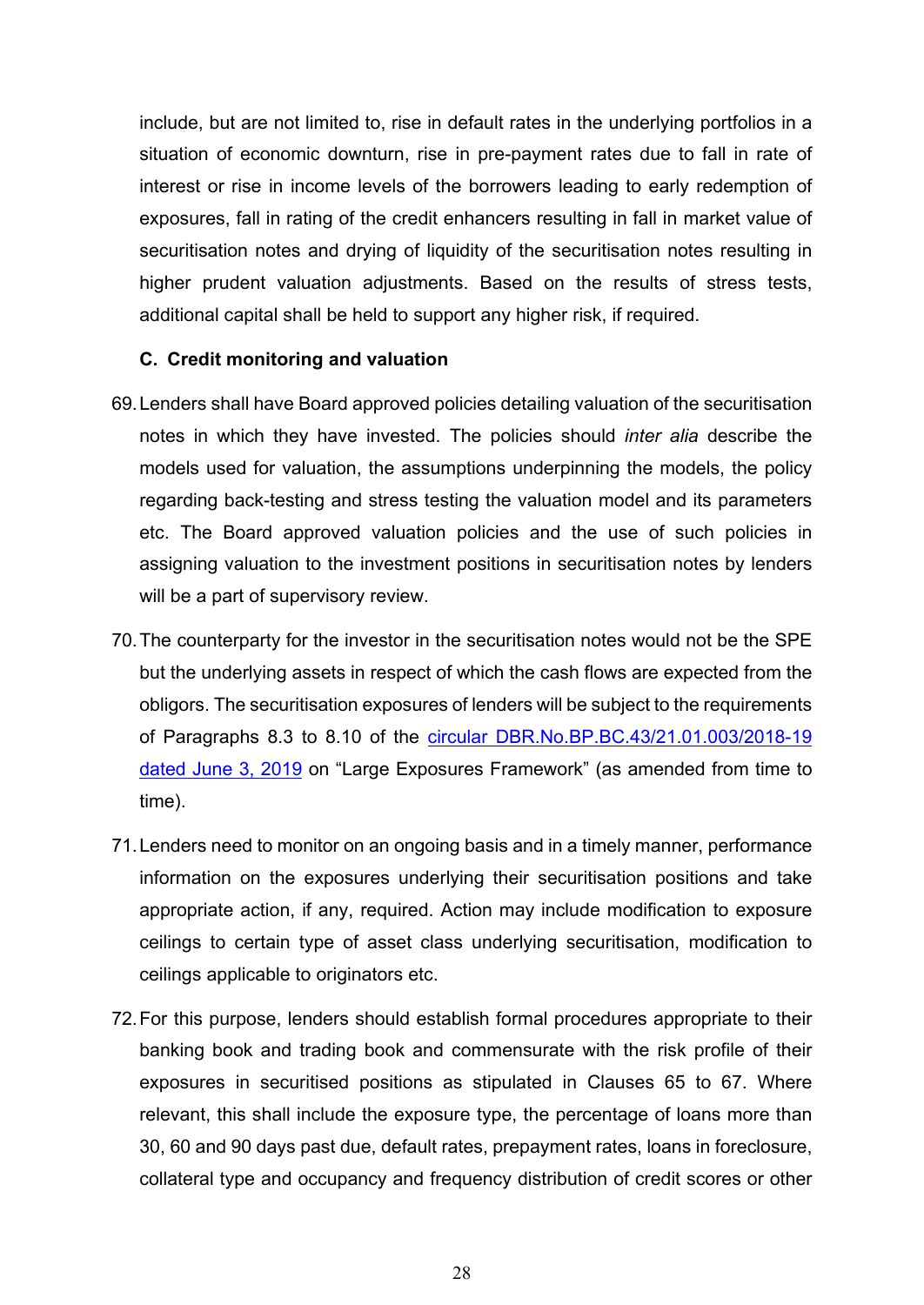measures of credit worthiness across underlying exposures, industry and geographical diversification, frequency distribution of loan to value ratios with bandwidths that facilitate adequate sensitivity analysis. Lenders may inter alia make use of the disclosures made by the originators in the form given in [Annex 2](#page-54-0) to monitor the securitisation exposures.

### **Chapter VI: Capital requirements for securitisation exposures**

### **A. General Conditions**

- 73.Lenders must maintain capital against all securitisation exposure amounts, including those arising from the provision of credit risk mitigants to a securitisation transaction, investments in asset-backed or mortgage-backed securities, retention of a subordinated tranche, and extension of a liquidity facility or credit enhancement. For the purpose of capital computation, whenever securitisation exposures are a subject of repurchase agreements and repurchased by a lender, the exposure must be treated as retained exposure and not a fresh exposure. Lenders must deduct from Common Equity Tier 1 or net owned funds any increase in equity capital resulting from a securitisation transaction, either realised at the time of sale of underlying assets to the SPE, or unrealised gains on sale of underlying assets such as that associated with expected future margin income, where recognised upfront, till the maturity of such assets.
- 74.For the purpose of calculating exposure amount, a lender shall measure the exposure amount of its off-balance exposure as follows:
	- a. for credit risk mitigants sold or purchased by banks (including small finance banks), the treatment set out in Paragraph 7 of the ["Master Circular –](https://www.rbi.org.in/Scripts/BS_ViewMasCirculardetails.aspx?id=9859) Basel [III Capital Regulations" dated July 1, 2015](https://www.rbi.org.in/Scripts/BS_ViewMasCirculardetails.aspx?id=9859) (as amended from time to time) will apply;
	- b. for credit protections, including off-balance sheet exposures, sold or purchased by NBFCs, the treatments set out in the relevant Master Directions (as amended from time to time) will apply;
	- c. for facilities that are not eligible credit risk mitigants, use a credit conversion factor (CCF) of 100%; and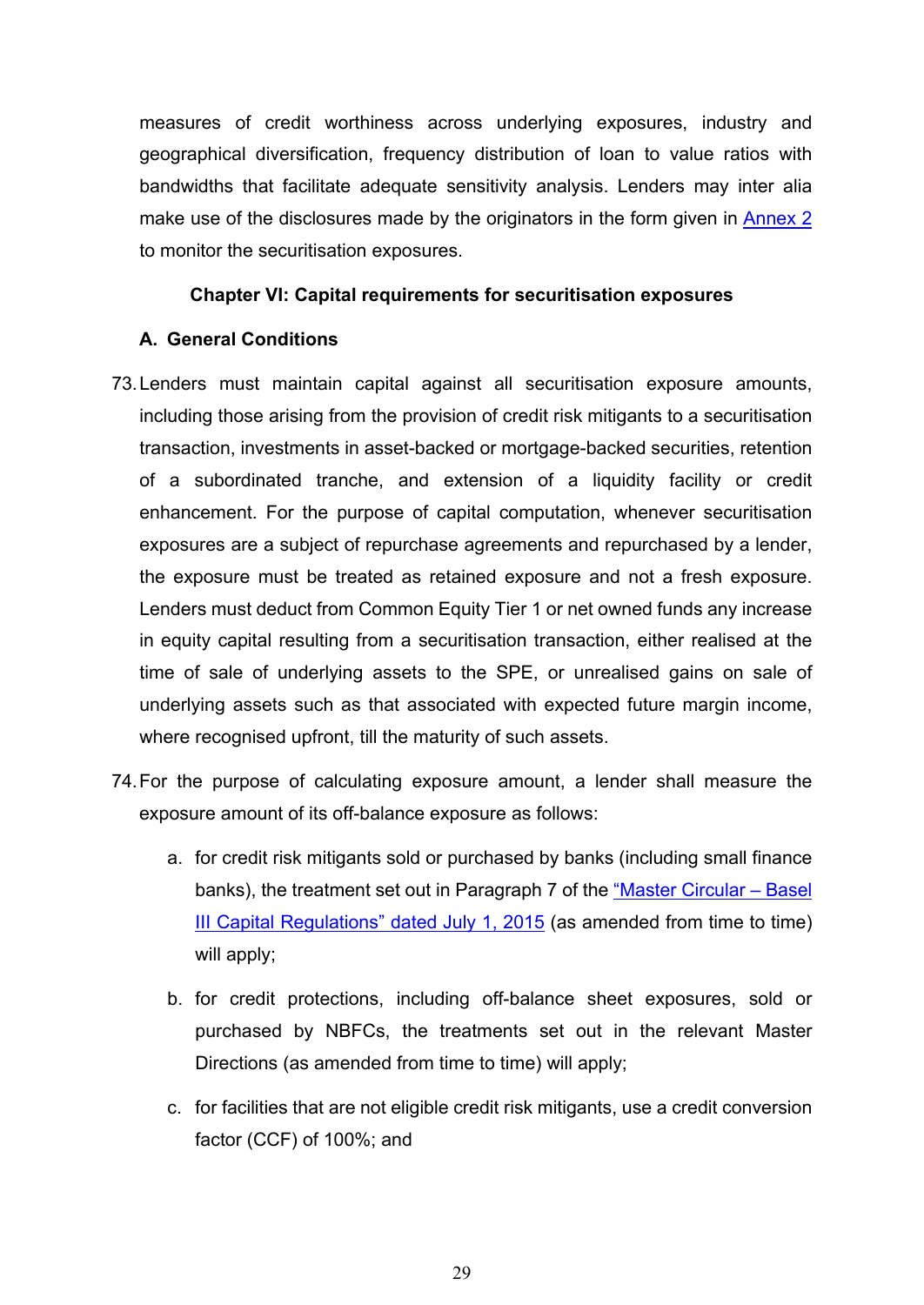- d. for derivatives contracts other than credit risk derivatives contracts, such as interest rate or currency swaps sold or purchased by the lenders, to the extent not covered by sub-clauses (a) to (c) above, the measurement approach set out in the [circular dated November 10, 2016](https://www.rbi.org.in/Scripts/NotificationUser.aspx?Id=10692&Mode=0) on "Guidelines for computing exposure for counterparty credit risk arising from derivative transactions" will apply.
- 75.For the purposes of calculating capital requirements, a lender's exposure A overlaps another exposure B if in all circumstances the lender will preclude any loss for the lender on exposure B by fulfilling its obligations with respect to exposure A. For example, if a lender provides full credit support to some securitisation notes and holds a portion of these securitisation notes, its full credit support obligation precludes any loss from its exposure to the securitisation notes. If a lender can verify that fulfilling its obligations with respect to exposure A will preclude a loss from its exposure to B under any circumstance, the lender does not need to calculate risk-weighted assets for its exposure B.
- 76.To arrive at an overlap, a lender may, for the purposes of calculating capital requirements, split or expand its exposures, i.e., splitting exposures into portions that overlap with another exposure held by the lender and other portions that do not overlap; and expanding exposures by assuming for capital purposes that obligations with respect to one of the overlapping exposures are larger than those established contractually. For example, a liquidity facility may not be contractually required to cover defaulted assets in certain circumstances. For capital purposes, such a situation would not be regarded as an overlap to the securitisation notes issued by that securitisation. However, the lender may calculate risk-weighted assets for the liquidity facility as if it were expanded (either in order to cover defaulted assets or in terms of trigger events) to preclude all losses on the securitisation notes. In such a case, the lender would only need to calculate capital requirements on the liquidity facility.
- 77.Overlap could also be recognised between relevant capital charges for exposures in the trading book and capital charges for exposures in the banking book, provided that the lender is able to calculate and compare the capital charges for the relevant exposures.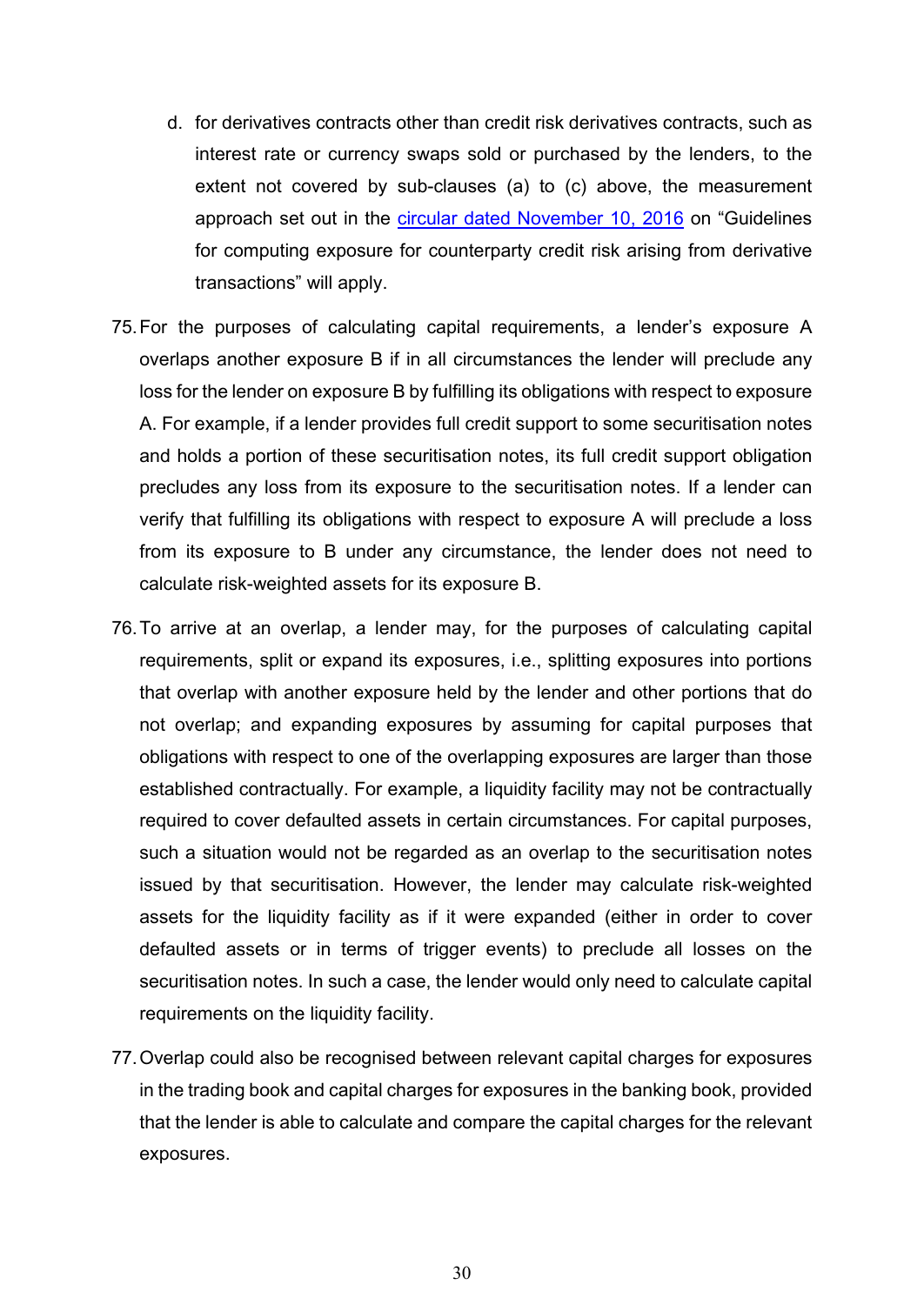- 78.Liquidity facilities provided by lenders that satisfy the requirements of Section D of Chapter IV of these directions shall attract risk weights as per the SEC-ERBA approach prescribed in Section H of this Chapter.
- 79.Liquidity facilities provided by lenders that do not satisfy the requirements of Section D of Chapter IV of these directions shall maintain capital charge equal to the actual exposure, after applying a credit conversion factor of 100% for the undrawn portion.
- 80.All securitisation exposures, which are not covered by these directions, or which do not satisfy the conditions prescribed in these directions (including the exposures prohibited as per Clause 6), or where originator is not a lender referred to in Clause 3, or for which prudential treatment is not advised explicitly in these directions, lenders shall keep capital charge equal to the actual exposure and will be subjected to supervisory scrutiny and suitable action.

## **B. Derecognition of transferred assets for the purpose of capital adequacy**

- 81.An originator has to maintain capital against the exposures transferred to a SPE, which then forms the underlying for securitisation notes issued by the SPE, i.e., the exposures transferred to a special purpose entity must be included in the calculation of risk-weighted assets of the originator and the consideration received from SPE must be recognised as an advance, unless atleast the following conditions are satisfied:
	- a. The originator does not maintain direct or indirect control over the transferred exposures. For this purpose, the originator is deemed to have maintained effective control over the transferred credit risk exposures if it: (i) is able to repurchase from the SPE the previously transferred exposures in order to realise their benefits; or (ii) is obligated, contractually or otherwise, to retain the risk of the transferred exposures.

*Explanation*: For the purpose of this sub-clause, retention of servicing rights in respect of the transferred exposures would not constitute control by the originator over the transferred exposures.

b. The originator should not be able to repurchase the transferred exposures unless it is done through invocation of a clean-up call option.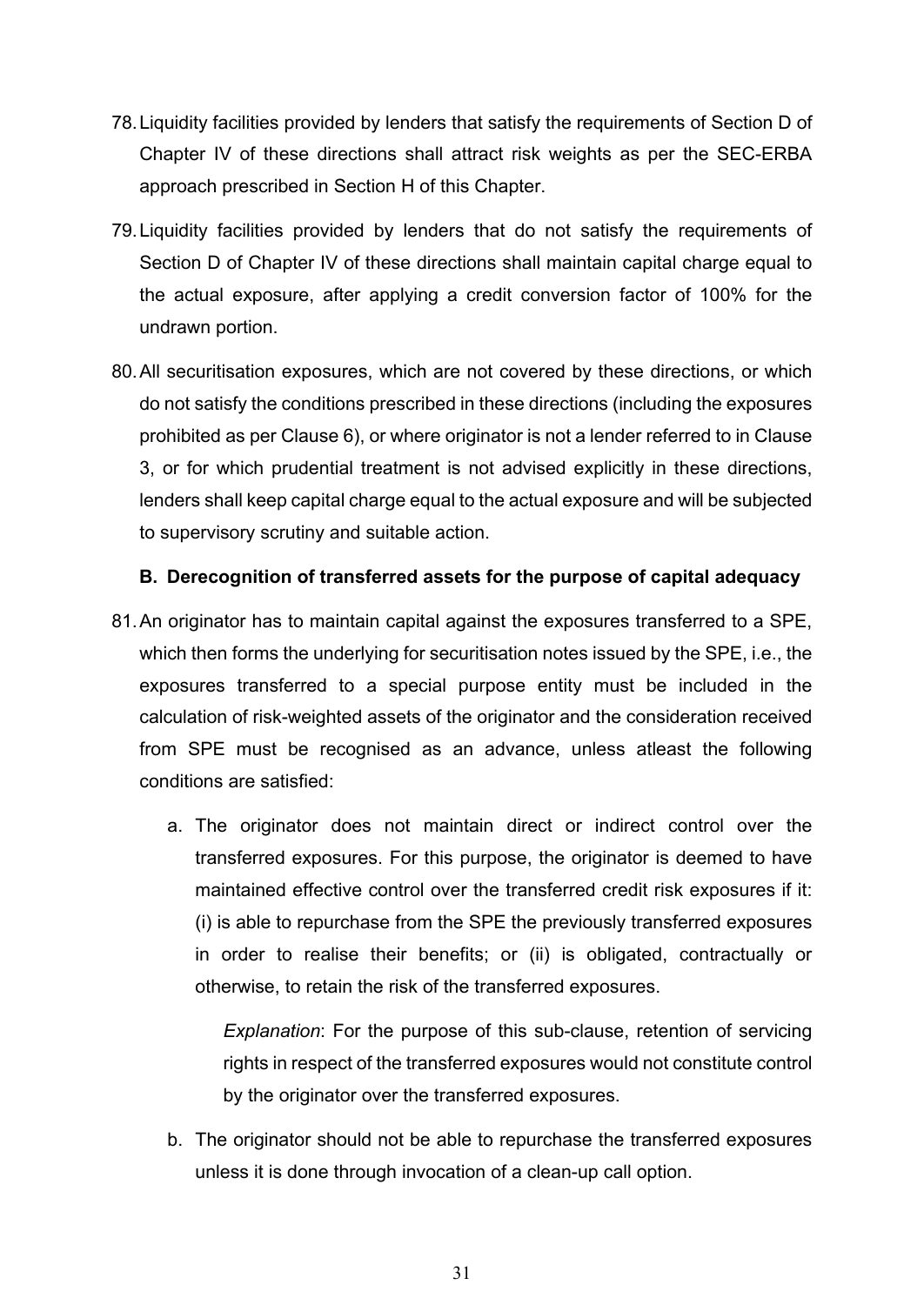*Provided that* the purchase on invocation of clean-up calls is conducted at arm's length, on market terms and conditions (including price/fee) and is subject to the originator's normal credit approval and review processes;

- c. The transferred exposures are legally isolated from the originator in such a way that the exposures are put beyond the reach of the originator or its creditors, even in bankruptcy (specially IBC) or administration.
- d. The securitisation notes issued by the SPE are not obligations of the originator. Thus, the investors who purchase the securitisation notes have a claim only to the underlying exposures.
- e. The holders of the securitisation notes issued by the SPE against the transferred exposures have the right to pledge or trade them without any restriction, unless the restriction is imposed by a statutory or regulatory risk retention requirement.
- f. The exercise of the clean-up calls, if any, should not be mandatory on the originator, in form or substance and must be at the discretion of the originator.
- g. The clean-up call options, if any, should not be structured to avoid allocating losses to credit enhancements or positions held by investors or otherwise structured to provide credit enhancements.

*Provided that* if a clean-up call, when exercised, is found to serve as a credit enhancement (for example, to purchase delinquent underlying exposures), the exercise of the clean-up call should be considered a form of implicit support provided by the originator.

- h. The threshold at which clean-up calls become exercisable shall not be more than 10% of the original value of the underlying exposures or securitisation notes.
- i. The securitisation does not contain clauses that require the originator to replace or replenish the underlying exposures to improve the credit quality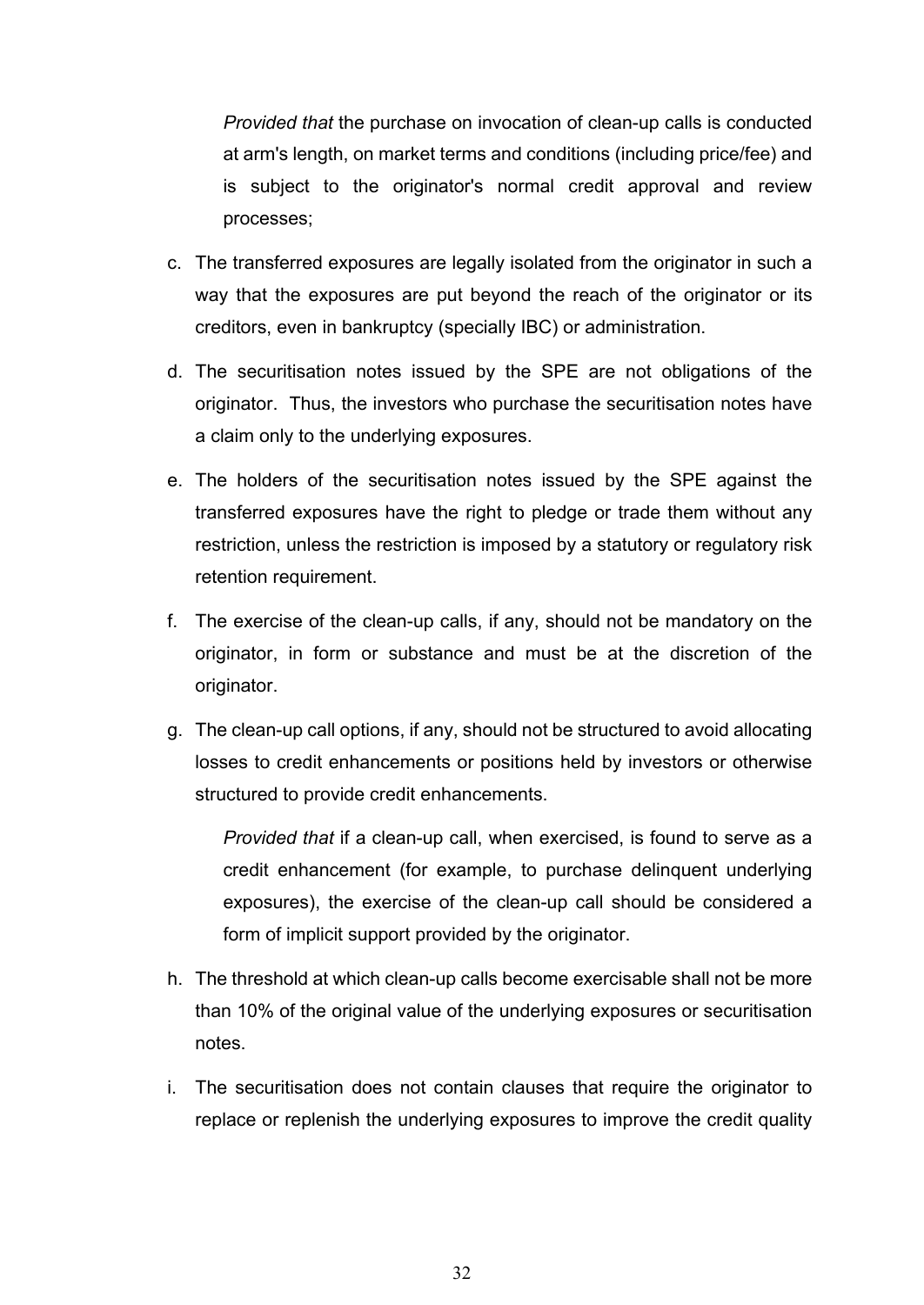of the pool in the event of deterioration in the underlying credit quality, except under conditions specifically permitted in these Directions.

- j. If the originator provides credit enhancement or first loss facility, the securitisation structure shall not allow for increase in the above positions after inception.
- k. The securitisation does not contain clauses that increase the yield payable to parties other than the originator such as investors and third-party providers of credit enhancements, in response to a deterioration in the credit quality of the underlying pool.

*Explanation 1:* This restriction stipulates that deterioration in the credit quality of the underlying pool should be covered through invocation of first loss or second loss facilities, if available, and the protection available due to the seniority of the securitisation exposures, and not by increase in payments to the investors.

*Explanation 2:* This restriction shall not apply to increase in yields to investors on account of movements in reference rates to which the underlying loans may be benchmarked.

l. There must be no termination options or triggers to the securitisation exposures except eligible clean-up call options or termination provisions for specific changes in tax and regulation (regulatory or tax call options) or early amortisation provisions.

*Provided that* early amortisation provisions do not subordinate the originator's senior or *pari passu* interest in the underlying to the interest of other investors, nor subordinate the originator's subordinated interest to an even greater degree relative to the interest of other parties, nor in other ways increase the exposure of the originator to the losses associated with the underlying exposures shall be treated as in violation of the provisions of this clause.

82.The originator should obtain legal opinion that the transfer of exposures to a special purpose entity satisfies the above conditions if the exposures are to be excluded from the calculation of risk weighted assets.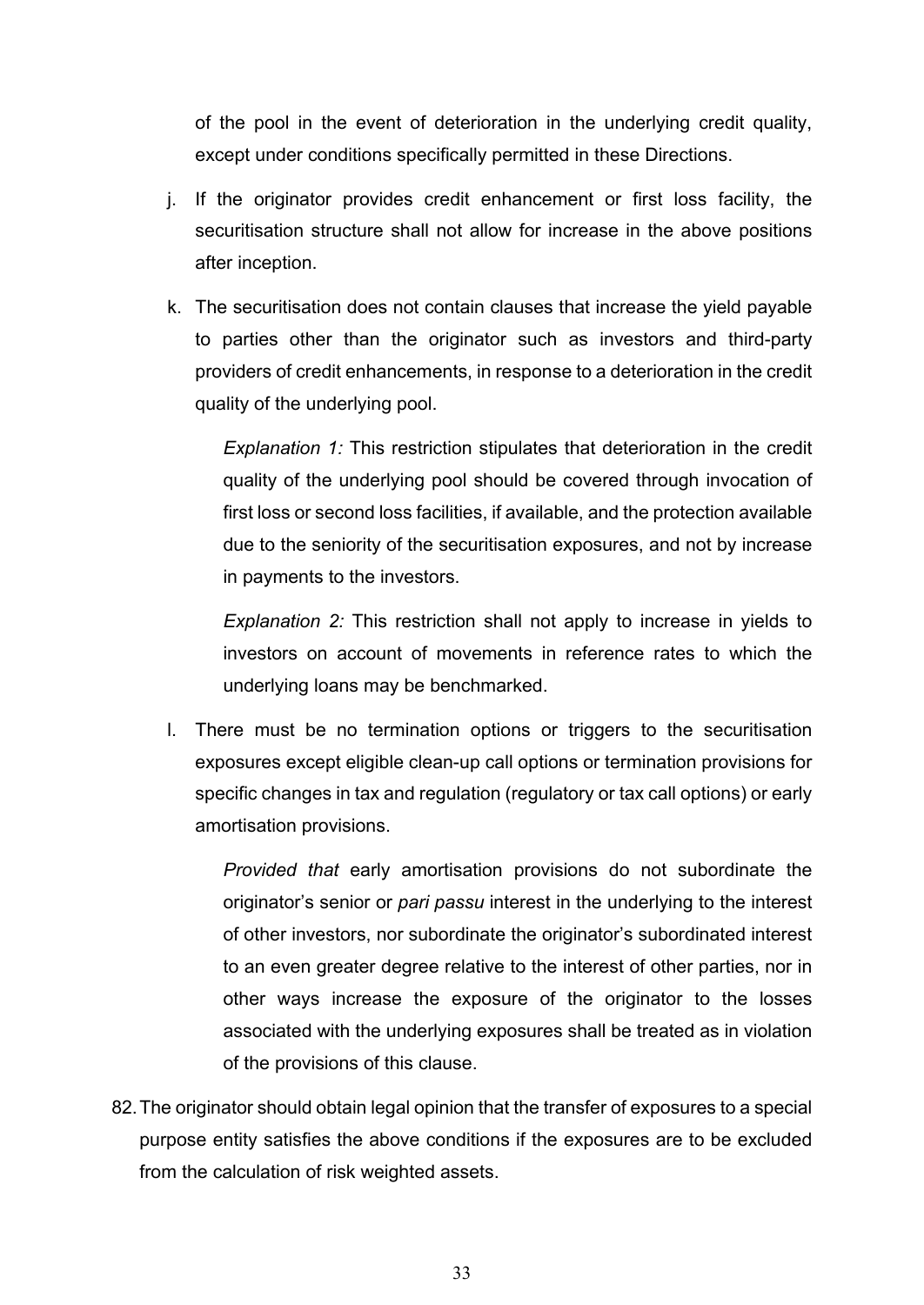### **C. Approaches for computation of risk weighted assets**

- 83.Lenders shall apply Securitisation External Ratings Based approach (SEC-ERBA) for calculation of risk weighted assets for credit risk of securitisation exposures. For unrated securitisation exposures, lender shall maintain capital charge equal to the actual exposure.
- 84.The capital charges computed based on the prescribed risk weights are subject to a cap of the actual exposure in respect of which capital adequacy is being computed such that the capital requirement for any securitisation position does not exceed the securitisation exposure amount.
- 85.However, the originator may apply a maximum capital requirement for the securitisation exposures it holds, upto the permissible aggregate threshold, equal to the capital requirement that would have been assessed against the entire underlying loan exposures had they not been securitised.
- 86.When a lender provides implicit support to a securitisation, it must, at a minimum, hold capital against all of the underlying exposures associated with the securitisation transaction as if they had not been securitised. Additionally, lenders would not be permitted to recognise in regulatory capital any gain on sale.

# **D. Determination of attachment point (A) and detachment point (D)**

- 87.The attachment point (A) represents the threshold at which losses within the underlying pool would first be allocated to the relevant securitisation exposure. The attachment point (A) shall be expressed as a decimal value between zero and one and shall be equal to the greater of zero and the ratio of the outstanding balance of the pool of underlying exposures in the securitisation minus the outstanding balance of all tranches that rank senior or *pari passu* to the tranche containing the relevant securitisation position including the exposure itself to the outstanding balance of all the underlying exposures in the securitisation.
- 88.The detachment point (D) represents the threshold at which losses within the underlying pool result in a total loss of principal for the tranche in which a relevant securitisation exposure resides. The detachment point (D) shall be expressed as a decimal value between zero and one and shall be equal to the greater of zero and the ratio of the outstanding balance of the pool of underlying exposures in the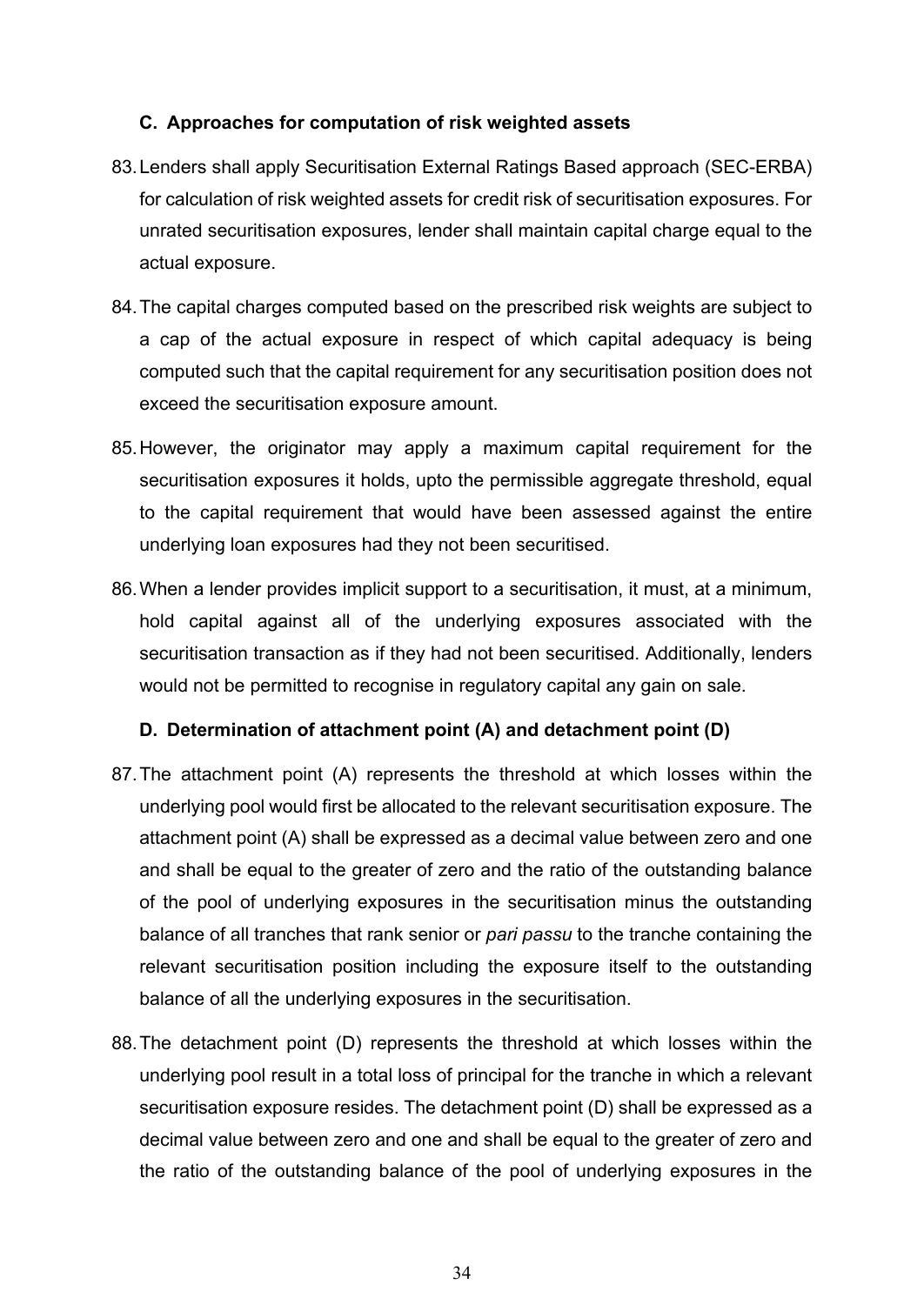securitisation minus the outstanding balance of all tranches that rank senior to the tranche containing the relevant securitisation position to the outstanding balance of all the underlying exposures in the securitisation.

- 89.For the calculation of A and D, over-collateralisation and funded reserve accounts must be recognised as tranches; and the assets forming these reserve accounts must be recognised as underlying assets. Only the loss-absorbing part of the funded reserve accounts that provide credit enhancement can be recognised as tranches and underlying assets.
- 90.Unfunded reserve accounts, such as those to be funded from future receipts from the underlying exposures (eg unrealised excess spread) and assets that do not provide credit enhancement related to these instruments must not be included in the above calculation of A and D.
- 91.Lenders should take into consideration the economic substance of the transaction rather than the form and apply these definitions conservatively in the light of the structure.

### **E. Determination of tranche maturity**

- 92. For risk based capital purposes, tranche maturity  $(M_T)$  can be measured at the lender's discretion in either of the following manners:
	- a. As the rupee weighted-average maturity of the contractual cash flows of the tranche, as expressed below, where  $CF<sub>t</sub>$  denotes the cash flows (principal, interest payments and fees) contractually payable by the borrower in period *t*. The contractual payments must be unconditional and must not be dependent on the actual performance of the securitised assets. If such unconditional contractual payment dates are not available, the final legal maturity shall be used.

$$
M_T = \frac{\sum_t tCF_t}{\sum_t CF_t}
$$

b. On the basis of final legal maturity of the tranche, where  $M_L$  is the final legal maturity of the tranche. (*MT and ML are in years*)

$$
M_T = 1 + 0.8(M_L - 1)
$$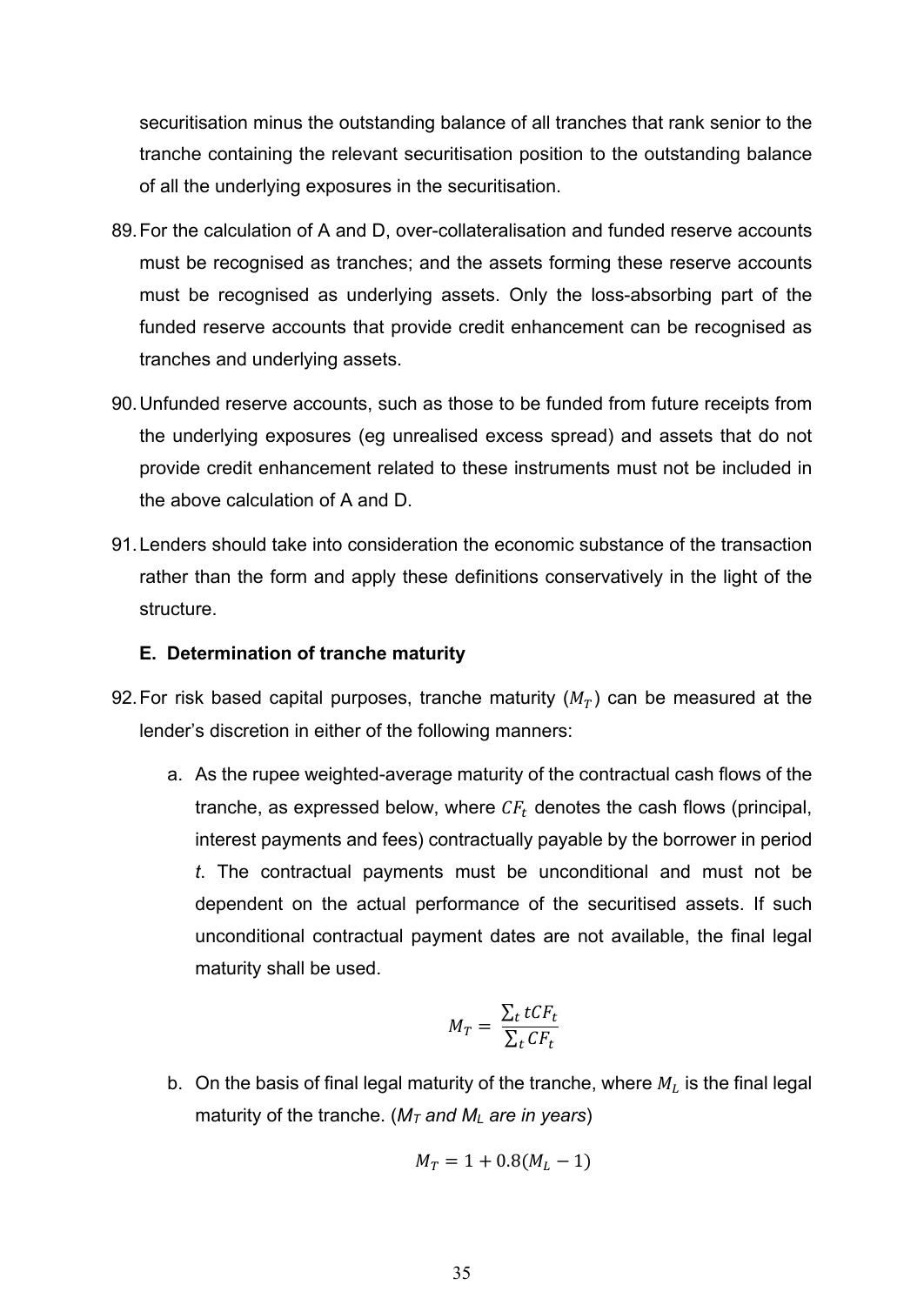- 93. In all cases,  $M_T$  will have a floor of one year and a cap of five years. The cap of five years is only for the capital computation purposes and is not applicable for the actual permissible maturity for tranches.
- 94.When determining the maturity of a securitisation exposure, lenders should take into account the maximum period of time they are exposed to potential losses from the securitised assets. In cases where a lender provides a commitment, the lender should calculate the maturity of the securitisation exposure resulting from this commitment as the sum of the contractual maturity of the commitment and the longest maturity of the asset(s) to which the lender would be exposed after a draw has occurred.
- 95.For credit protection instruments that are only exposed to losses that occur up to the maturity of that instrument, a lender would be allowed to apply the contractual maturity of the instrument and would not have to look through to the protected position.

# **F. Treatment by banks (including small finance banks) of credit risk mitigation for securitisation exposures**

- 96.Banks may recognise credit protection purchased on a securitisation exposure when calculating capital requirements subject to the following:
	- a. collateral recognition is limited to that permitted under Paragraph 7.3.5 of the "Master Circular – [Basel III Capital Regulations" dated July 1, 2015](https://www.rbi.org.in/Scripts/BS_ViewMasCirculardetails.aspx?id=9859) (as amended from time to time). Eligible Collateral pledged by SPEs may be recognised;
	- b. credit protection provided by the entities listed in Paragraph 7.5.6 of the "Master Circular – [Basel III Capital Regulations" dated July 1, 2015](https://www.rbi.org.in/Scripts/BS_ViewMasCirculardetails.aspx?id=9859) (as amended from time to time) may be recognised. SPEs cannot be recognised as eligible guarantors; and
	- c. where guarantees fulfil the minimum operational conditions as specified in Paragraph 7.5 of the "Master Circular – [Basel III Capital Regulations" dated](https://www.rbi.org.in/Scripts/BS_ViewMasCirculardetails.aspx?id=9859)  [July 1, 2015](https://www.rbi.org.in/Scripts/BS_ViewMasCirculardetails.aspx?id=9859) (as amended from time to time), lenders can take account of such credit protection in calculating capital requirements for securitisation exposures.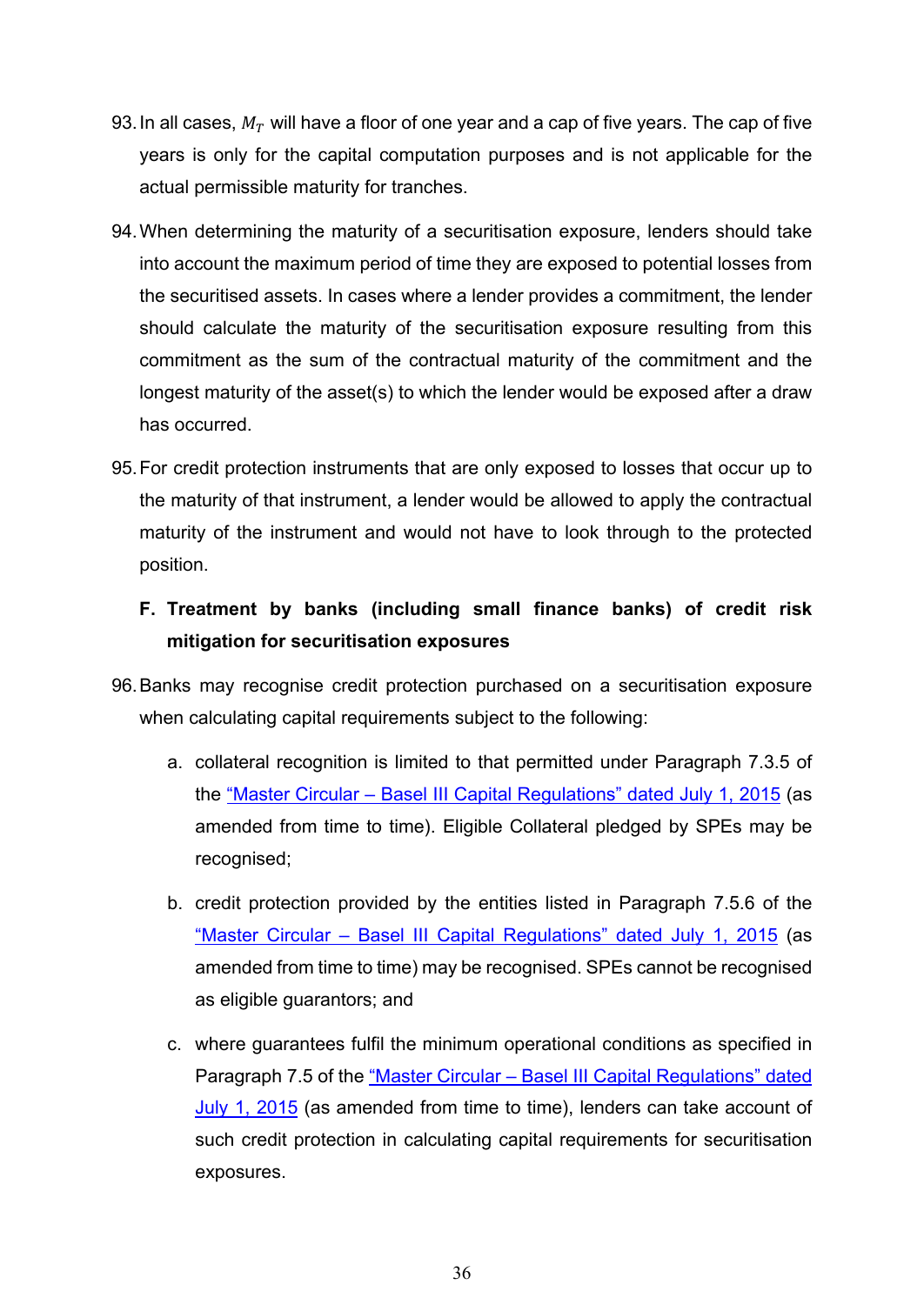- 97.When a bank provides full (or pro rata) credit protection to a securitisation exposure, it must calculate its capital requirements as if it directly holds the portion of the securitisation exposure on which it has provided credit protection (in accordance with the definition of tranche maturity).
- 98.Provided that the conditions set out in Clause 96 are met, the bank buying full (or pro rata) credit protection may recognise the credit risk mitigation on the securitisation exposure in accordance with the CRM framework.
- 99.Under all approaches, a lower-priority sub-tranche must be treated as a non-senior securitisation exposure even if the original securitisation exposure prior to protection qualifies as senior tranche as defined in sub-clause (v) of Clause 5.
- 100. A maturity mismatch exists when the residual maturity of a hedge is less than that of the underlying exposure. When protection is bought on a securitisation exposure(s), for the purpose of setting regulatory capital against a maturity mismatch, the capital requirement will be determined in accordance with Paragraph 7.6 of the "Master Circular – [Basel III Capital Regulations" dated July 1, 2015](https://www.rbi.org.in/Scripts/BS_ViewMasCirculardetails.aspx?id=9859) (as amended from time to time). When the exposures being hedged have different maturities, the longest maturity must be used.

### **G. Securitisation – External Ratings Based Approach (SEC-ERBA)**

- 101. For securitisation exposures that are externally rated, risk-weighted assets under the securitisation external ratings-based approach (SEC-ERBA) will be determined by multiplying securitisation exposure amounts by the appropriate risk weights as determined by Clauses 102 to 104 provided that the following operational criteria are met:
	- a. To be eligible for risk-weighting purposes, the external credit assessment must take into account and reflect the entire amount of credit risk exposure the lender has with regard to all payments owed to it. For example, if a lender is owed both principal and interest, the assessment must fully take into account and reflect the credit risk associated with timely repayment of both principal and interest;
	- b. The external credit assessments must be from an eligible external credit rating agency (CRA) as provided in Paragraph 6 of the "Master Circular  $-$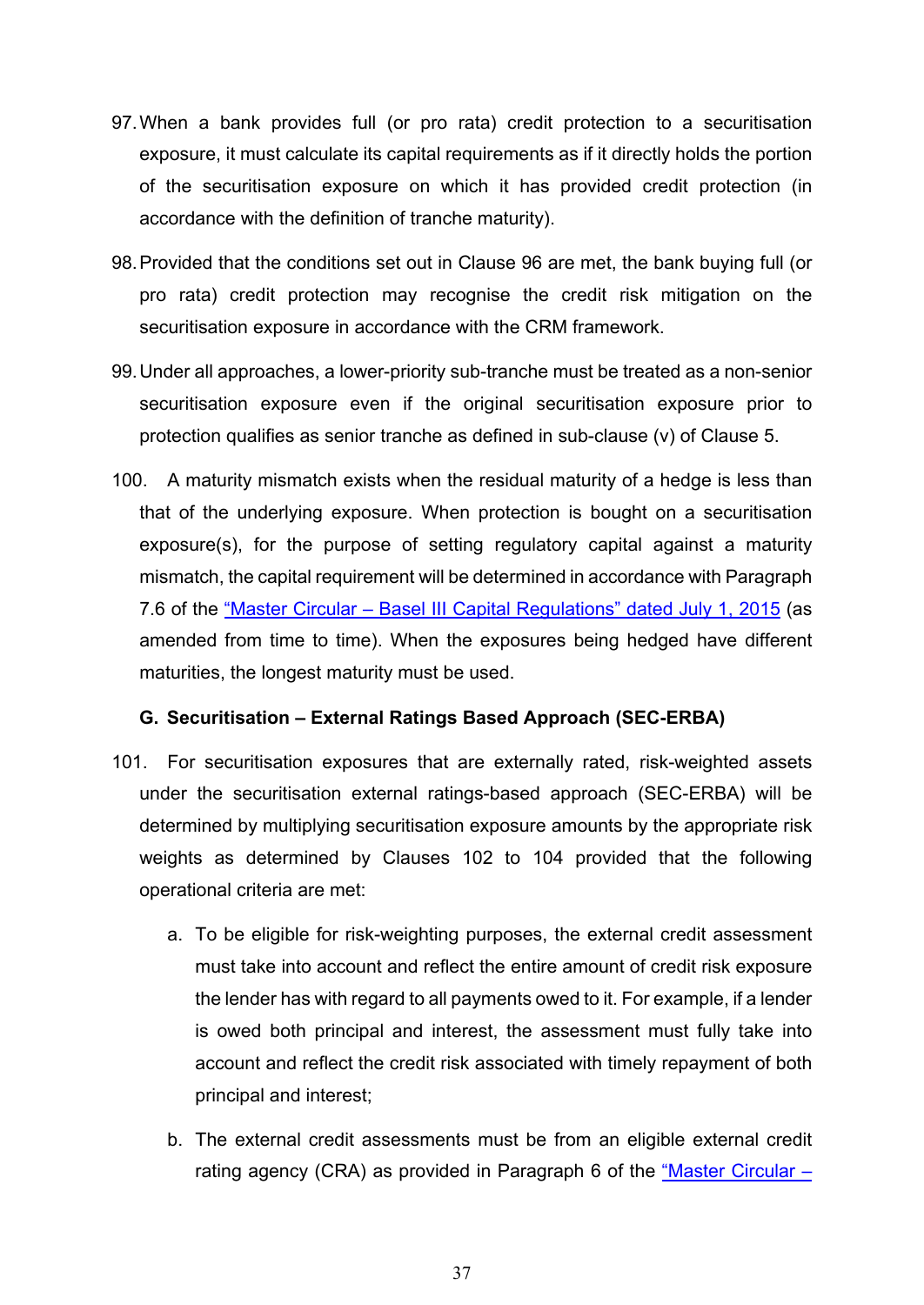[Basel III Capital Regulations" dated July 1, 2015](https://www.rbi.org.in/Scripts/BS_ViewMasCirculardetails.aspx?id=9859) (as amended from time to time). A rating must be published in a publicly accessible form and included in the CRA's transition matrix. Also, loss and cash flow analysis as well as sensitivity of ratings to changes in the underlying rating assumptions should be publicly available. Consequently, ratings that are made available only to the parties to a transaction do not satisfy this requirement. Further, the external credit assessment provided by the eligible CRAs should not be more than six months old.

- c. Eligible CRAs must have a demonstrated expertise in assessing securitisations, which may be evidenced by strong market acceptance.
- d. Furthermore, a bank cannot use the credit assessments issued by one external credit rating agency for one or more tranches and those of another external credit rating agency for other positions (whether retained or purchased) within the same securitisation structure that may or may not be rated by the first external credit rating agency. Where two or more eligible CRAs can be used and these assess the credit risk of the same securitisation exposure differently, Paragraph 6.7 of the ["Master Circular –](https://www.rbi.org.in/Scripts/BS_ViewMasCirculardetails.aspx?id=9859) [Basel III Capital Regulations" dated July 1, 2015](https://www.rbi.org.in/Scripts/BS_ViewMasCirculardetails.aspx?id=9859) will apply.
- e. Where credit risk mitigation (CRM) is provided to specific underlying exposures or the entire pool by an eligible guarantor as defined in Paragraph 7.5.6 of the "Master Circular – [Basel III Capital Regulations" dated July 1,](https://www.rbi.org.in/Scripts/BS_ViewMasCirculardetails.aspx?id=9859)  [2015](https://www.rbi.org.in/Scripts/BS_ViewMasCirculardetails.aspx?id=9859) and is reflected in the external credit assessment assigned to a securitisation exposure(s), the risk weight associated with that external credit assessment should be used. In order to avoid any double-counting, no additional capital recognition is permitted. If the CRM provider is not recognised as an eligible guarantor, the covered securitisation exposures should be treated as unrated.
- f. In the situation where a credit risk mitigant solely protects a specific securitisation exposure within a given structure (eg asset-backed security tranche) and this protection is reflected in the external credit assessment, the lender must treat the exposure as if it is unrated and then apply the CRM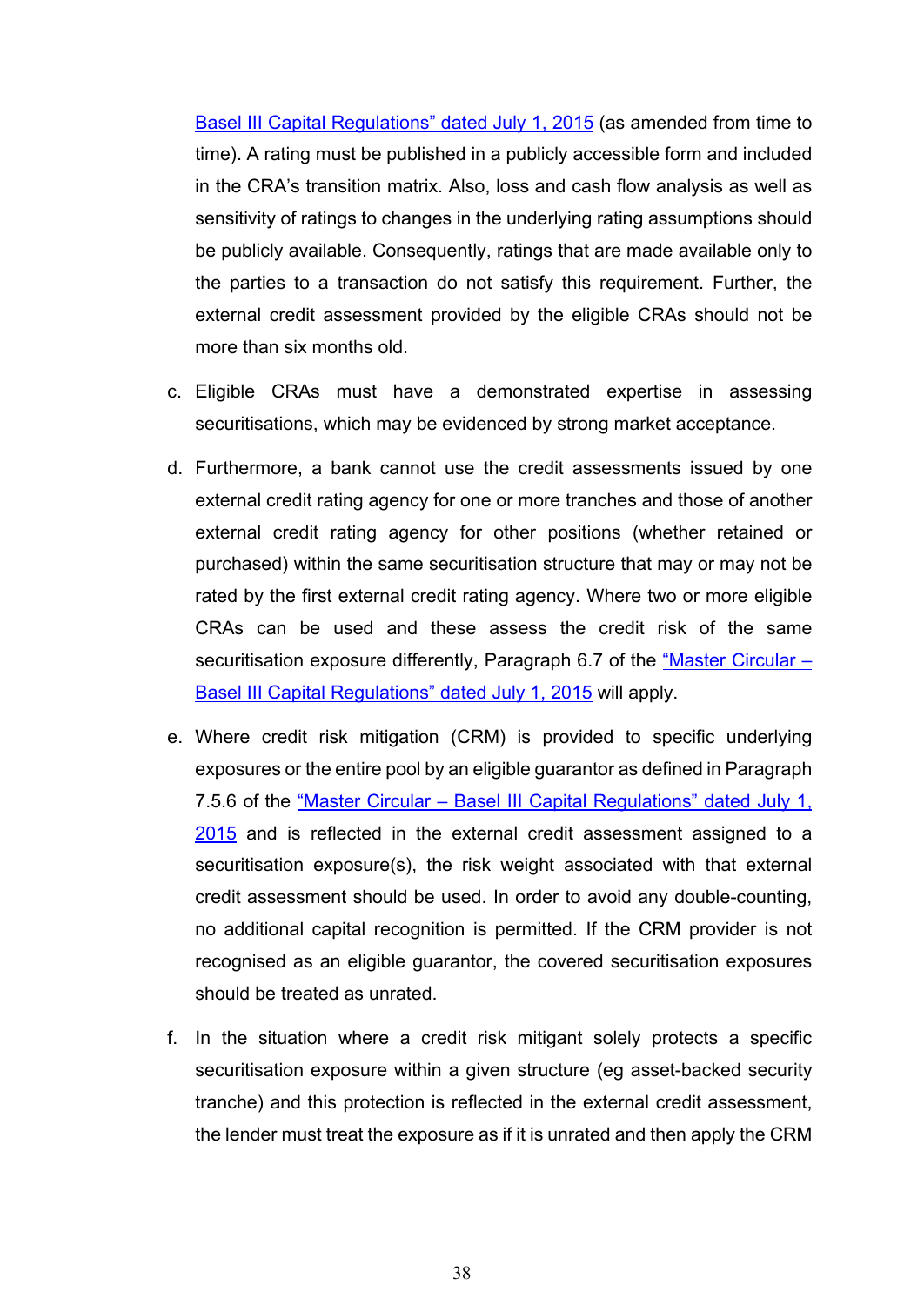treatment outlined in Paragraph 7 of the ["Master Circular –](https://www.rbi.org.in/Scripts/BS_ViewMasCirculardetails.aspx?id=9859) Basel III Capital [Regulations" dated July 1, 2015](https://www.rbi.org.in/Scripts/BS_ViewMasCirculardetails.aspx?id=9859) (as amended from time to time).

- g. A lender is not permitted to use any external credit assessment for riskweighting purposes where the assessment is at least partly based on unfunded support provided by the lender. For example, if a lender buys asset-backed securities (ABS) where it provides an unfunded securitisation exposure (eg liquidity facility or credit enhancement), and that exposure plays a role in determining the credit assessment on the ABS, the lender must treat the ABS as if it were not rated. The lender must continue to hold capital against the other securitisation exposures it provides (eg against the liquidity facility and/or credit enhancement).
- 102. For exposures with short-term ratings, the following risk weights will apply:

| <b>ERBA risk weights for short-term ratings</b> |          |     |                |                      |
|-------------------------------------------------|----------|-----|----------------|----------------------|
| External credit<br>assessment                   | $A1+/A1$ | A2  | A <sub>3</sub> | All other<br>ratings |
| <b>Risk weight</b>                              | 15%      | 50% | 100%           | 1250%                |

- 103. For exposures with long-term ratings, the risk weights depend on:
	- a. the external rating grade;
	- b. the seniority of the position;
	- c. the tranche maturity; and
	- d. in the case of non-senior tranches, the tranche thickness.
- 104. Specifically, for exposures with long-term ratings, risk weights will be determined according to the following table and will be adjusted for tranche maturity and tranche thickness for non-senior tranches as prescribed in Clause 105 of these directions.

| <b>ERBA risk weights for long-term ratings</b> |        |                          |        |                           |  |
|------------------------------------------------|--------|--------------------------|--------|---------------------------|--|
|                                                |        | <b>Senior tranche</b>    |        | Non-senior (thin) tranche |  |
| Rating                                         |        | Tranche maturity $(M_T)$ |        | Tranche maturity $(M_T)$  |  |
|                                                | 1 year | 5 years                  | 1 year | 5 years                   |  |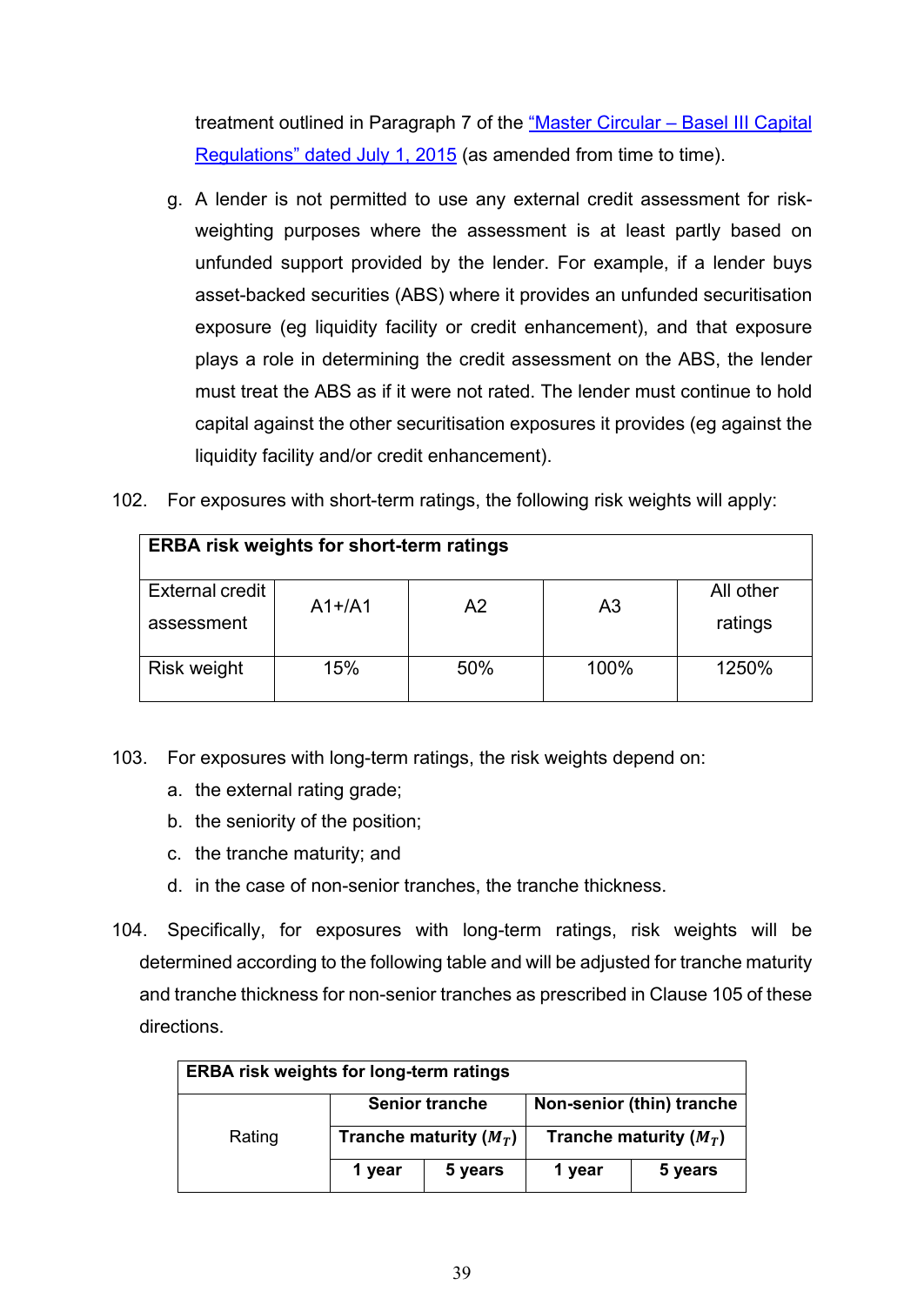| AAA               | 15%   | 20%   | 15%   | 70%   |
|-------------------|-------|-------|-------|-------|
| AA+               | 15%   | 30%   | 15%   | 90%   |
| AA                | 25%   | 40%   | 30%   | 120%  |
| AA-               | 30%   | 45%   | 40%   | 140%  |
| $A+$              | 40%   | 50%   | 60%   | 160%  |
| A                 | 50%   | 65%   | 80%   | 180%  |
| A-                | 60%   | 70%   | 120%  | 210%  |
| BBB+              | 75%   | 90%   | 170%  | 260%  |
| <b>BBB</b>        | 90%   | 105%  | 220%  | 310%  |
| BBB-              | 120%  | 140%  | 330%  | 420%  |
| BB+               | 140%  | 160%  | 470%  | 580%  |
| <b>BB</b>         | 160%  | 180%  | 620%  | 760%  |
| BB-               | 200%  | 225%  | 750%  | 860%  |
| $B+$              | 250%  | 280%  | 900%  | 950%  |
| B                 | 310%  | 340%  | 1050% | 1050% |
| <b>B-</b>         | 380%  | 420%  | 1130% | 1130% |
| CCC+/CCC/CCC-     | 460%  | 505%  | 1250% | 1250% |
| <b>Below CCC-</b> | 1250% | 1250% | 1250% | 1250% |
|                   |       |       |       |       |

- 105. The risk weight assigned to a securitisation exposure when applying the SEC-ERBA is calculated as follows<sup>[2](#page-39-0)</sup>:
	- a. To account for tranche maturity, lenders shall use linear interpolation between the risk weights for one and five years.
	- b. To account for tranche thickness, lenders shall calculate the risk weight for non-senior tranches as follows:

 $Risk weight = (risk weight from table after adjusting for maturity)$  $*(1 - \min(T, 50\%))$ 

where T is the tranche thickness.

<span id="page-39-0"></span><sup>&</sup>lt;sup>2</sup> An illustrative example for calculation of risk weights is given in <u>Annex 4</u>.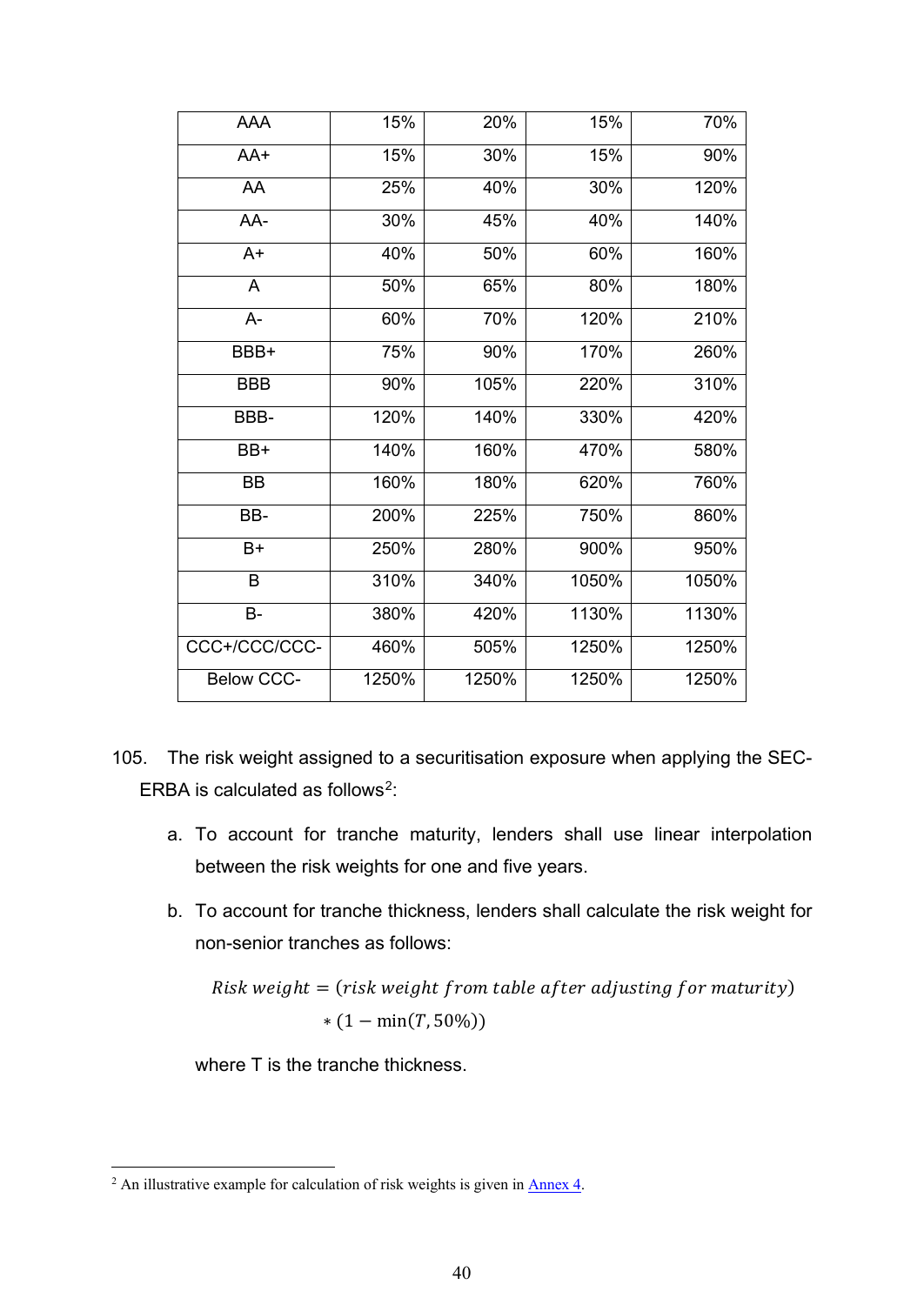- 106. In the case of market risk hedges such as currency or interest rate swaps, the risk weight will be inferred from a securitisation exposure that is *pari passu* to the swaps or, if such an exposure does not exist, from the next subordinated tranche.
- 107. The resulting risk weight is subject to a floor risk weight of 15%. In addition, the resulting risk weight should never be lower than the risk weight corresponding to a senior tranche of the same securitisation with the same rating and maturity.

*Alternative capital treatment for term* Short, Transparent and Comparable *(STC) securitisations*

108. For exposures with short-term ratings, the following risk weights will apply:

| <b>ERBA STC risk weights for short-term ratings</b> |          |    |    |                      |
|-----------------------------------------------------|----------|----|----|----------------------|
| External credit<br>assessment                       | $A1+/A1$ | A2 | A3 | All other<br>ratings |
| <b>Risk weight</b>                                  | 1250%    |    |    |                      |

109. For exposures with long-term ratings, risk weights will be determined according to the following table and will be adjusted for tranche maturity, and tranche thickness for non-senior tranches according to Clause 105.

| <b>ERBA STC risk weights for long-term ratings</b> |            |                          |                           |                          |  |  |
|----------------------------------------------------|------------|--------------------------|---------------------------|--------------------------|--|--|
|                                                    |            | <b>Senior tranche</b>    | Non-senior (thin) tranche |                          |  |  |
| Rating                                             |            | Tranche maturity $(M_T)$ |                           | Tranche maturity $(M_T)$ |  |  |
|                                                    | 1 year     | 5 years                  | 1 year                    | 5 years                  |  |  |
| AAA                                                | 10%        | 10%                      | 15%                       | 40%                      |  |  |
| AA+                                                | 10%        | 15%                      | 15%                       | 55%                      |  |  |
| AA                                                 | 15%        | 20%                      | 15%                       | 70%                      |  |  |
| AA-                                                | 15%        | 25%                      | 25%                       | 80%                      |  |  |
| A+                                                 | <b>20%</b> | 30%                      | 35%                       | 95%                      |  |  |
| A                                                  | 30%        | 40%                      | 60%                       | 135%                     |  |  |
| A-                                                 | 35%        | 40%                      | 95%                       | 170%                     |  |  |
| BBB+                                               | 45%        | 55%                      | 150%                      | 225%                     |  |  |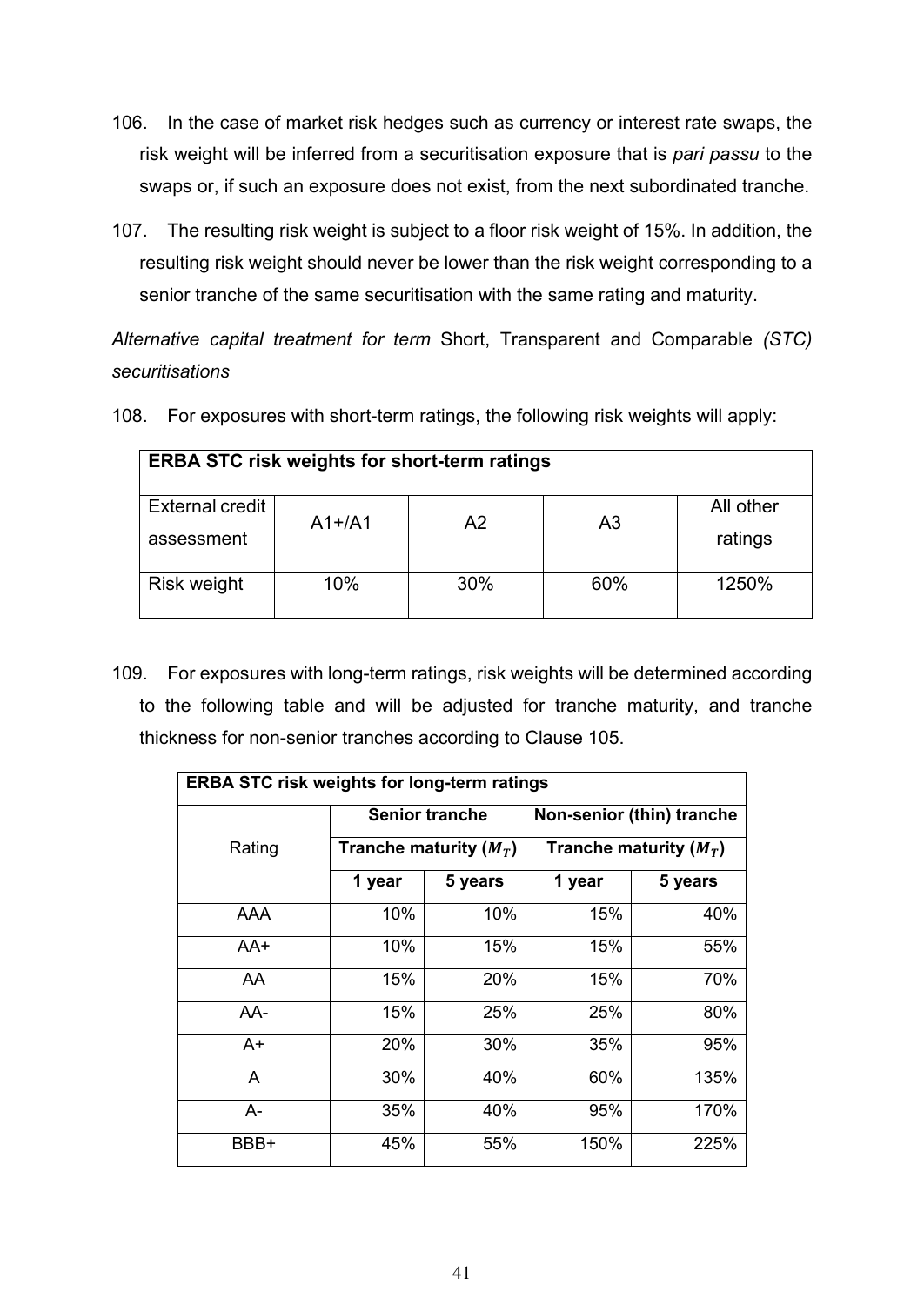| <b>BBB</b>        | 55%   | 65%   | 180%  | 255%  |
|-------------------|-------|-------|-------|-------|
| BBB-              | 70%   | 85%   | 270%  | 345%  |
| BB+               | 120%  | 135%  | 405%  | 500%  |
| BВ                | 135%  | 155%  | 535%  | 655%  |
| BB-               | 170%  | 195%  | 645%  | 740%  |
| B+                | 225%  | 250%  | 810%  | 855%  |
| в                 | 280%  | 305%  | 945%  | 945%  |
| B-                | 340%  | 380%  | 1015% | 1015% |
| CCC+/CCC/CCC-     | 415%  | 455%  | 1250% | 1250% |
| <b>Below CCC-</b> | 1250% | 1250% | 1250% | 1250% |

110. The resulting risk weight is subject to a floor risk weight of 10% for senior tranches, and 15% for non-senior tranches.

### **Chapter VII: Disclosures**

111. Wherever a third-party servicing agent service have been availed, the originator shall ensure robust and legally binding information sharing mechanisms are in place to comply with stipulated reporting requirements with requisite frequency and rigor. In such cases of obtaining data from third-party entities, originator must get information duly certified by the respective third-party auditors, preferably at a frequency of no more than a year.

### **A. Disclosures to be made in Servicer/Investor/Trustee Report**

- 112. The originator(s) should disclose to investors the weighted average holding period of the assets securitised and the level of their MRR in the securitisation.
- 113. The originator(s) should ensure that prospective investors have readily available access to all materially relevant data on the credit quality and performance of the individual underlying exposures, cash flows and collateral supporting a securitisation exposure as well as such information that is necessary to conduct comprehensive and well-informed stress tests on the cash flows and collateral values supporting the underlying exposures.
- 114. The disclosure by an originator of its fulfilment of the MHP and MRR should be made available publicly and should be appropriately documented; for instance, a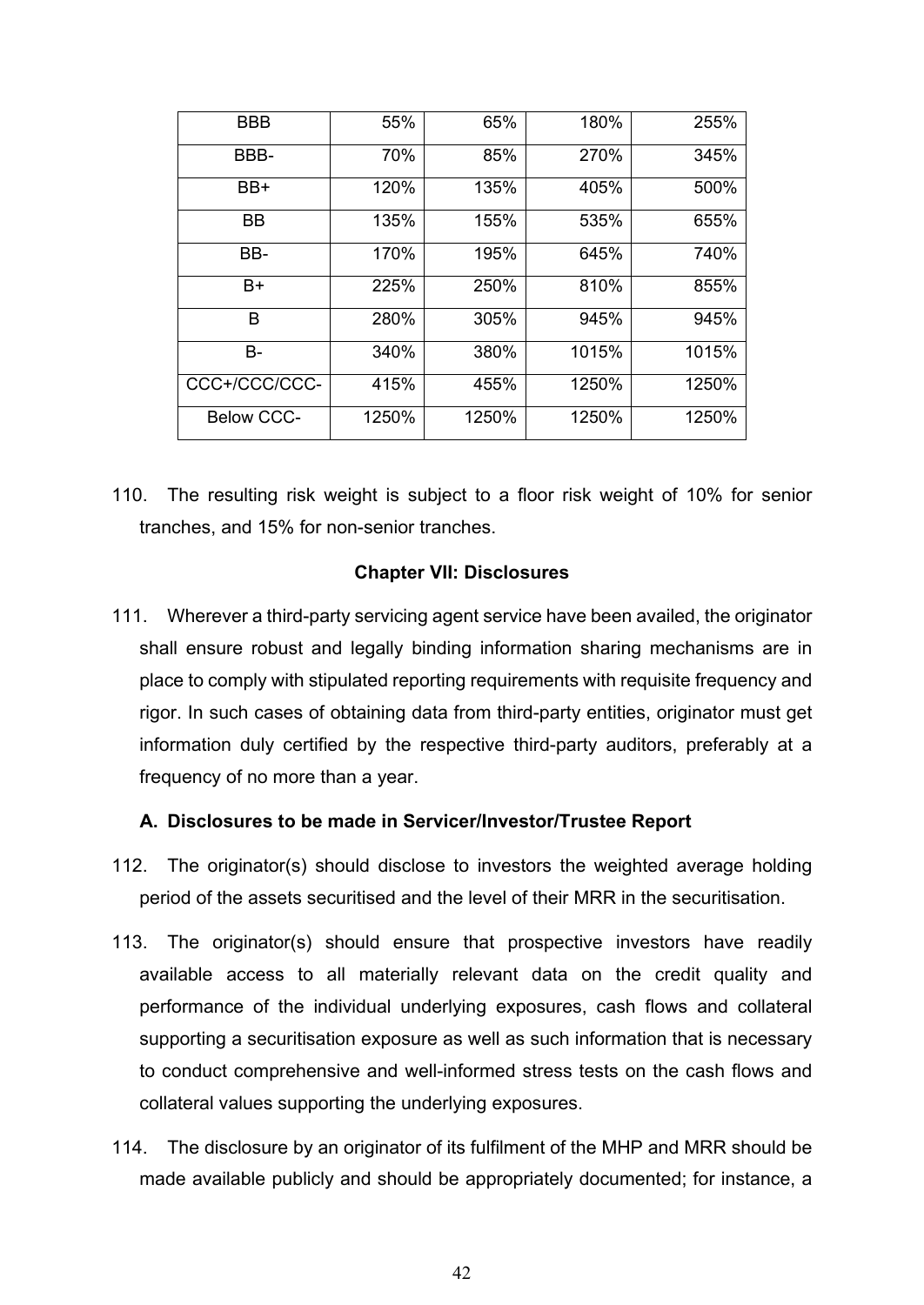reference to the retention commitment in the prospectus for securitisation notes issued under that securitisation programme would be considered appropriate. The disclosure should be made at origination of the transaction, and should be confirmed thereafter at a minimum half yearly (end-September and March), and at any point where the requirement is breached. The above periodical disclosures should be made separately for each securitisation transaction, throughout its life, in the servicer report, investor report, trustee report, or any similar document published.

115. The aforesaid disclosures can be made in the format given in [Annex 2.](#page-54-0) These disclosures should be made separately for each securitisation transaction throughout the life of the transaction.

## **B. Disclosures to be made in Notes to Accounts**

- 116. The Notes to Annual Accounts of the originators should indicate the outstanding amount of securitised assets as per books of the SPEs and total amount of exposures retained by the originator as on the date of balance sheet to comply with the MRR. These figures should be based on the information duly certified by the SPE's auditors obtained by the originator from the SPE.
- 117. These disclosures should be made in the format given in [Annex 3.](#page-58-0)

# **C. Reporting of Transactions to the Reserve Bank**

118. The originator must also submit the details of the securitisation transactions undertaken, including the details of the securitisation notes issued, to the Reserve Bank on a quarterly basis. The format for the same shall be communicated separately and shall be effective from the date advised therein.

### **Chapter VI: Repeal of circulars**

119. The list of circulars / directions / guidelines that stand repealed with immediate effect is given below:

| SI.<br><b>No</b> | <b>Circular Number</b>                 | Date of<br><b>Issue</b> | <b>Subject</b>                                            |
|------------------|----------------------------------------|-------------------------|-----------------------------------------------------------|
|                  | DBOD.NO.BP.BC.60/21.04.0<br>48/2005-06 | 01.02.2006              | <b>Guidelines on Securitisation</b><br>of Standard Assets |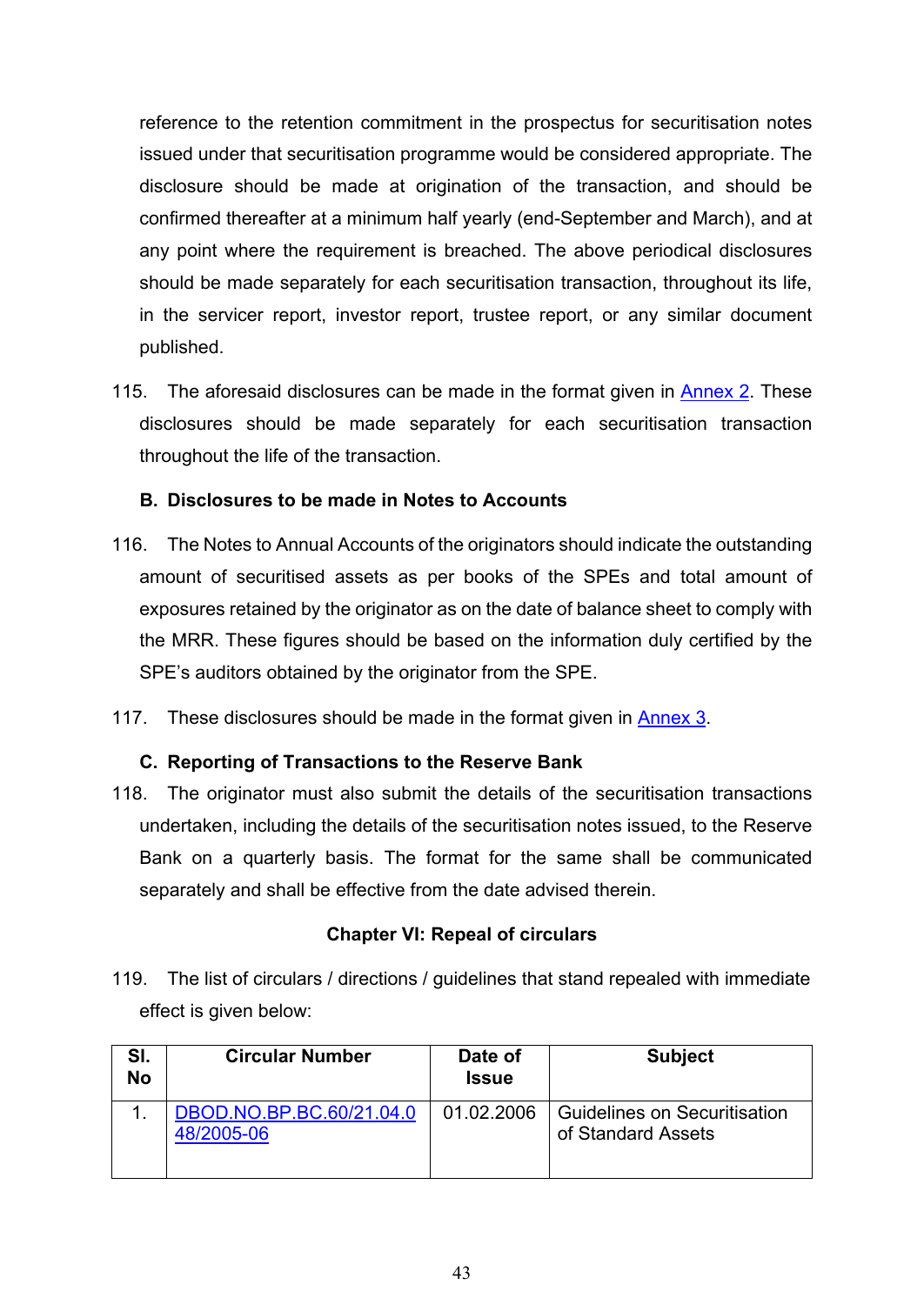| 2. | DBOD.No.BP.BC-<br>103/21.04.177/2011-12                          | 07.05.2012         | Revisions to the Guidelines<br>on Securitisation<br>Transactions                                     |
|----|------------------------------------------------------------------|--------------------|------------------------------------------------------------------------------------------------------|
| 3. | DNBS.PD.No.301/3.10.01/20<br>$12 - 13$                           | August 21,<br>2012 | <b>Revisions to the Guidelines</b><br>on Securitisation<br>Transactions                              |
| 4. | DBOD.No.BP.BC-<br>25/21.04.177/2013-14                           | 01.07.2013         | Revision to the Guidelines on<br>Securitisation Transactions -<br><b>Reset of Credit Enhancement</b> |
| 5. | DNBS.PD.CC.No.372/3.10.0<br>1/2013-14                            | March 24,<br>2014  | Revision to the Guidelines on<br>Securitisation Transactions -<br><b>Reset of Credit Enhancement</b> |
| 6. | Paragraph 4.4.5, 5.16 of<br>DBR.No.BP.BC.1/21.06.201/<br>2015-16 | 01.07.2015         | Master Circular - Basel III<br><b>Capital Regulations</b>                                            |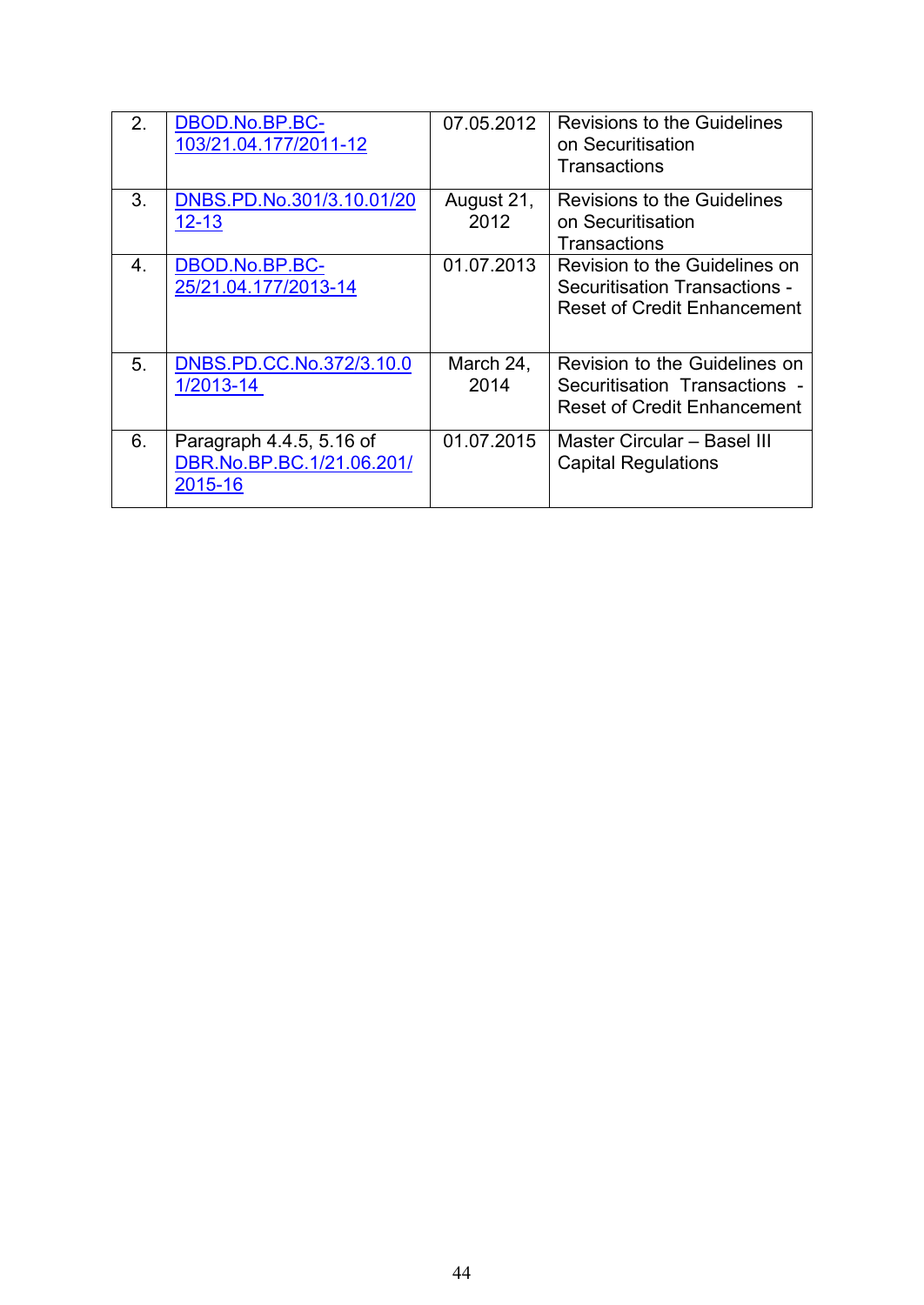### **Annex 1**

# <span id="page-44-0"></span>**Simple, transparent and comparable securitisation – criteria for regulatory capital purposes**

All the following criteria must be satisfied in order for a securitisation to receive the alternative regulatory capital treatment as determined by Clauses 108 to 110.

### **Nature of Assets**

- 1. The assets underlying the securitisation should be homogeneous credit claims or receivables eligible under Part A of Chapter II. Credit claims or receivables should have contractually identified periodic payment streams relating to principal, interest, or principal and interest payments. Any referenced interest payments or discount rates should be based on an external benchmark.
- 2. For this purpose, the "homogeneity" criterion should be assessed taking into account the following principles:
	- a. The nature of assets should be such that investors would not need to analyse and assess materially different legal and/or credit risk factors and risk profiles when carrying out risk analysis and due diligence checks of each asset.
	- b. Homogeneity should be assessed on the basis of common risk drivers, including similar risk factors and risk profiles.
	- c. Credit claims or receivables included in the securitisation should have standard obligations, in terms of rights to payments and/or income from assets and that result in a periodic and well-defined stream of payments to investors.
	- d. Repayment of noteholders should mainly rely on the principal and interest proceeds from the securitised assets. Partial reliance on refinancing or resale of the asset securing the exposure may occur provided that refinancing is sufficiently distributed within the pool and the residual values on which the transaction relies are sufficiently low and that the reliance on refinancing is thus not substantial.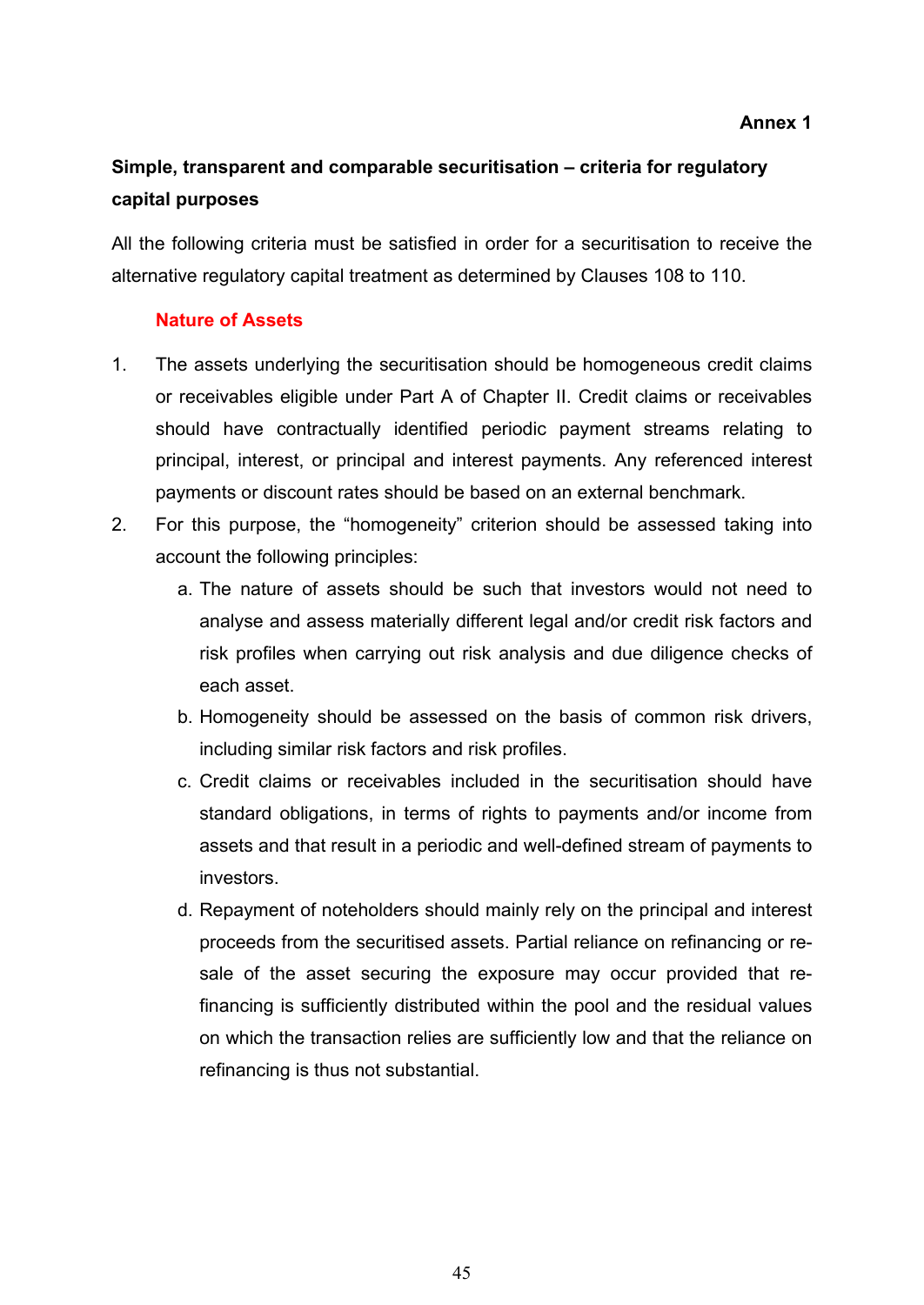## **Asset performance history**

- 3. In order to provide investors with sufficient information on an asset class to conduct appropriate due diligence and access to a sufficiently rich data set to enable a more accurate calculation of expected loss in different stress scenarios, verifiable loss performance data, such as delinquency and default data, should be available for credit claims and receivables with substantially similar risk characteristics to those being securitised, for a time period long enough to permit meaningful evaluation by investors.
- 4. Sources of and access to data and the basis for claiming similarity to credit claims or receivables being securitised should be clearly disclosed to all market participants.
- 5. The originator of the securitisation or the original lender of the exposures that are securitised, as the case may be, must have sufficient experience in originating exposures similar to those securitised. For capital purposes, investors must determine whether the performance history of the originator for substantially similar claims or receivables to those being securitised has been established for an "appropriately long period of time". This performance history must be no shorter than a period of seven years for non-retail exposures. For retail exposures, the minimum performance history is five years.

# **Payment status**

- 6. Credit claims or receivables being transferred to the SPE may not, at the time of inclusion in the pool, include obligations that are in default or delinquent or obligations for which the originator, servicer and other parties with a fiduciary responsibility to the securitisation note holders are aware of evidence indicating a material increase in expected losses or of enforcement actions.
- 7. To ensure that the quality of the securitised credit claims and receivables is not affected by changes in underwriting standards, the originator should demonstrate to investors that any credit claims or receivables being transferred to the SPE have been originated in the ordinary course of the originator's business to materially non-deteriorating underwriting standards.
- 8. The originator should verify that the underlying credit claims or receivables meet the following conditions: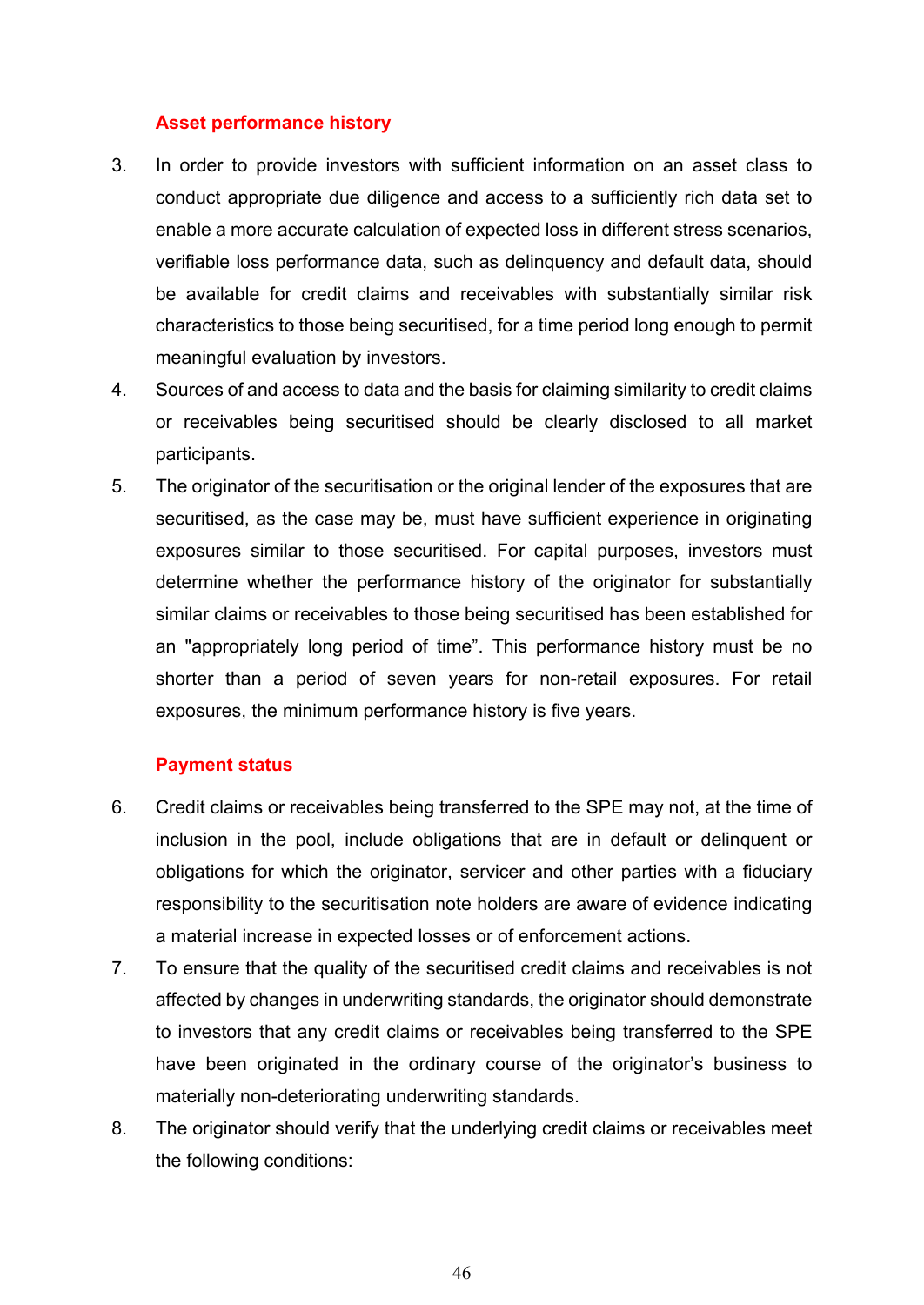- a. the credit claims or receivables is not under the monitoring period as defined in defined in the [Prudential Framework on Resolution of Stressed](https://www.rbi.org.in/Scripts/NotificationUser.aspx?Id=11580&Mode=0)  [Assets dated June 7, 2019;](https://www.rbi.org.in/Scripts/NotificationUser.aspx?Id=11580&Mode=0)
- b. the obligor does not have a credit assessment by a credit rating agency or a credit score indicating a significant risk of default; and
- c. the credit claim or receivable is not subject to a dispute between the obligor and the originator.
- 9. The assessment of these conditions should be carried out by the originator no earlier than 45 days prior to the date on which the securitisation comes into effect. Additionally, at the time of this assessment, there should, to the best knowledge of the originator, be no evidence indicating likely deterioration in the performance status of the credit claim or receivable.

# **Consistency of underwriting**

- 10. Underwriting standards should not be less stringent than those applied to credit claims and receivables retained on the balance sheet. In all circumstances, all credit claims or receivables must be originated in accordance with sound and prudent underwriting criteria based on an assessment that the obligor has the "ability and volition to make timely payments" on its obligations.
- 11. The originator of the securitisation is expected, where underlying credit claims or receivables have been acquired from third parties, to review the underwriting standards (ie to check their existence and assess their quality) of these third parties and to ascertain that they have assessed the obligors' "ability and volition to make timely payments on obligations".

# **Asset selection and transfer**

12. While assets transferred to a securitisation will be subject to defined criteria as approved by the Board of the originator, the performance of the securitisation should not rely upon the ongoing selection of assets through active management on a discretionary basis of the securitisation's underlying portfolio.

> *Explanation*: As long as they are not actively selected or otherwise cherry-picked on a discretionary basis, the addition of credit claims or receivables during the replenishment periods or their substitution or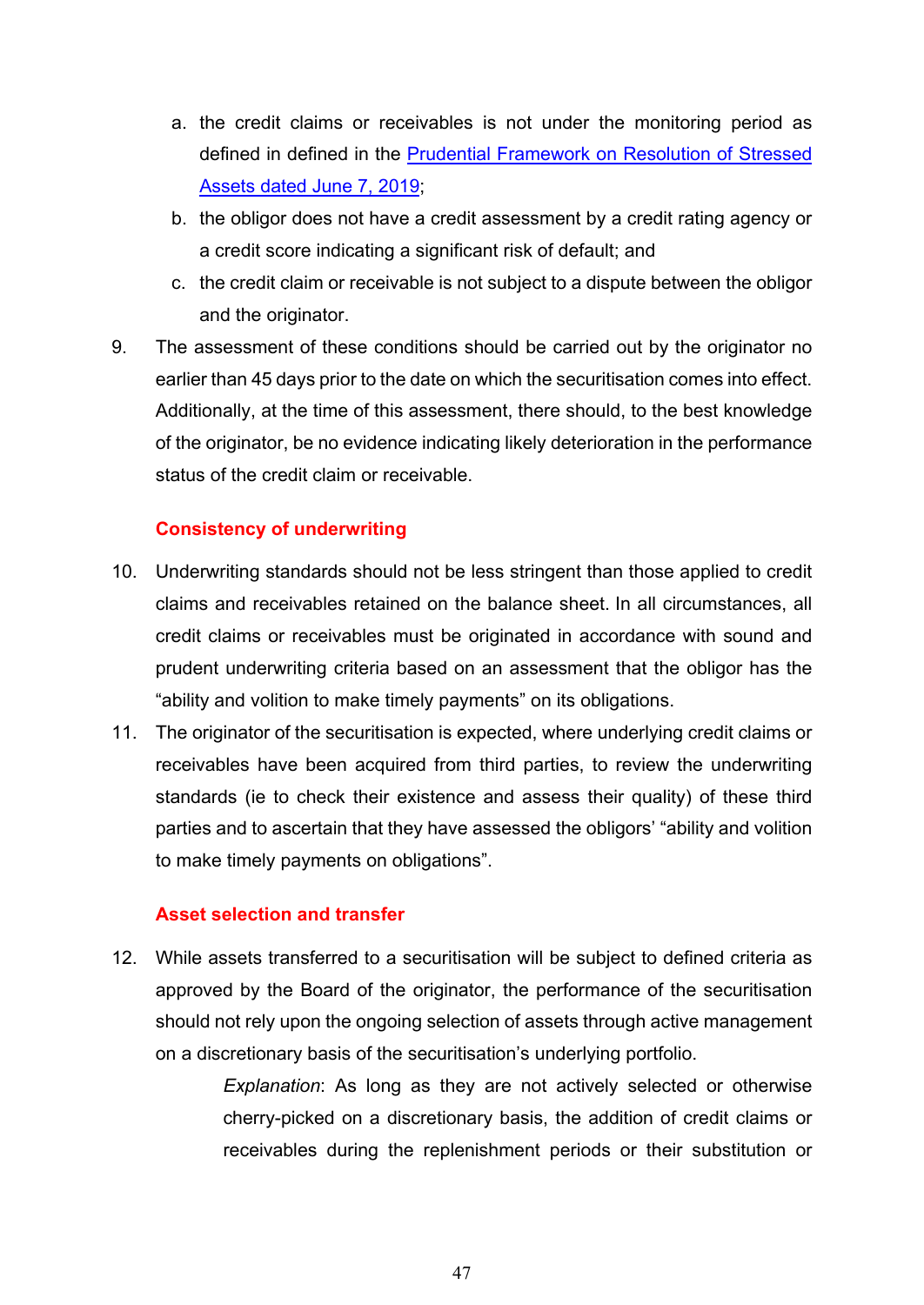repurchasing due to the breach of representations and warranties do not represent active portfolio management.

- 13. Credit claims or receivables transferred to a securitisation should satisfy clearly defined eligibility criteria. Credit claims or receivables transferred to a securitisation after the date on which securitisation becomes effective may not be actively selected, actively managed or otherwise cherrypicked on a discretionary basis.
- 14. The securitisation should be such that the underlying credit claims or receivables:
	- a) are enforceable against the obligor and their enforceability is included in the representations and warranties of the originator;
	- b) are beyond the reach of the seller, its creditors or liquidators and are not subject to material recharacterisation or clawback risks;
	- c) are not effected through credit default swaps, derivatives or guarantees, but by a transfer of the credit claims or the receivables to the securitisation;
	- d) demonstrate effective recourse to the ultimate obligation for the underlying credit claims or receivables and are not a securitisation of other securitisations; and
	- e) for regulatory capital purposes, an independent third-party legal opinion must support the claim that the transfer of assets under the applicable laws comply with the above sub-clauses.
- 15. The originator should provide representations and warranties that the credit claims or receivables being transferred to the SPE are not subject to any condition or encumbrance that can be foreseen to adversely affect enforceability in respect of collections due.
- 16. To assist investors in conducting appropriate due diligence prior to investing in a new offering, sufficient loan-level data in accordance with applicable laws or, in the case of granular pools, summary stratification data on the relevant risk characteristics of the underlying pool should be available to potential investors before pricing of a securitisation.

# **Initial and ongoing data**

17. To assist investors in conducting appropriate and ongoing monitoring of their investments' performance and so that investors that wish to purchase a securitisation in the secondary market have sufficient information to conduct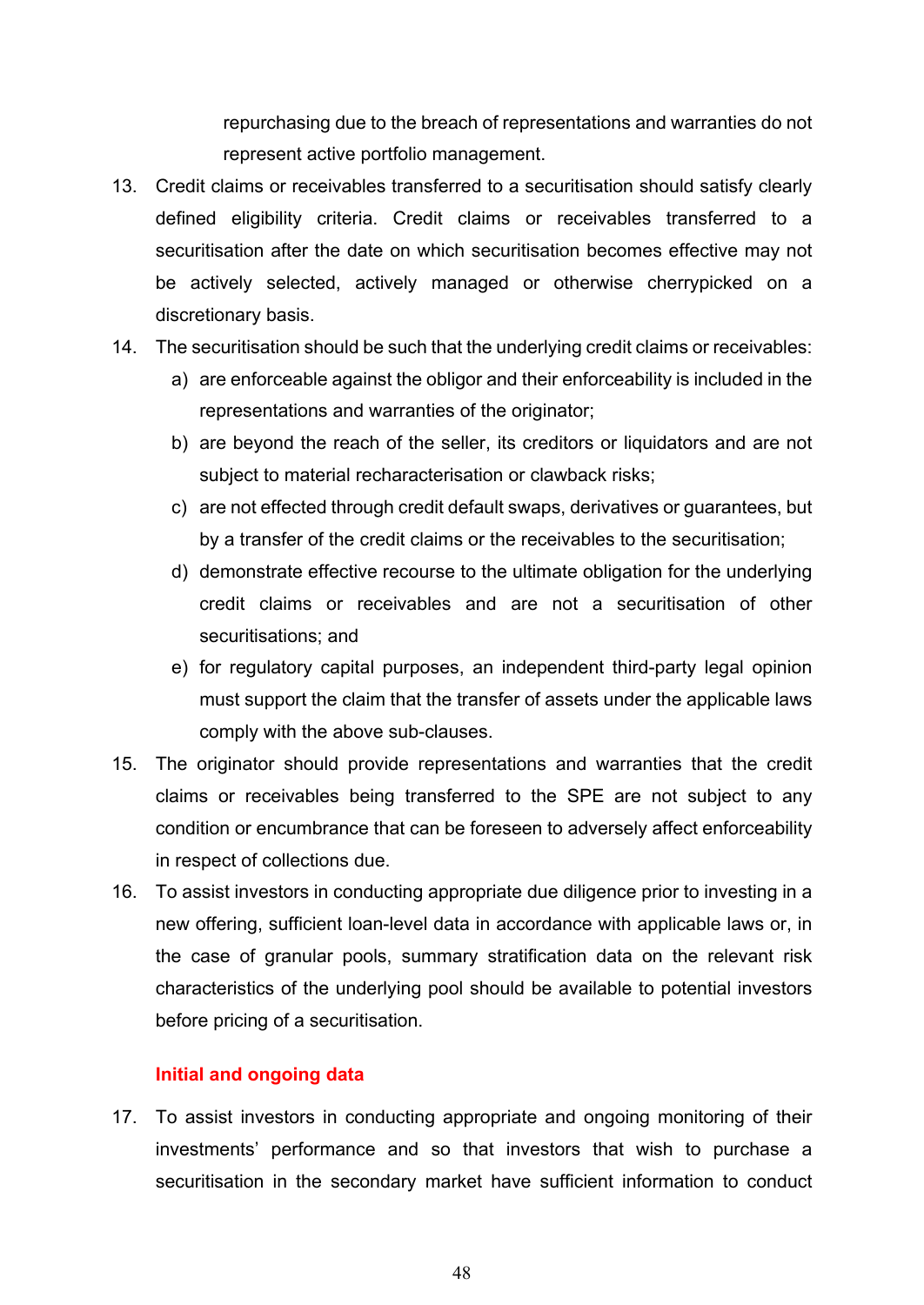appropriate due diligence, timely loan-level data in accordance with applicable laws or granular pool stratification data on the risk characteristics of the underlying pool and standardised investor reports should be readily available to current and potential investors at least quarterly throughout the life of the securitisation. Cut-off dates of the loan-level or granular pool stratification data should be aligned with those used for investor reporting.

18. To provide a level of assurance that the reporting of the underlying credit claims or receivables is accurate and that the underlying credit claims or receivables meet the eligibility requirements, the initial portfolio should be reviewed for conformity with the eligibility requirements by an appropriate legally accountable and independent third party.

> *Explanation*: The review should confirm that the credit claims or receivables transferred to the SPE meet the portfolio eligibility requirements. The review could, for example, be undertaken on a representative sample of the initial portfolio, with the application of a minimum confidence level. The verification report need not be provided but its results, including any material exceptions, should be disclosed in the initial offering documentation.

### **Redemption cash flows**

19. To help ensure that the underlying credit claims or receivables do not need to be refinanced over a short period of time, there should not be a reliance on the sale or refinancing of the underlying credit claims or receivables in order to repay the liabilities of the SPE, unless the underlying pool of credit claims or receivables is sufficiently granular and has sufficiently distributed repayment profiles. Rights to receive income from the assets specified to support redemption payments should be considered as eligible credit claims or receivables in this regard

### **Currency and interest rate asset and liability mismatches**

20. To reduce the payment risk arising from the different interest rate and currency profiles of assets and liabilities and to improve investors' ability to model cash flows, interest rate and foreign currency risks should be appropriately mitigated at all times, and if any hedging transaction is executed the transaction should be documented according to industry-standard master agreements. Only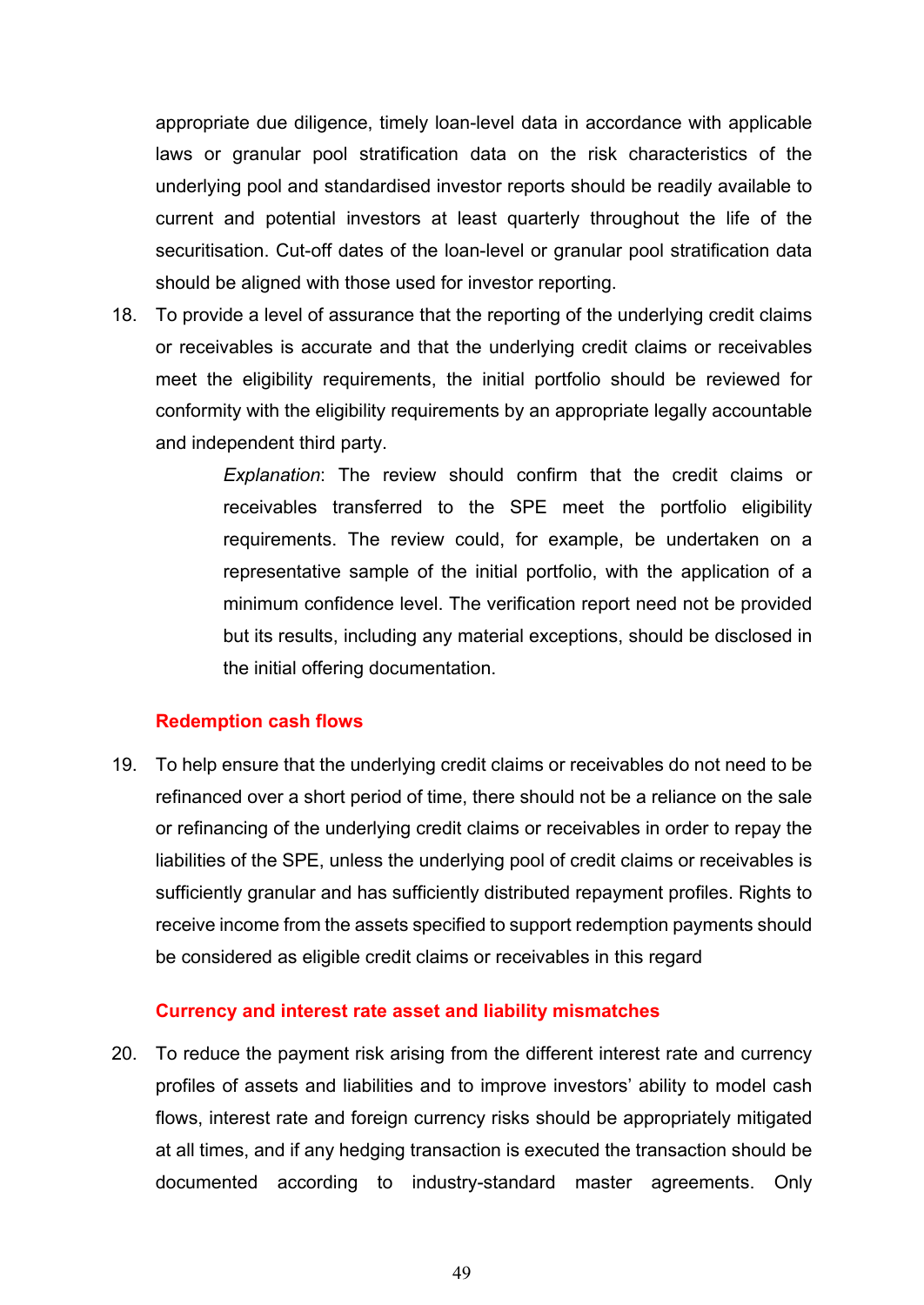derivatives used for genuine hedging of asset and liability mismatches of interest rate and / or currency should be allowed.

- a. For capital purposes, the term "appropriately mitigated" should be understood as not necessarily requiring a completely perfect hedge. The appropriateness of the mitigation of interest rate and foreign currency through the life of the transaction must be demonstrated by making available to potential investors, in a timely and regular manner, quantitative information including the fraction of notional amounts that are hedged, as well as sensitivity analysis that illustrates the effectiveness of the hedge under extreme but plausible scenarios.
- b. If hedges are not performed through derivatives, then those risk-mitigating measures are only permitted if they are specifically created and used for the purpose of hedging an individual and specific risk, and not multiple risks at the same time (such as credit and interest rate risks). Non-derivative risk mitigation measures must be fully funded and available at all times.

### **Payment priorities and observability**

- 21. Investor reports should contain information that allows investors to monitor the evolution over time of the indicators that are subject to triggers. Any triggers breached between payment dates should be disclosed to investors on a timely basis in accordance with the terms and conditions of all underlying transaction documents.
- 22. Following the occurrence of a performance-related trigger, an event of default or an acceleration event, the securitisation positions should be repaid in accordance with a sequential amortisation priority of payments, in order of tranche seniority, and there should not be provisions requiring immediate liquidation of the underlying assets at market value.
- 23. To assist investors in their ability to appropriately model the cash flow waterfall of the securitisation, the originator should make available to investors, both before pricing of the securitisation and on an ongoing basis, a liability cash flow model or information on the cash flow provisions allowing appropriate modelling of the securitisation cash flow waterfall.
- 24. To ensure that debt forgiveness, loan moratoriums, payment holidays, restructurings and other asset performance remedies can be clearly identified,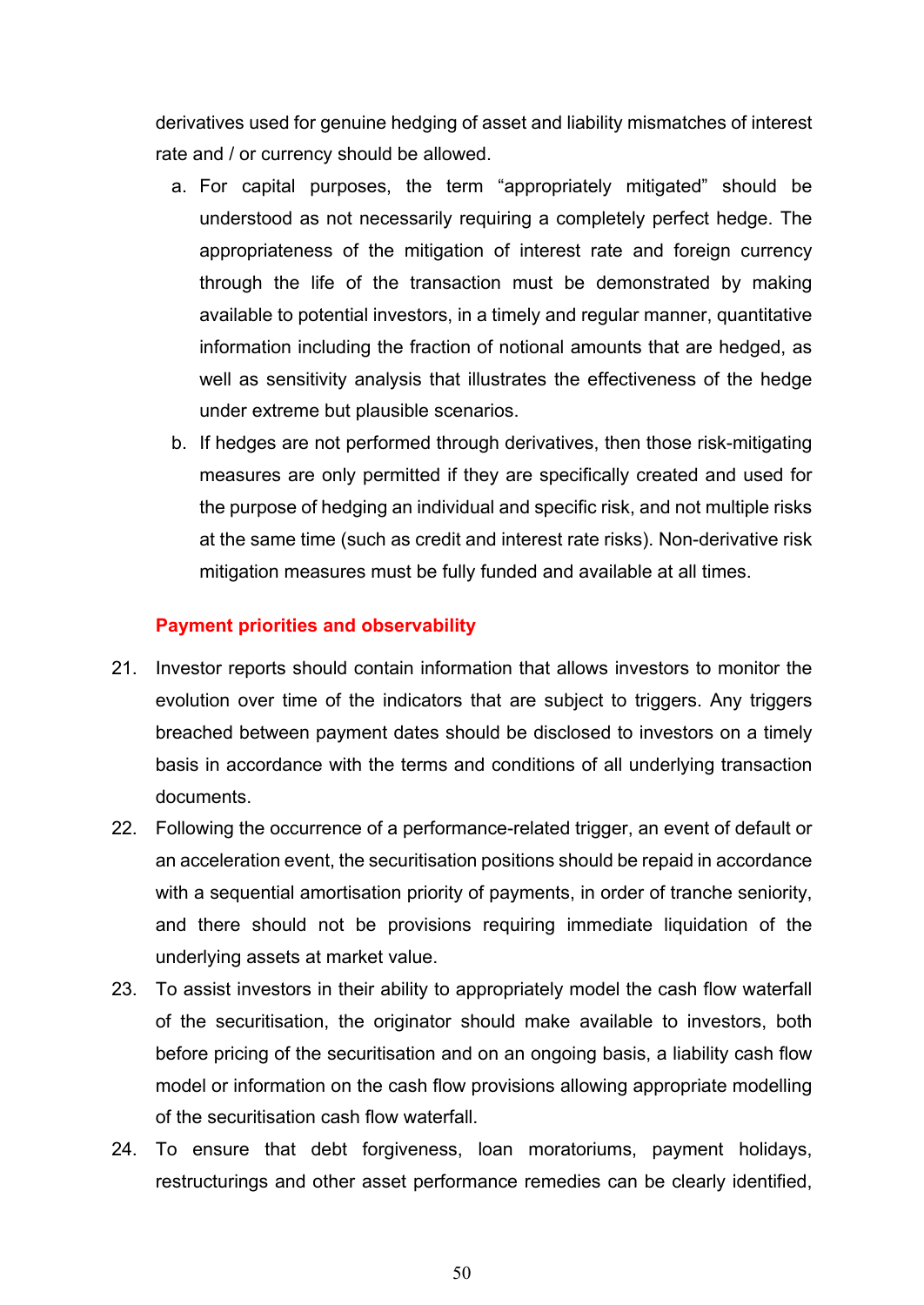policies and procedures, definitions, remedies and actions relating to delinquency, default or restructuring of underlying debtors should be provided in clear and consistent terms, such that investors can clearly identify debt forgiveness, loan moratoriums, payment holidays, restructuring and other asset performance remedies on an ongoing basis.

### **Voting and enforcement rights**

25. To help ensure clarity for note holders of their rights and ability to control and enforce on the underlying credit claims or receivables, upon insolvency of the originator, all voting and enforcement rights related to the credit claims or receivables should be transferred to the SPE. Investors' rights in the securitisation should be clearly defined in all circumstances, including the rights of senior versus junior note holders.

#### **Documentation disclosure and legal review**

26. To help investors to fully understand the terms, conditions, legal and commercial information prior to investing in a new offering and to ensure that this information is set out in a clear and effective manner for all programmes and offerings, sufficient initial offering and draft underlying documentation should be made available to investors (and readily available to potential investors on a continuous basis) within a reasonably sufficient period of time prior to pricing, or when legally permissible, such that the investor is provided with full disclosure of the legal and commercial information and comprehensive risk factors needed to make informed investment decisions.

> *Explanation*: For the purpose of this clause, initial offering documentation would typically mean draft offering circular, draft offering memorandum, draft offering document or draft prospectus, such as a "red herring" whereas draft underlying documentation would typically mean asset sale agreement, assignment, novation or transfer agreement; servicing, backup servicing, administration and cash management agreements; trust/management deed, security deed, agency agreement, account bank agreement, guaranteed investment contract, incorporated terms or master trust framework or master definitions agreement as applicable; any relevant inter-creditor agreements, swap or derivative documentation,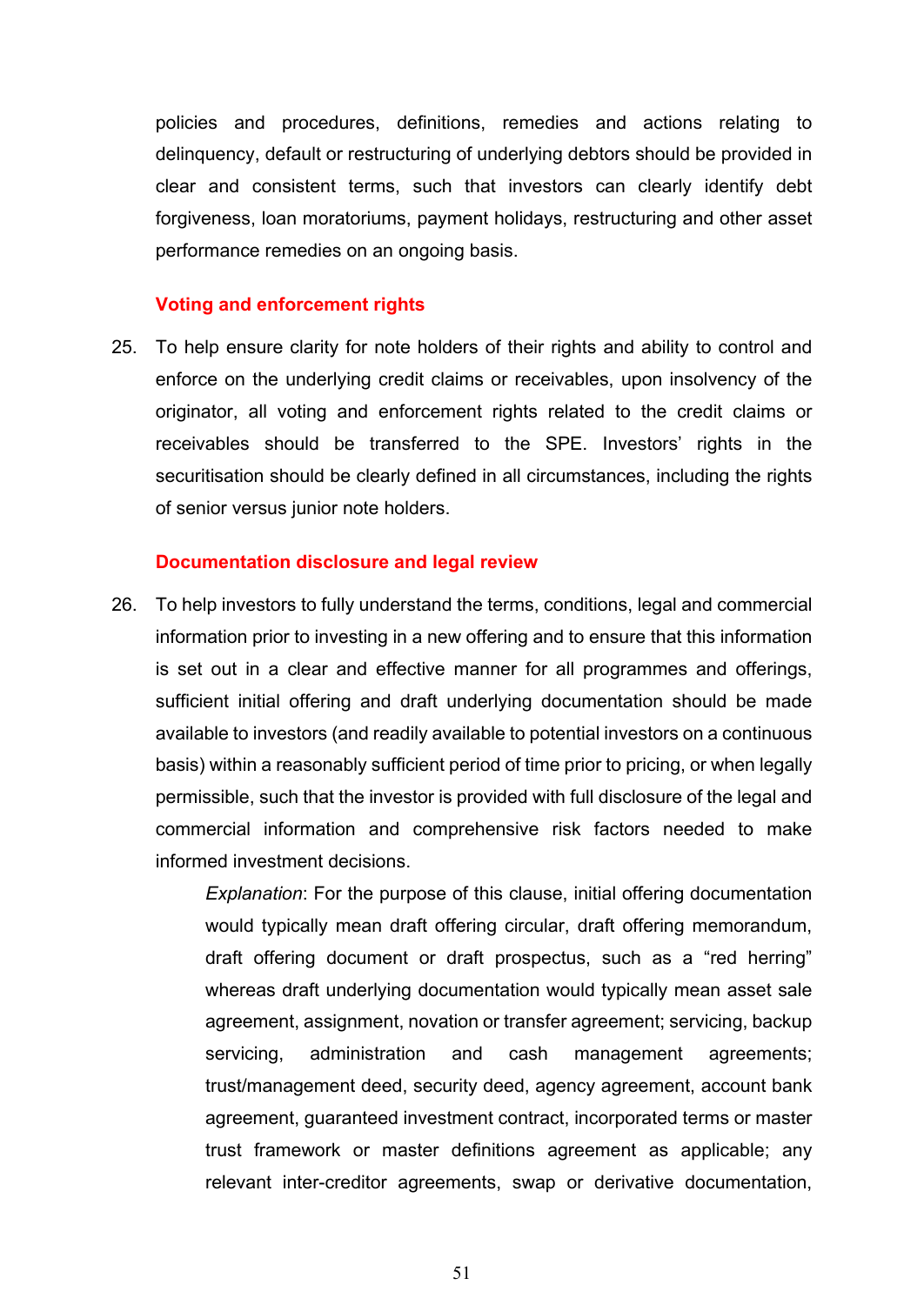subordinated loan agreements, start-up loan agreements and liquidity facility agreements; and any other relevant underlying documentation, including legal opinions.

27. Final offering documents should be available from the closing date and all final underlying transaction documents shortly thereafter. These should be composed such that readers can readily find, understand and use relevant information.

### **Fiduciary and contractual responsibilities**

- 28. To ensure that all the documentation of securitisation transactions has been subject to appropriate review prior to publication, the terms and documentation of the securitisation should be reviewed by an appropriately experienced third party legal practice, such as a legal counsel already instructed by one of the transaction parties. Investors should be notified in a timely fashion of any changes in such documents that have an impact on the structural risks in the securitisation.
- 29. To help ensure servicers have extensive workout expertise, thorough legal and collateral knowledge and a proven track record in loss mitigation, such parties should be able to demonstrate expertise in the servicing of the underlying credit claims or receivables, supported by a management team with extensive industry experience. The servicer should at all times act in accordance with reasonable and prudent standards.
- 30. Policies, procedures and risk management controls should be well documented and adhere to good market practices and relevant regulatory regimes. There should be strong systems and reporting capabilities in place. In assessing whether "strong systems and reporting capabilities are in place" for capital purposes, well documented policies, procedures and risk management controls, as well as strong systems and reporting capabilities, may be substantiated by a third-party review.
- 31. The party or parties with fiduciary responsibility should act on a timely basis in the best interests of the securitisation note holders, and both the initial offering and all underlying documentation should contain provisions facilitating the timely resolution of conflicts between different classes of note holders by the trustees, to the extent permitted by applicable law.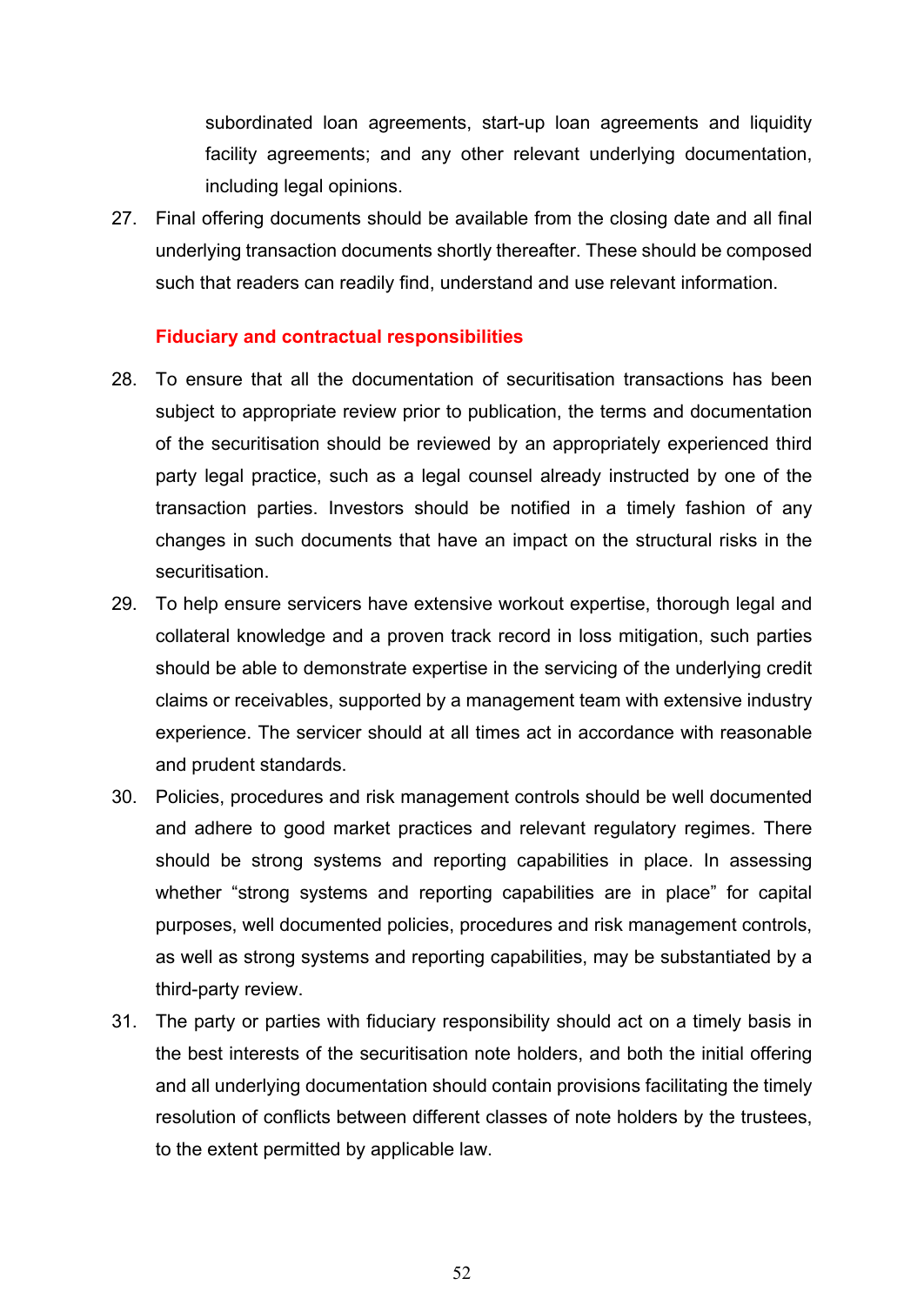- 32. The party or parties with fiduciary responsibility to the securitisation and to investors should be able to demonstrate sufficient skills and resources to comply with their duties of care in the administration of the SPE.
- 33. To increase the likelihood that those identified as having a fiduciary responsibility towards investors as well as the servicer execute their duties in full on a timely basis, remuneration should be such that these parties are incentivised and able to meet their responsibilities in full and on a timely basis.

### **Transparency to investors**

34. To help provide full transparency to investors, assist investors in the conduct of their due diligence and to prevent investors being subject to unexpected disruptions in cash flow collections and servicing, the contractual obligations, duties and responsibilities of all key parties to the securitisation, both those with a fiduciary responsibility and of the ancillary service providers, should be defined clearly both in the initial offering and all underlying documentation.

> *Explanation*: For the purpose of this clause, "initial offering" and "underlying transaction documentation" shall have the same meaning as in the explanation to the Clause 26 of this Annex.

- 35. Provisions should be documented for the replacement of servicers, bank account providers, derivatives counterparties and liquidity providers in the event of failure or non-performance or insolvency or other deterioration of creditworthiness of any such counterparty to the securitisation.
- 36. To enhance transparency and visibility over all receipts, payments and ledger entries at all times, the performance reports to investors should distinguish and report the securitisation's income and disbursements, such as scheduled principal, redemption principal, scheduled interest, prepaid principal, past due interest and fees and charges, delinquent, defaulted and restructured amounts under debt forgiveness and payment holidays, including accurate accounting for amounts attributable to principal and interest deficiency ledgers.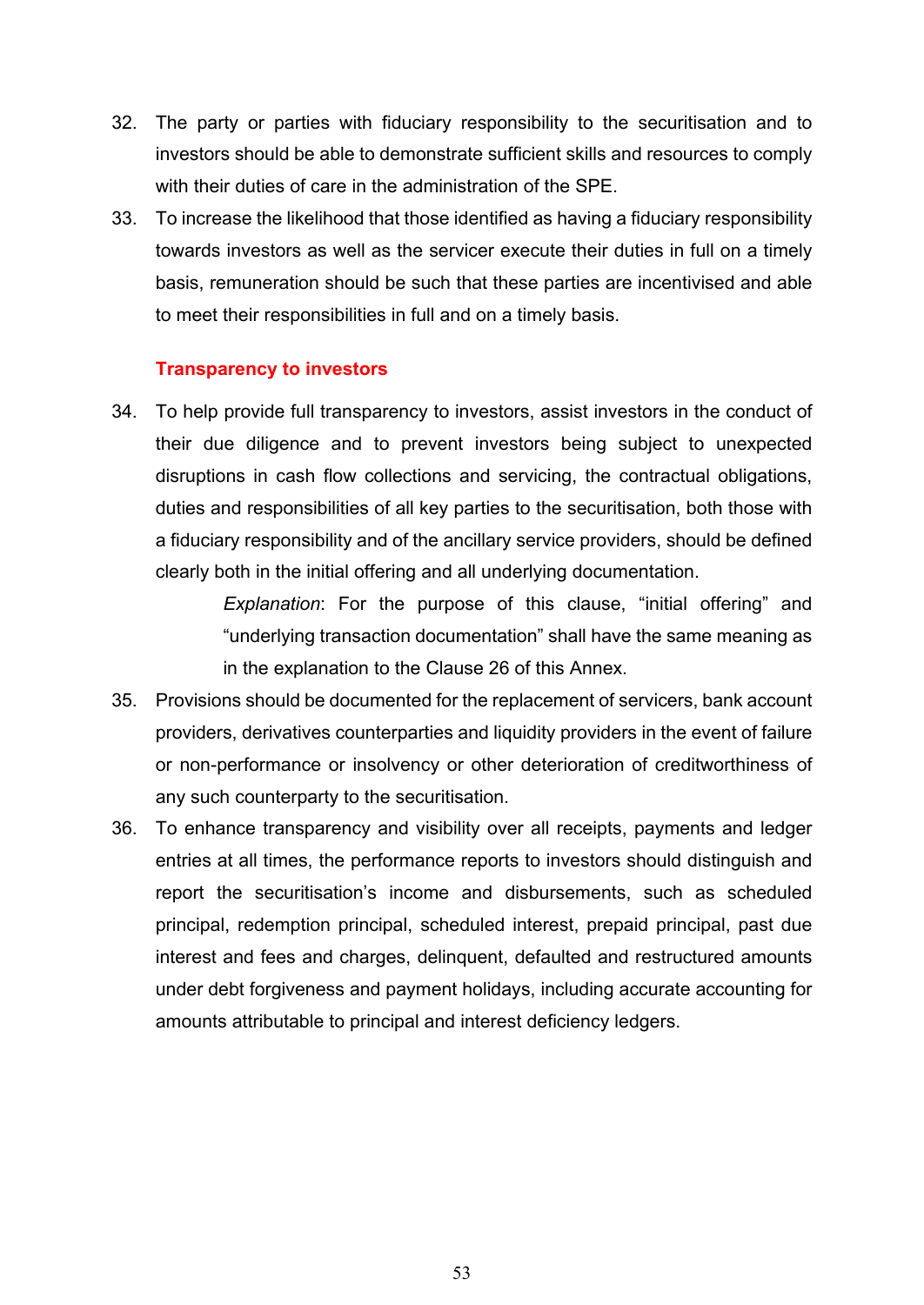# **Credit risk of underlying exposures**

- [3](#page-53-0)7. At the portfolio cut-off date<sup>3</sup> the underlying exposures have to meet the conditions under the Standardised Approach for credit risk, and after taking into account any eligible credit risk mitigation, for being assigned a risk weight equal to or smaller than:
	- a. 40% on a value-weighted average exposure basis for the portfolio where the exposures are loans secured by residential mortgages or fully guaranteed residential loans;
	- b. 50% on an individual exposure basis where the exposure is a loan secured by a commercial mortgage;
	- c. 75% on an individual exposure basis where the exposure is a retail exposure; or
	- d. 100% on an individual exposure basis for any other exposure.

## **Granularity of the pool**

38. At the portfolio cut-off date, the aggregated value of all exposures to a single obligor shall not exceed 1% of the aggregated outstanding exposure value of all exposures in the portfolio.

> *Provided that* the applicable maximum concentration threshold could be increased to 2% if the originator retains subordinated tranche(s) that form credit enhancements that are loss absorbing, and which cover at least the first 10% of losses. These tranche(s) retained by the originator shall not be eligible for the STC capital treatment.

<span id="page-53-0"></span><sup>&</sup>lt;sup>3</sup> Date post which no credit claim or receivable transfer shall happen to SPE except against breach of representation and warranties as permitted under these directions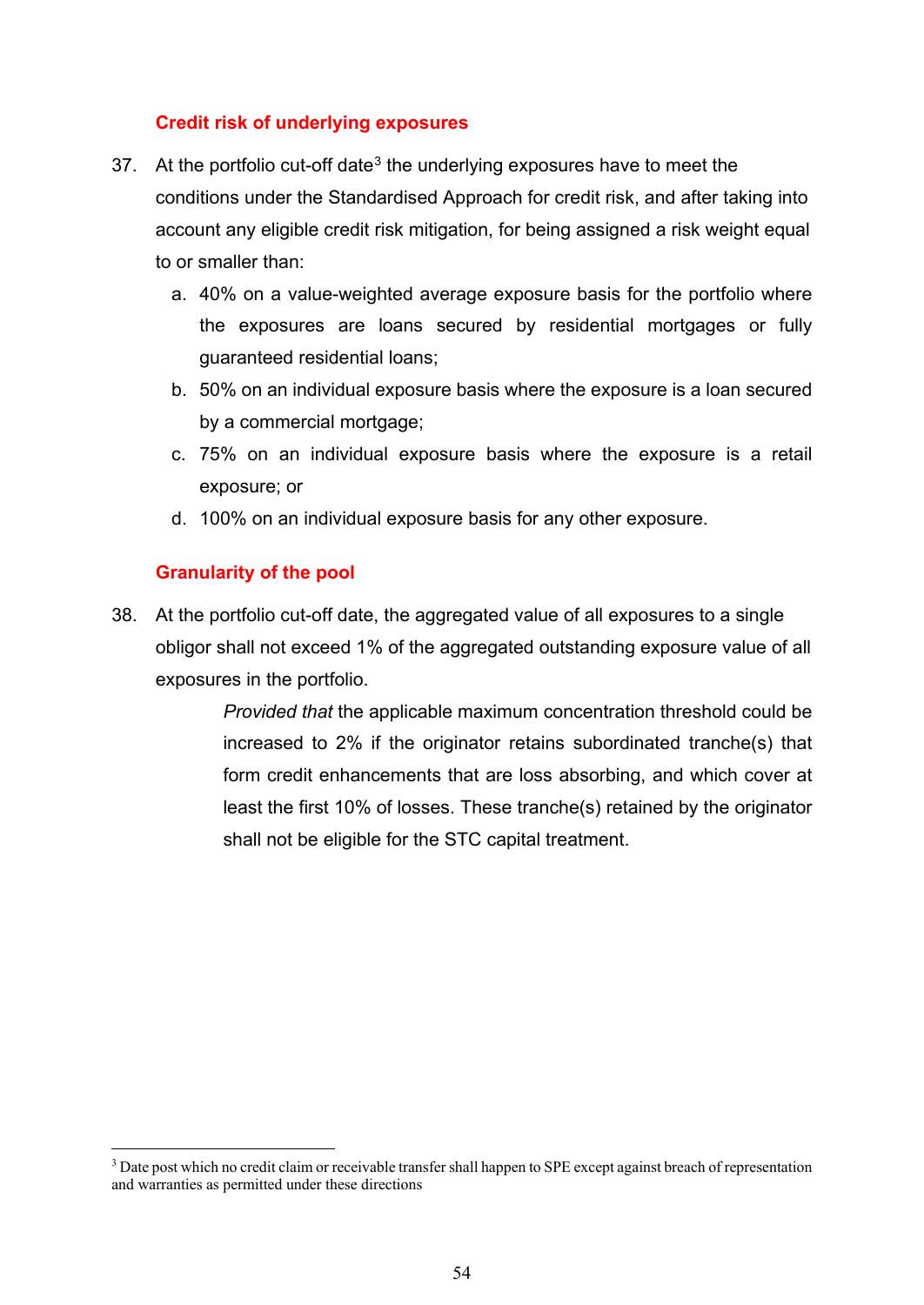### **Annex 2**

# <span id="page-54-0"></span>**Non-exhaustive\* format for Disclosure Requirements in offer documents,**

# **servicer report, investor report, etc.**

# **Name/Identification No. of securitisation transaction:**

|                | <b>Nature of</b><br>disclosure      |       | <b>Details</b>                                                                                                                                                                                    | Amount/<br>percentage/ |
|----------------|-------------------------------------|-------|---------------------------------------------------------------------------------------------------------------------------------------------------------------------------------------------------|------------------------|
|                |                                     |       |                                                                                                                                                                                                   | years                  |
| $\mathbf{1}$   | Maturity<br>characteristics of      | (i)   | Weighted average maturity of the underlying<br>assets (in years)                                                                                                                                  |                        |
|                | the underlying                      | (ii)  | Maturity-wise distribution of underlying assets:                                                                                                                                                  |                        |
|                | assets (on the<br>date of           |       | a) Percentage of assets maturing within<br>one year                                                                                                                                               |                        |
|                | disclosure)                         |       | b) Percentage of assets maturing within<br>one to three year                                                                                                                                      |                        |
|                |                                     |       | c) Percentage of assets maturing within<br>three to five years                                                                                                                                    |                        |
|                |                                     |       | d) Percentage of assets maturing after<br>five years                                                                                                                                              |                        |
| $\overline{2}$ | Minimum Holding<br>Period (MHP) of  | (i)   | MHP required as per RBI guidelines<br>(years/months)                                                                                                                                              |                        |
|                | securitised<br>assets               | (ii)  | a) Weighted average holding period of<br>securitised assets at the time of securitisation<br>(years / months)                                                                                     |                        |
|                |                                     |       | b) Minimum and maximum holding period of the<br>securitised assets                                                                                                                                |                        |
| 3              | Minimum<br>Retention<br>Requirement | (i)   | MRR as per RBI guidelines as a percentage of<br>book value of assets securitised and<br>outstanding on the date of disclosure                                                                     |                        |
|                | (MRR) on the<br>date of disclosure  | (ii)  | Actual retention as a percentage of book value<br>of assets securitised and outstanding on the<br>date of disclosure                                                                              |                        |
|                |                                     | (iii) | Types of retained exposure constituting MRR in<br>percentage of book value of assets securitised<br>(percentage of book value of assets securitised<br>and outstanding on the date of disclosure) |                        |
|                |                                     |       | a) Credit Enhancement (i.e. whether<br>investment in equity/subordinate<br>tranches, first/second loss guarantees,<br>cash collateral, overcollateralisation                                      |                        |
|                |                                     |       | b) Investment in senior tranches                                                                                                                                                                  |                        |
|                |                                     |       | c) Liquidity support                                                                                                                                                                              |                        |
|                |                                     |       | d) Any other (pl. specify)                                                                                                                                                                        |                        |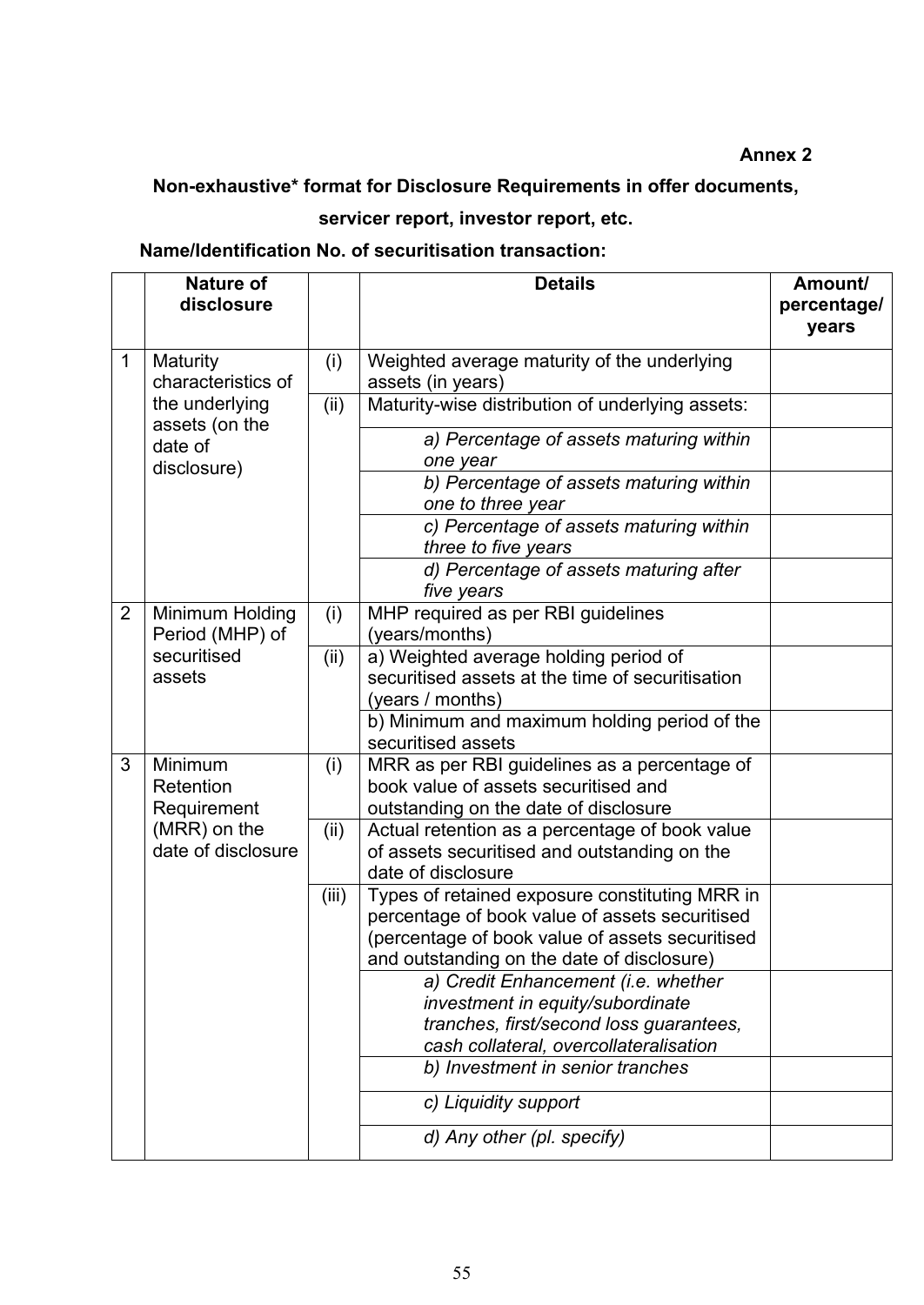|   |                                     | (iv)  | Breaches, if any, and reasons there for                                                                        |  |
|---|-------------------------------------|-------|----------------------------------------------------------------------------------------------------------------|--|
| 4 | Credit quality of<br>the underlying | (i)   | Distribution of overdue loans (post<br>securitisation)                                                         |  |
|   | loans                               |       | a) Percentage of loans overdue up to 30<br>days                                                                |  |
|   |                                     |       | b) Percentage of loans overdue between<br>31-60 days                                                           |  |
|   |                                     |       | c) Percentage of loans overdue between<br>61-90 days                                                           |  |
|   |                                     |       | d) Percentage of loans overdue more<br>than 90 days                                                            |  |
|   |                                     | (ii)  | Details of tangible security available for the<br>portfolio of underlying loans (vehicles,<br>mortgages, etc.) |  |
|   |                                     |       | a) Security 1 (to be named) (% loans<br>covered)                                                               |  |
|   |                                     |       | $b)$ Security 2                                                                                                |  |
|   |                                     |       | c) Security 'n'                                                                                                |  |
|   |                                     | (iii) | Extent of security cover available for the<br>underlying loans                                                 |  |
|   |                                     |       | a) Percentage of loans fully secured<br>included in the pool $(\%)$                                            |  |
|   |                                     |       | b) Percentage of partly secured loans<br>included in the pool (%)                                              |  |
|   |                                     |       | c) Percentage of unsecured loans<br>included in the pool (%)                                                   |  |
|   |                                     | (iv)  | Rating-wise distribution of underlying loans (if<br>these loans are rated)                                     |  |
|   |                                     |       | a) Internal grade of the bank/external<br>grade (highest quality internal grade may<br>be indicated as 1)      |  |
|   |                                     |       | 1/AAA or equivalent                                                                                            |  |
|   |                                     |       | $\overline{2}$                                                                                                 |  |
|   |                                     |       | 3                                                                                                              |  |
|   |                                     |       | 4.                                                                                                             |  |
|   |                                     |       | N                                                                                                              |  |
|   |                                     |       | b) Weighted average rating of the pool                                                                         |  |
|   |                                     | (v)   | Default rates of similar portfolios observed in<br>the past                                                    |  |
|   |                                     |       | a) Average default rate per annum<br>during last five years                                                    |  |
|   |                                     |       | b) Average default rate per annum<br>during last year                                                          |  |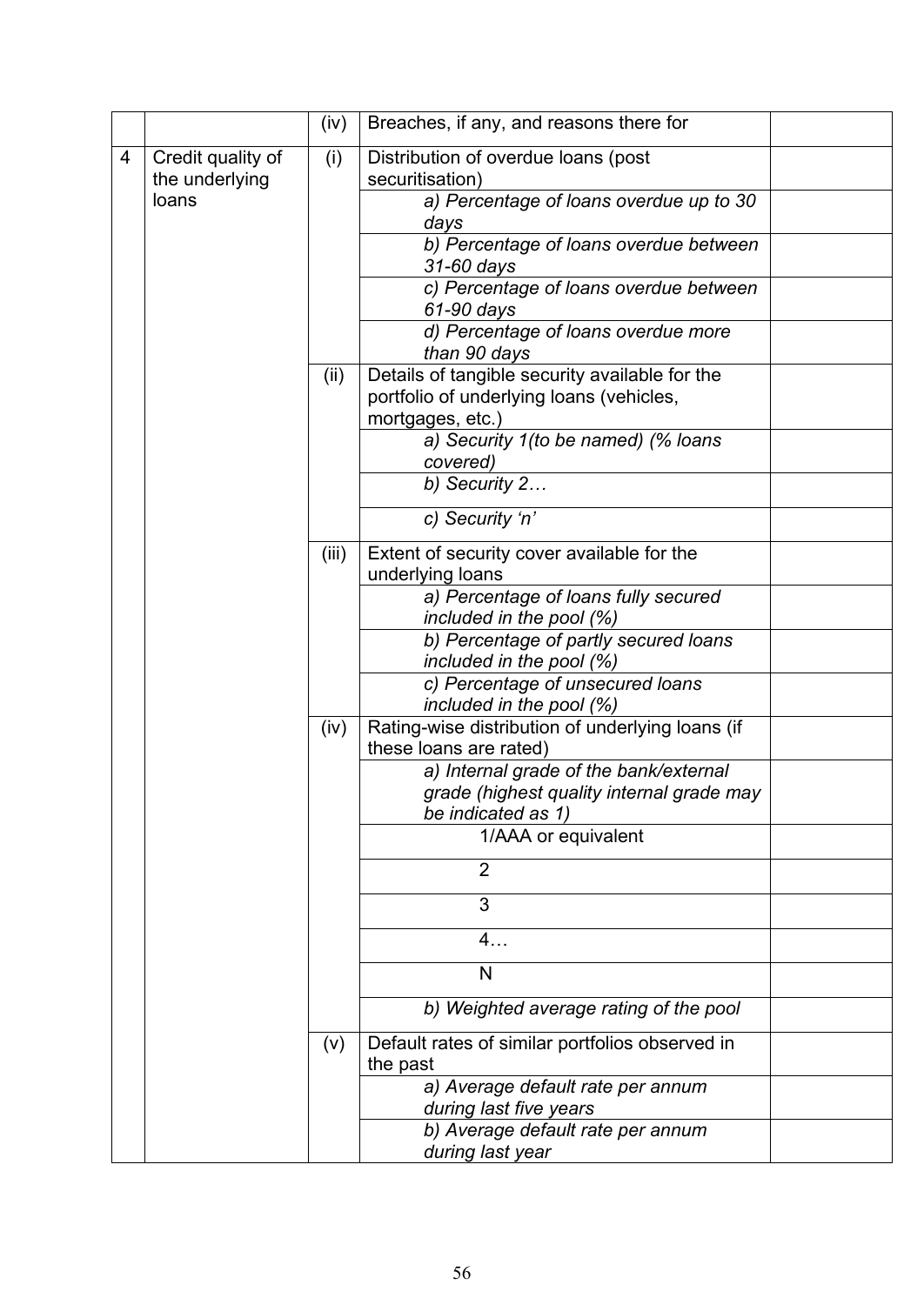|   |                    | (vi)   | Upgradation/Recovery/Loss Rates of similar       |  |
|---|--------------------|--------|--------------------------------------------------|--|
|   |                    |        | portfolios                                       |  |
|   |                    |        | a) Percentage of NPAs upgraded                   |  |
|   |                    |        | (average of the last five years)                 |  |
|   |                    |        | b) Amount written-off as a percentage of         |  |
|   |                    |        | NPAs in the beginning of the year                |  |
|   |                    |        | (average of last five years)                     |  |
|   |                    |        | c) Amount recovered during the year as           |  |
|   |                    |        | a percentage of incremental NPAs                 |  |
|   |                    |        | during the year (average of last five            |  |
|   |                    |        | year)                                            |  |
|   |                    | (vii)  | Frequency distribution of LTV ratios, in case of |  |
|   |                    |        | housing loans and commercial real estate         |  |
|   |                    |        | loans)                                           |  |
|   |                    |        | a) Percentage of loans with LTV ratio            |  |
|   |                    |        | less than 60%                                    |  |
|   |                    |        | b) Percentage of loans with LTV ratio            |  |
|   |                    |        | between 60-75%                                   |  |
|   |                    |        | c) Percentage of Ioans with LTV ratio            |  |
|   |                    |        | greater than 75%                                 |  |
|   |                    |        | d) Weighted average LTV ratio of the             |  |
|   |                    |        | underlying loans (%)                             |  |
|   |                    | (viii) | Frequency distribution of Debt-to-Income (DTI)   |  |
|   |                    |        | ratios, as applicable and/or available           |  |
|   |                    |        | a) Percentage of loans with DTI ratio less       |  |
|   |                    |        | than 60%                                         |  |
|   |                    |        | b) Percentage of loans with DTI ratio            |  |
|   |                    |        | between 60-75%                                   |  |
|   |                    |        | c) Percentage of loans with DTI ratio            |  |
|   |                    |        | greater than 75%                                 |  |
|   |                    |        | d) Weighted average DTI ratio of the             |  |
|   |                    |        | underlying loans (%)                             |  |
|   |                    | (ix)   | <b>Prepayment Rates</b>                          |  |
|   |                    |        | a) Prepayment rate observed in the               |  |
|   |                    |        | current portfolio                                |  |
|   |                    |        |                                                  |  |
|   |                    |        | b) Prepayment rate observed of similar           |  |
|   |                    |        | portfolio in the past                            |  |
| 5 | Other              | (i)    | Industry-wise breakup of the loans in case of    |  |
|   | characteristics of |        | mixed pools $(\%)$                               |  |
|   | the loan pool      |        | Industry 1                                       |  |
|   |                    |        | <b>Industry 2</b>                                |  |
|   |                    |        | Industry 3                                       |  |
|   |                    |        | Industry n                                       |  |
|   |                    | (ii)   | Geographical distribution of loan pools (state-  |  |
|   |                    |        | wise $(%)$                                       |  |
|   |                    |        |                                                  |  |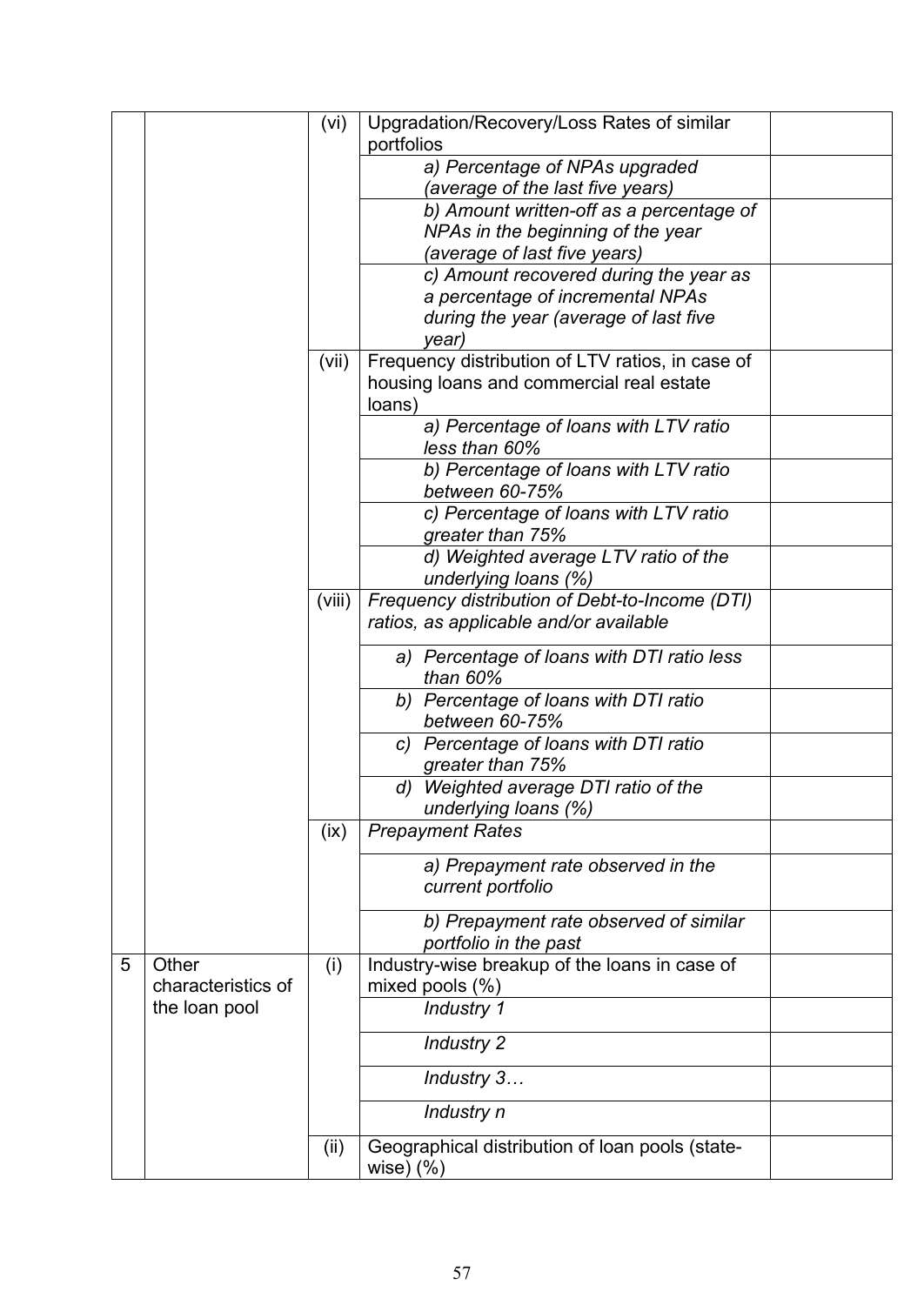|  | State 1 |  |
|--|---------|--|
|  | State 2 |  |
|  | State 3 |  |
|  | State 4 |  |

\* The above format should be considered as a baseline disclosure. Based on the product characteristics and market expectation, adequate disclosure, in addition to items mentioned above, must be made to reflect the true picture of securitised pools at all times.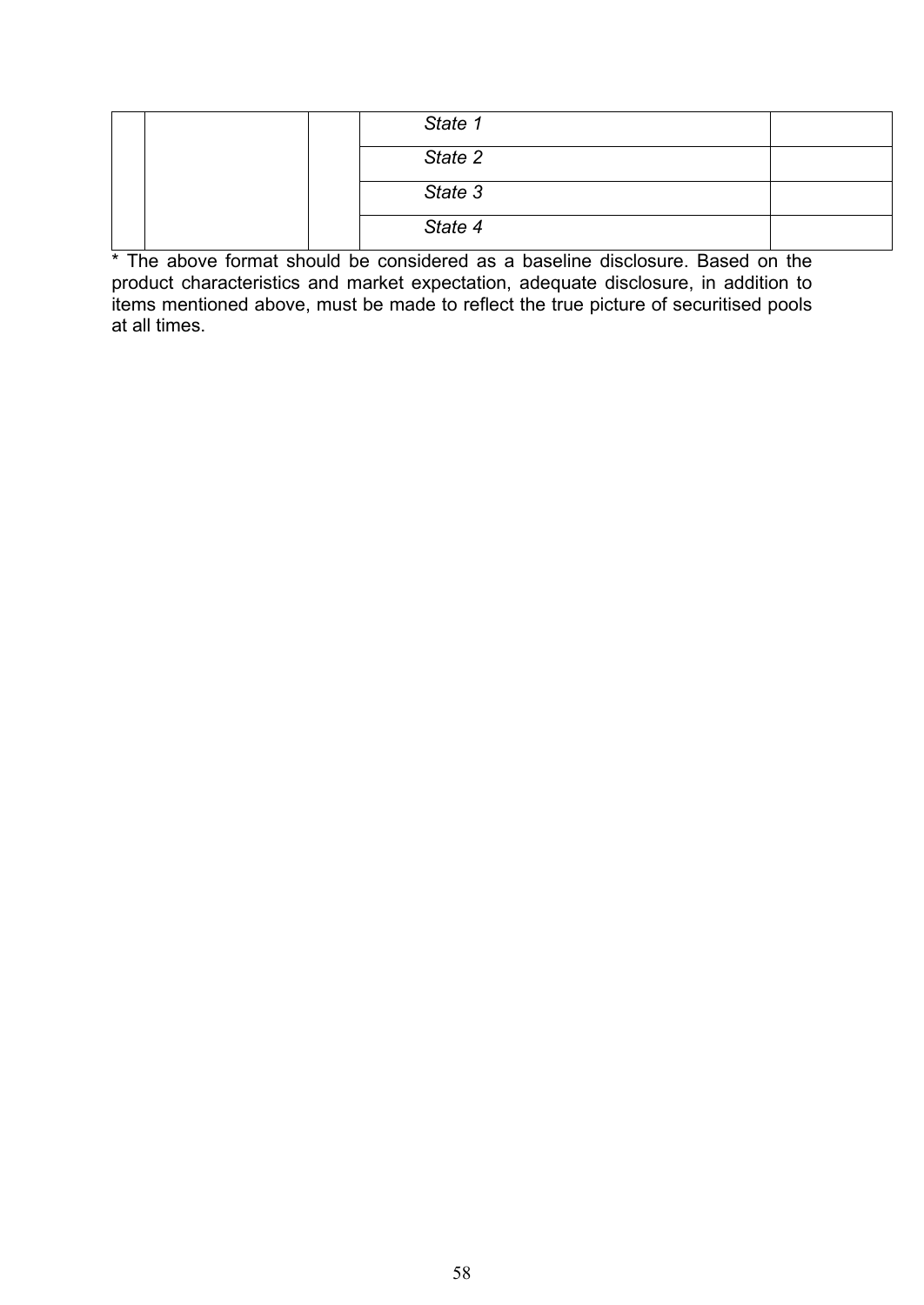**Annex 3**

### <span id="page-58-0"></span>**Disclosures to be made in Notes to Accounts by originators (please provide table separately for STC and non-STC transactions)**

| SI.<br>No. | <b>Particulars</b>                                             | As on<br><b>Current</b><br>Year FY<br>ending | As on<br><b>Previous</b><br>Year FY<br>ending |
|------------|----------------------------------------------------------------|----------------------------------------------|-----------------------------------------------|
| 1.         | No of SPEs holding assets for securitisation                   |                                              |                                               |
|            | transactions originated by the originator                      |                                              |                                               |
|            | (only the SPVs relating to outstanding                         |                                              |                                               |
| 2.         | securitization exposures to be reported here)                  |                                              |                                               |
|            | Total amount of securitised assets as per books<br>of the SPEs |                                              |                                               |
| 3.         | Total amount of exposures retained by the                      |                                              |                                               |
|            | originator to comply with MRR as on the date of                |                                              |                                               |
|            | balance sheet                                                  |                                              |                                               |
|            | a) Off-balance sheet exposures                                 |                                              |                                               |
|            | • First loss                                                   |                                              |                                               |
|            | • Others                                                       |                                              |                                               |
|            | b) On-balance sheet exposures<br>• First loss                  |                                              |                                               |
|            | • Others                                                       |                                              |                                               |
| 4.         | Amount of exposures to securitisation                          |                                              |                                               |
|            | transactions other than MRR                                    |                                              |                                               |
|            | a) Off-balance sheet exposures                                 |                                              |                                               |
|            | i) Exposure to own securitisations                             |                                              |                                               |
|            | • First loss                                                   |                                              |                                               |
|            | • Others                                                       |                                              |                                               |
|            | ii) Exposure to third party securitisations                    |                                              |                                               |
|            | • First loss                                                   |                                              |                                               |
|            | • Others                                                       |                                              |                                               |
|            | b) On-balance sheet exposures                                  |                                              |                                               |
|            | i) Exposure to own securitisations                             |                                              |                                               |
|            | • First loss<br>• Others                                       |                                              |                                               |
|            | ii) Exposure to third party securitisations                    |                                              |                                               |
|            | • First loss                                                   |                                              |                                               |
|            | • Others                                                       |                                              |                                               |
| 5.         | Sale consideration received for the securitised                |                                              |                                               |
|            | assets and gain/loss on sale on account of                     |                                              |                                               |
|            | securitisation                                                 |                                              |                                               |
| 6.         | Form and quantum (outstanding value) of                        |                                              |                                               |
|            | services provided by way of, liquidity support,                |                                              |                                               |
|            | post-securitisation asset servicing, etc.                      |                                              |                                               |
| 7.         | Performance of facility provided. Please provide               |                                              |                                               |
|            | for<br>each facility<br>separately<br>viz.<br>Credit           |                                              |                                               |
|            | enhancement, liquidity support, servicing agent                |                                              |                                               |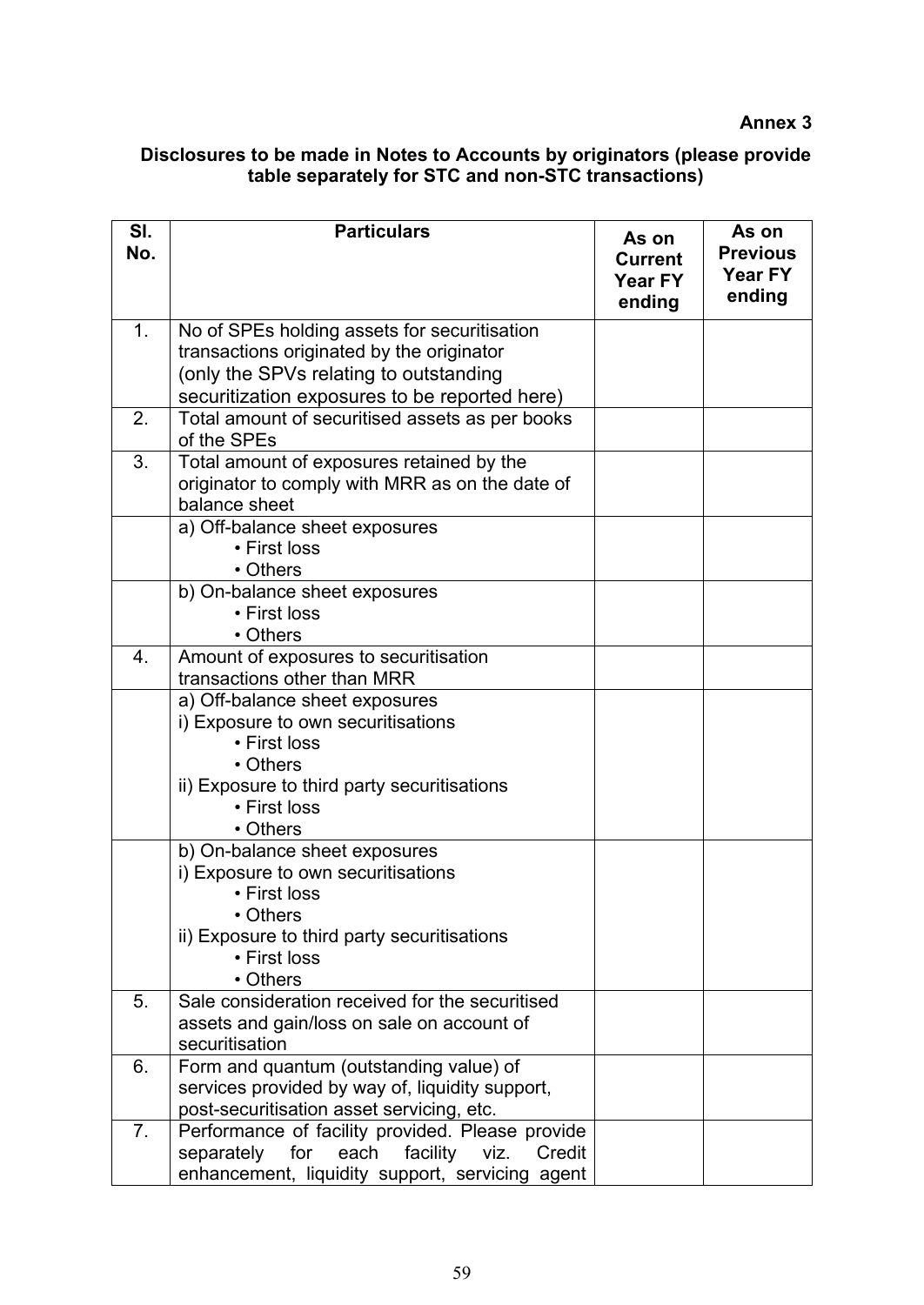|     | etc. Mention percent in bracket as of total value of<br>facility provided.<br>(a) Amount paid<br>(b) Repayment received<br>(c) Outstanding amount                        |                                                                           |
|-----|--------------------------------------------------------------------------------------------------------------------------------------------------------------------------|---------------------------------------------------------------------------|
| 8.  | Average default rate of portfolios observed in the<br>past. Please provide breakup separately for each<br>asset class i.e. RMBS, Vehicle Loans etc                       | (may)<br>mention<br>average<br>default<br>rate of<br>previous 5<br>years) |
| 9.  | Amount and number of additional/top up loan<br>given on same underlying asset. Please provide<br>breakup separately for each asset class i.e.<br>RMBS, Vehicle Loans etc |                                                                           |
| 10. | Investor complaints (a) Directly/Indirectly received<br>and; (b) Complaints outstanding                                                                                  |                                                                           |

**(No./Amount in Rs. crores)**